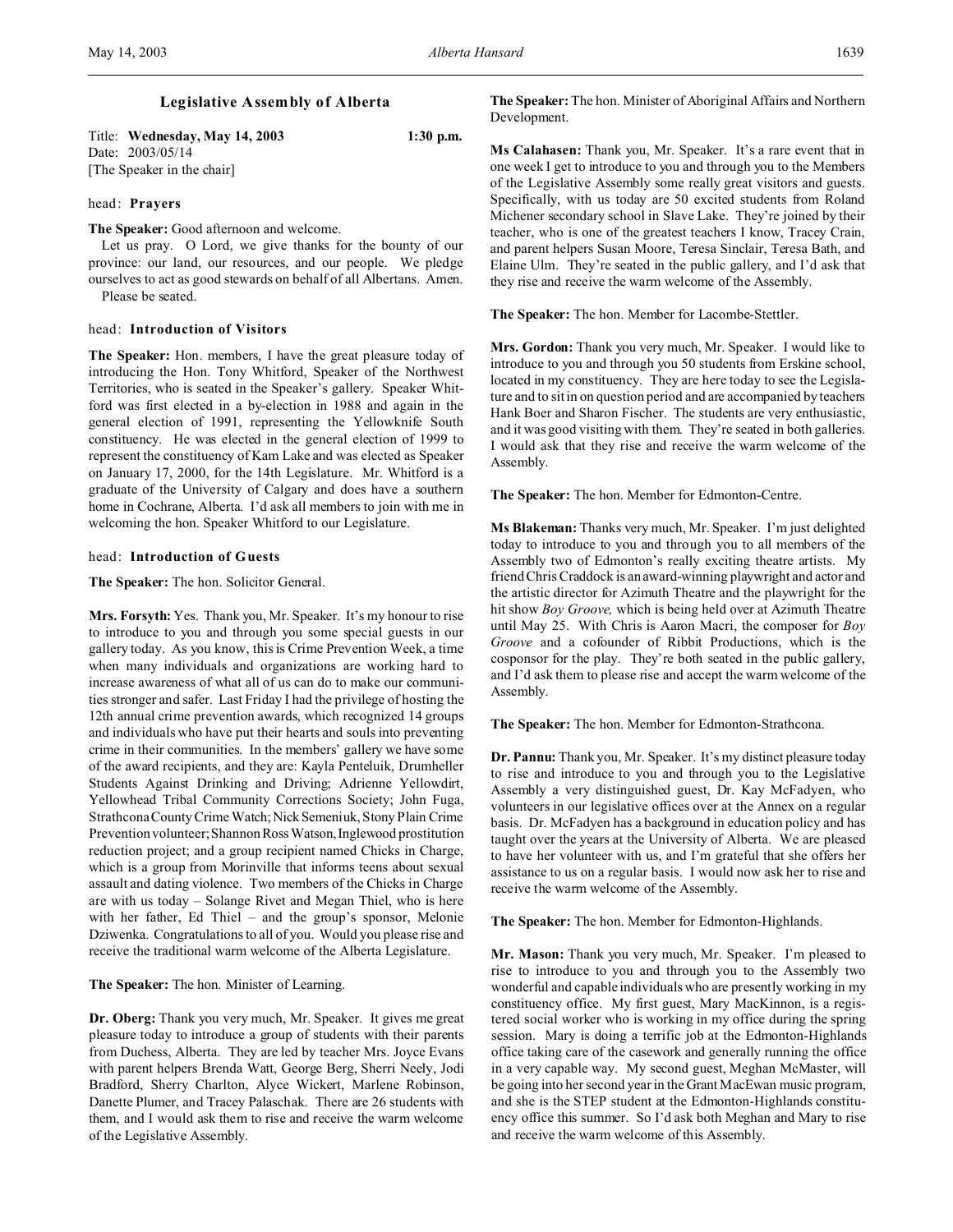I have a second introduction, Mr. Speaker. I'm very pleased to rise and introduce to you and through you to members of the Assembly members of Edmonton's deaf community and members of Edmonton's interpreting community. They're here today because they're very concerned about the closure of the American sign language interpreter program at Grant MacEwan Community College, which is the most highly recognized interpreter training program in Canada. The loss of this program will have devastating effects on the deaf community. The accessibility of Alberta's deaf community is at stake. I would ask, as I read their names, that they stand and receive the warm welcome of the Assembly: Helen McLeod, Tracy Hetman, Linda Hollewa, Carl Pickett, CarolineFritz, Susan Madill, Erin Madill, Janice Keller, Grant Underschultz, Terry Williams, Lori Strelzyck, Angela Stratiy . . .

**An Hon. Member:** Slow down. She can't sign that fast.

**Mr. Mason:** Okay. Sorry. . . . Donna Korpiniski, Leanne Walls, Geoff Chiasson. Geoff is here from B.C. to express his concern. I would ask that they rise and receive the warm welcome of the Assembly.

#### head: **Oral Question Period**

### **Education Funding**

**Dr. Nicol:** Mr. Speaker, the government is saying, "Don't panic," but cuts in education that Edmonton public school board was forced to make yesterday will have a real impact on the lives of 450 teaching professionals and thousands of students. One student, Haley Grundy, told the Official Opposition that this school year she has been in classrooms with more students than desks and she expects the situation to get worse next year when her school cuts 10 teachers. To the Premier: will the Premier admit that his government's policy is directly hurting students in this province?

#### *1:40*

**Mr. Klein:** No, I won't admit such a thing. Mr. Speaker, as I explained yesterday, the goals and the objectives of the government are to make sure that Alberta students are getting the best education possible and, at the same time, make sure that taxpayers are getting the best value for their dollars in the school system – that's very important – and through the Commission on Learning and the recommendations that will be forthcoming, to ensure that the system remains sustainable for the future.

Now, relative to the assertion in the preamble, Mr. Speaker, where the student claims that there are more students than desks, I will have the hon. Minister of Learning investigate that particular situation.

**Dr. Nicol:** Again to the Premier: how will the Premier's idea of wage rollbacks encourage those young teachers who are planning to leave this province to stay and become teachers in our province?

**Mr. Klein:** Well, Mr. Speaker, this is what comes about when the opposition gets all their information from headlines, not the story but the headlines. I understand that the headline in the *Edmonton Journal* today read, "Cut wages to save jobs." I read through the story, and I read through the story, and I read through the story. Finally, I got down to the 11th paragraph, and when you reach that paragraph, what you find is that I was accurately quoted: the Premier "acknowledged wage rollbacks or tinkering with pension rules might be something the ATA could consider." Underline "might." The idea is that if the ATA wanted to look at these options, we wouldn't object. Now, that's not saying that the Premier is suggesting wage rollbacks. Not at all.

I don't know if the hon. leader of the Liberal opposition got down to the 11th paragraph. I suspect that he and his researchers read nothing more than the headlines, and that's unfortunate.

**Dr. Nicol:** Mr. Speaker, I was at his press conference yesterday.

Why has the Premier suggested that teachers alone should take wage rollbacks to solve the schools' financial problems when public schools are the responsibility of all Albertans?

**Mr. Klein:** Indeed, public schools are the responsibility of all Albertans. That's why we have a Minister of Learning to represent education throughout the province, Mr. Speaker. I don't know what point the hon. leader of the Liberal opposition is trying to make. Perhaps the Minister of Learning . . .

**Ms Blakeman:** Why do teachers have to bear the brunt?

**The Speaker:** Please. Please.

**Mr. Klein:** Well, now, someone over there, a mouth, asked the question. The teachers don't have to bear the brunt, Mr. Speaker. The Minister of Learning is fully committed to working with the Edmonton public school board to find out what can be done to overcome some of their budget problems.

**The Speaker:** Second Official Opposition main question. The hon. Member for Edmonton-Gold Bar.

## **Electricity Transmission Policy**

**Mr. MacDonald:** Thank you, Mr. Speaker. Last year a stakeholder coalition for the economic transmission policy, which included Enmax Energy, Fording Coal, and Calpine Canada plus six consumer organizations such as the Industrial Power Consumers & Cogenerators Association, whose members use 50 percent of Alberta's electricity, warned that consumers should pay only for transmission that is for reliability or that will lead to lower overall costs. Instead, this government has stuck consumers with an additional \$4 billion in transmission costs over the next 10 years. To the Premier: why did this government not encourage investment in generation in southern Alberta, which could have made transmission upgrades unnecessary, saving up to \$2.5 billion instead of adding \$2.5 billion to already . . .

**The Speaker:** Hon. the Premier, there was a question.

**Mr. Klein:** Well, Mr. Speaker, you know, yesterday it was \$2.5 billion; today it's \$4 billion. This simply goes to prove how inconsistent and how uninformed the Liberals actually are on this matter.

When they talk about electricity generation in southern Alberta, perhaps they don't get down to southern Alberta outside of the hon. leader of the Liberal Party, because he lives there and represents a constituency in Lethbridge, but all one needs to do is go to the Pincher Creek area and to see the literally more than 100, perhaps up to 200 windmills in operation on Cowley Ridge and other areas to see that indeed electricity is being generated. Some of that electricity was indeed subsidized under the small power producers' program when we had it in place. So we're doing our part to make sure that alternate forms of electricity come onstream.

As a matter of fact, Mr. Speaker, the Minister of Infrastructure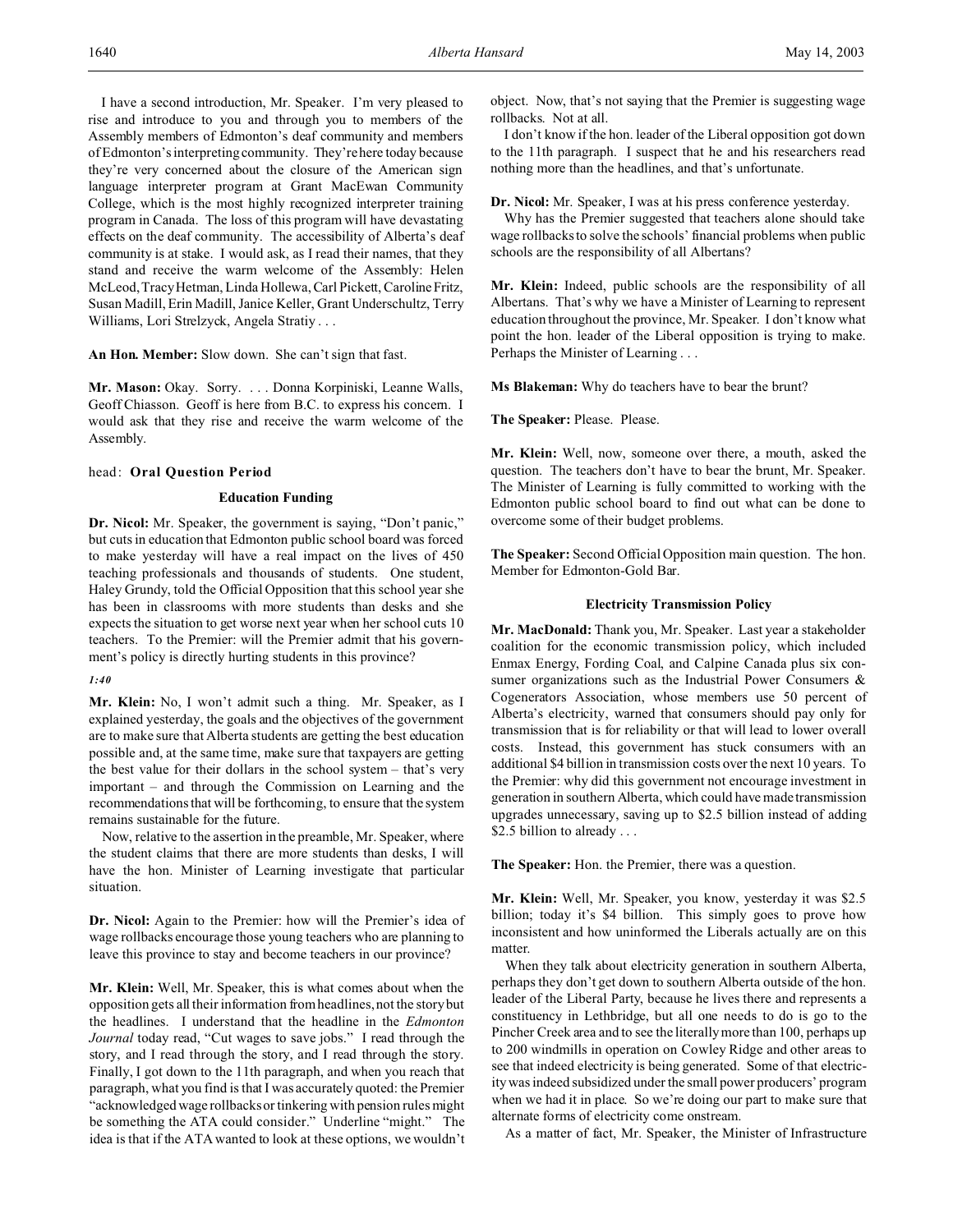recently announced that the Alberta government was going to purchase about 90 percent of our energy electricity requirements from so-called green power, which would include biomass, cogen, and wind.

**The Speaker:** The hon. member.

**Mr. MacDonald:** Thank you, Mr. Speaker. Again to the Premier: why did the government choose to ignore the advice of the stakeholder coalition when they appeared before the standing policy committee in February of last year and told this government that, quote, they should not pick winners and losers by having consumers pay for transmission that is unlikely to lower overall costs, end of quote?

**Mr. Klein:** Mr. Speaker, I wasn't at the standing policy committee meeting in question, and I don't know if the hon. member was, but I'm sure the Minister of Energy was at that particular meeting and perhaps can provide an answer.

**Mr. Smith:** Well, Mr. Speaker, we've done exactly what the member suggests. We've reacted to the Premier's council on electrical issues. We've reacted to extensive stakeholder input. We've reacted to bringing a commitment to bring the lowest possible power generation prices to Albertans that we can.

Mr. Speaker, if the member in his spare time would choose to check the web site of the Alberta Department of Energy, under the Premier's council on electrical issues he'll see a statement on transmission that says: "Develop a comprehensive policy on transmission that will encourage transmission and generation to compete for the overall lowest cost." That's what the policy does. In fact, if you look at this policy today, which is the same policy as it was six months ago, that transmission has delivered 3,000 megawatts of new generation at a savings  $-$  a savings  $-$  to the Alberta rate base of some 5 billion to 6 billion Canadian dollars.

**Mr. MacDonald:** Again, Mr. Speaker, to the Premier: what programs is this government considering putting in place to help consumers pay their power bills once transmission costs have increased by as much as 250 percent because of your electricity deregulation policies?

**Mr. Klein:** Mr. Speaker, that is a ridiculous, unwarranted, unfounded, stupid assumption, and I'm not going to answer it.

#### **Private/Public Partnerships**

**Mr. Bonner:** Mr. Speaker, the secret draft report from the government's P3 subcommittee on schools has verified what the Official Opposition has been saying for months: this government has no justification for P3s, no objectives, no plans, and no policy. Further, the report states that this government plans to sell or lease municipal reserve lands to fund school construction. To the Premier: how does this government plan to use reserve school lands to pay for school construction when those are municipal lands?

## *1:50*

**Mr. Klein:** Mr. Speaker, these are the kinds of things that would have to be worked out between school boards and municipalities, depending on the ownership of the lands.

Mr. Speaker, speaking to the concept of public/private partnerships or alternative forms of financing public works projects, there is indeed a plan, notwithstanding what the hon. member stated in his

preamble. The plan is to have a proper adjudication of those projects that might – underline "might" – be candidates for alternative financing proposals. This adjudication committee is just now getting up and running, and if there are ideas for a P3 project that could involve inner-city schools – and it could. I use this as an example, and I use it as a "might," and I underline: could, maybe, might. Not that it's going to happen, perhaps, but an example would be an inner-city school site in Calgary or Edmonton – we'll use either one of those cities – where there's tremendous value attached to the land, where the school is totally underutilized, where there is some thought about maybe closing the school but where perhaps there is a need for, say, K to 3.

To redevelop that same site, if there are some historical components that need to be preserved, a portion of the land could still be set aside for public reserve, but the other part of the land could be redeveloped into commercial, residential, and/or public-sector uses. This in turn could generate money for the school boards, could accommodate educational and community requirements and at the same time provide much-needed housing in an inner-city area. So, Mr. Speaker, if it makes sense, then the adjudication committee will make that judgment and make recommendations to the government.

**Mr. Bonner:** Mr. Speaker, to the Premier. These are municipal lands. Shouldn't the municipalities get the revenue, not the province?

**Mr. Klein:** Well, Mr. Speaker, that is an assumption. There is a mixed ownership, as I understand it, of school board lands. In some cases the province owns the land, in some cases the school board, and in some cases the municipality. So all of these things would have to be figured out and determined, and there would have to be concurrence on the part of the school board and the municipality before any of these projects would proceed.

**Mr. Bonner:** To the Premier: why were P3 policies, processes, objectives, and frameworks not developed before the government committed the province to this P3 debacle?

**Mr. Klein:** Mr. Speaker, what we have committed ourselves to is the principle of pursuing financing alternatives, one of which is the public/private partnership concept. Outside of the Calgary courthouse, none are under consideration yet by the committee, which was just established and I think confirmed by cabinet on Tuesday, yesterday, as a matter of fact. So there's hardly been time for this committee to get up and running, never mind considering projects. There are no projects before the committee at this particular time, at least as far as I know.

**The Speaker:** The hon. leader of the third party, followed by the hon. Member for Calgary-Currie.

## **Education Funding**

## *(continued)*

**Dr. Pannu:** Thank you, Mr. Speaker. In his desperation to escape the blame for the school crisis, the Premier is casting about for scapegoats. He blames school boards. He blames parents. He blames teachers. He blames the big bad feds. Well, the buck stops with the Premier. It is about time that he started showing some responsible leadership. My question to the Premier: why is the Premier pointing fingers and pinning the blame on school boards and teachers when his government is entirely to blame for the crisis in our schools?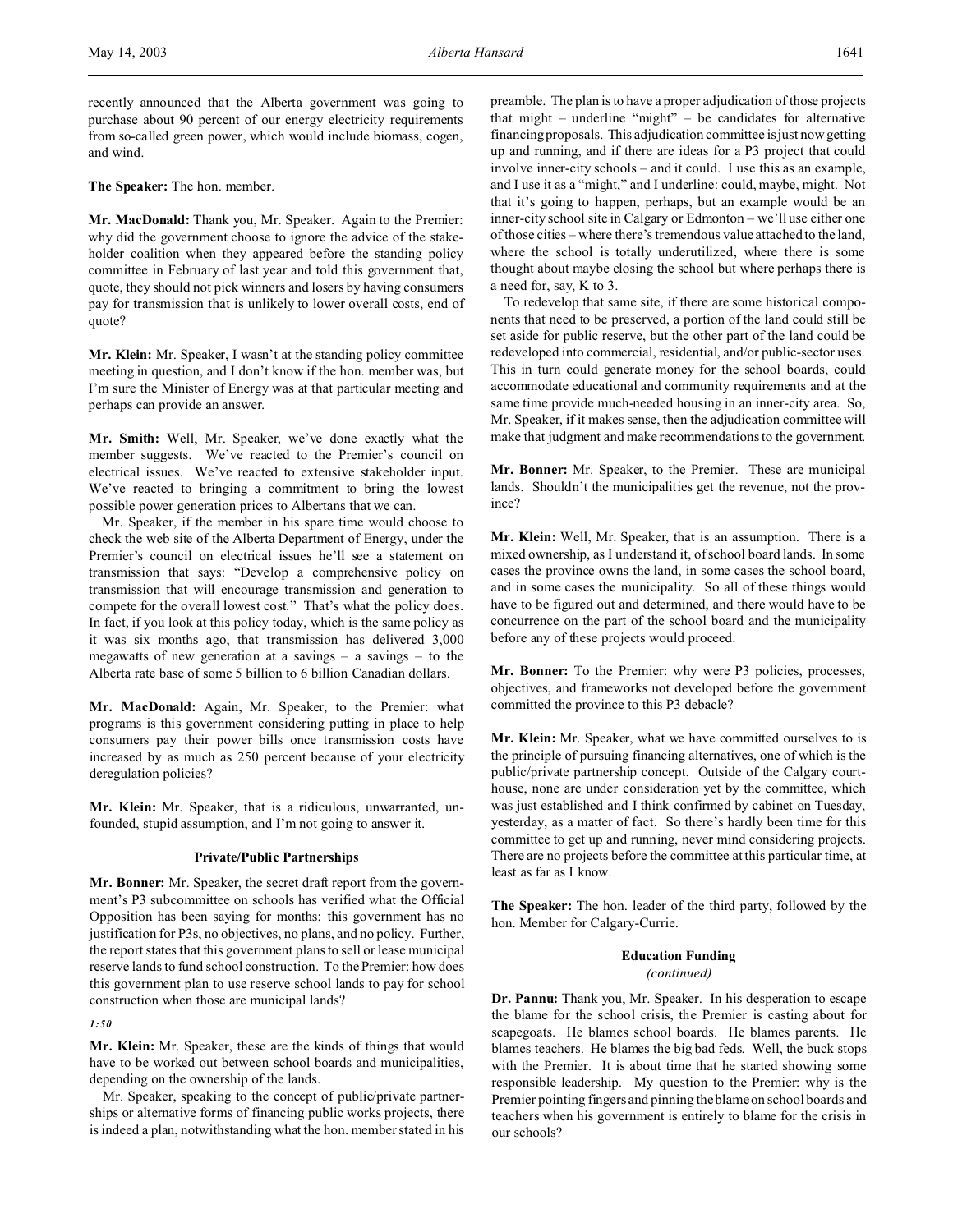**Mr. Klein:** Mr. Speaker, there are so many false assumptions and statements in the preamble that I don't even know where to start. I haven't blamed anyone. I haven't pointed fingers at anyone. There is no crisis in education, none whatsoever. Of course, it's natural for the ND opposition to blame the government. What they will say is that the government should simply throw more money at the situation. The NDs, you know, dream in greenbacks. They see this money just falling from the sky, and they just say: lookit; gather it up in wheelbarrows and just throw it at school boards and throw it at health and throw it at municipalities. It doesn't matter where it comes from. If it comes from banks, well, that's okay with the NDs. You know, the more you borrow the better. The more you go into deficit, the more you go into debt, the more you hamstring the future citizens of this province, the young people of this province, the more they like it.

**The Speaker:** The hon. leader.

**Dr. Pannu:** Thank you, Mr. Speaker. Given that these cuts and layoffs are being announced by school board after school board across this province, is the Premier suggesting that there's a conspiracy between school boards to make him and his government look bad?

**Mr. Klein:** No. Not at all. Mr. Speaker, we really want to work with school boards, and we want to work with the ATA – I indicated that in my scrum yesterday – to achieve sustainability. We want to work with parents. We want to work with students. That's why we have established the Commission on Learning: to determine what can be done over the long term. We are not short-term thinkers like the NDs. We are long-term thinkers, and we want long-term solutions to achieve sustainability and to do what is right. [interjections] We're getting a lot of noise here from the peanut gallery across the way.

Mr. Speaker, we want to achieve sustainability, we want to do the right thing, and that's why we're taking our time to really receive as much public input as we possibly can through the Commission on Learning to properly put in place the programs that will ensure affordability and sustainability for future generations.

**The Speaker:** The hon. leader.

**Dr. Pannu:** Thank you, Mr. Speaker. My last question to the Premier: then how can the Premier have the sheer audacity and gall to pin the blame for funding shortfalls on school boards and teachers while his government sits on a secret \$3 billion surplus in last year's budget?

**Mr. Klein:** Mr. Speaker, if I heard the leader of the third party correctly, he said: a secret \$3 billion fund. If he knows about a \$3 billion fund which I don't know about, then he knows of a secret that I don't know about. How he found out I have no idea, but perhaps he'd like to share that with us.

**The Speaker:** The hon. Member for Calgary-Currie, followed by the hon. Leader of the Official Opposition.

### **Supportive Housing and Homeless Shelters**

**Mr. Lord:** Thank you, Mr. Speaker. It's my view that a very superficial pop culture book called *One Flew Over the Cuckoo's Nest* has helped convince our generation that the best thing for the institutionalized mentally ill people is to set them free into the

community. My observation is that a significant number of these people are now semipermanent residents of institutions such as jails and homeless shelters, not to mention park benches and riverbanks, where they often come to harm and are certainly not able to get much of the proper help or stability they may require. My questions are to the Minister of Seniors. Given that reports indicate that the mentally ill may comprise 25 and maybe even 35 percent of all homeless shelter residents, what better options exist to provide more stable housing for these people?

**The Speaker:** The hon. minister.

**Mr. Woloshyn:** Thank you very much, Mr. Speaker. It is a concern that a large number of our residents in the homeless shelters are in fact having mental health problems. What we are currently doing is trying to address the need for more supportive housing, and I do have to say that the various nonprofit organizations across the province are accessing our funding through the provincial homeless initiative, also through the Canada affordable housing program.

#### *2:00*

More specifically, Mr. Speaker, some examples – and although they may be quite insufficient, they are a good start. In Edmonton the Salvation Army recently opened a long-term supportive housing residence for men with multiple barriers to living, these kind of people. Grande Prairie just announced the opening of Willow Place, I believe it is, which was through the affordable housing program. In Calgary the Bob Ward centre is currently being built. Also, we do have something called the Gunn Centre operated by our ministry, which is also focused on these people and is doing a very fine job of dealing with it on a long-term basis.

Do we need more spaces? Definitely. Is our goal to limit the number of semipermanent residents with these problems in the shelters? Most definitely.

**The Speaker:** The hon. member.

**Mr. Lord:** Thank you, Mr. Speaker. I have only one supplemental question. Could the minister tell us: what are the general costs per mattress on the floor of homeless shelters such as the Sunalta Shelter in Calgary?

**Mr. Woloshyn:** Mr. Speaker, the Sunalta Shelter is a big warehouse. It's a very big, open building, very clean, very well maintained, supplied by the city of Calgary for the last couple of seasons, I believe, as a temporary, short-term – and I stress "temporary, shortterm," that being about five or six months – accommodation. The city of Calgary picked up the cost of providing the building, the utilities that go with it, and also the busing, bringing the people from downtown to the shelter. Our contribution if we followed the request that's currently going forward – and, quite frankly, hon. member, I don't know if we're going to go this route or not. We are having a good look at what the appropriate actions are to be taken, but it would cost the ministry approximately \$380 to \$390 per mat per month to house these people in a wide open space with about a foot between the mats on the floor.

## **Livestock Feeding Industry**

**Dr. Nicol:** Mr. Speaker, as a consequence of the drought Alberta is the highest feed cost region in North America. As producers are forced out of business, our livestock feeding industry is falling behind other producing regions. The flaws in the income disaster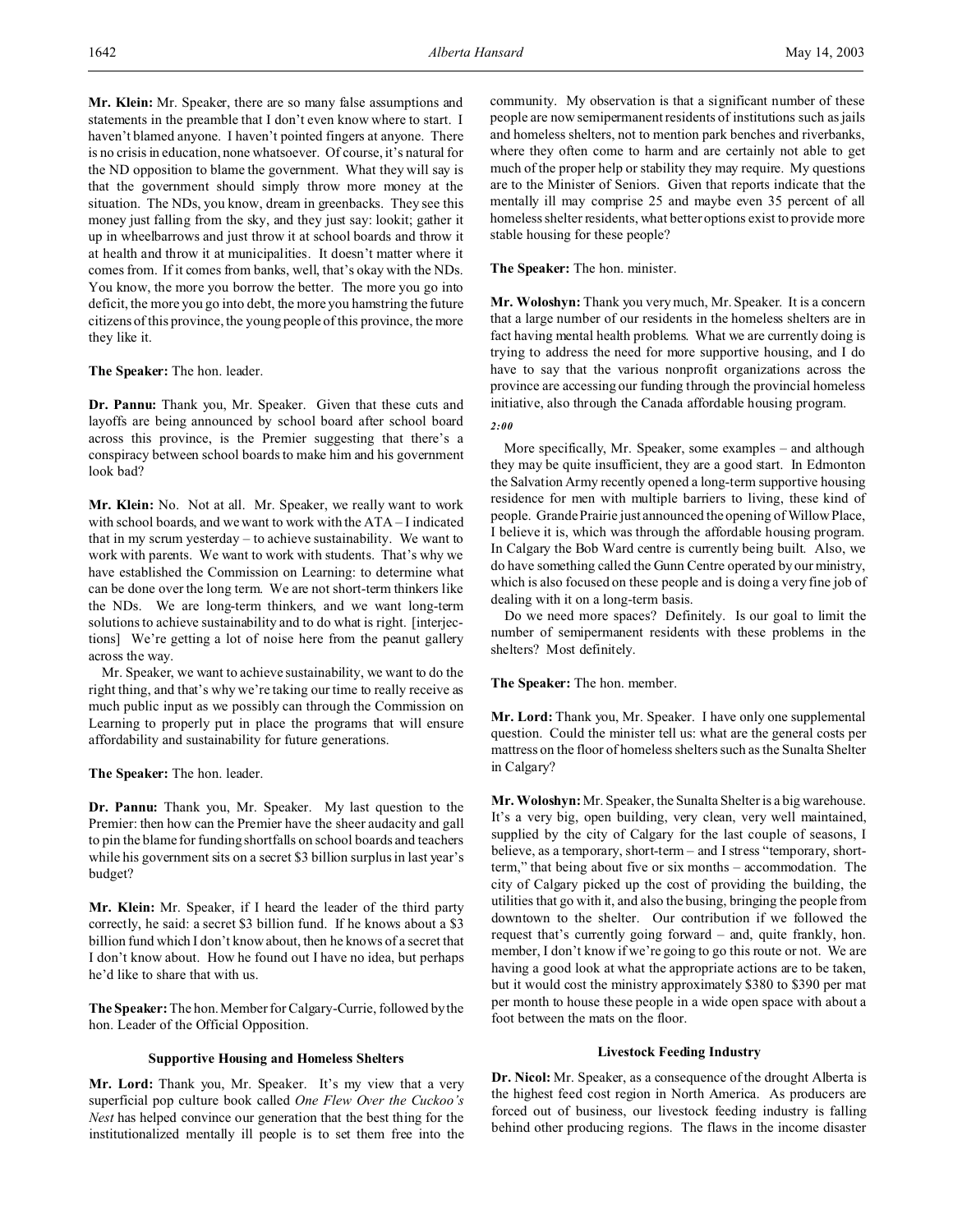program and the Alberta disaster assistance loan program plus the inequitable 2002 acreage payment program fall short of addressing the crisis the Alberta livestock feeding sector faces. My questions are to the Minister of Agriculture, Food and Rural Development. Is the livestock feeding industry still important to this government?

**Mrs. McClellan:** Mr. Speaker, the livestock feeding industry is incredibly important to this government, and I believe it contributes about \$5.4 billion of the value-added processing industry in this province. There is no question that 2002 was one of the most challenging years that the agricultural industry as a whole has faced in this province. I am very proud of the resilience of that industry, and I'm very proud of the support that this government was able to provide to it through the various programs from the provincial government with some support from the federal government. It amounts to about \$1.4 billion, and that includes the livestock feeding industry.

**Dr. Nicol:** To the minister: will this government acknowledge that the \$1.5 billion spent on agriculture in 2002 was not equitably allocated and excluded many in the livestock grain feed industry?

**Mrs. McClellan:** Mr. Speaker, I would not acknowledge that in any way. First of all, the program that was put in place was to support the feed industry for part of it, and it did that. We lost a very small percentage of our breeding herds, which was our aim. Producers spend years and years and years building up a herd, and there was a great danger of at least 25 percent of that herd being sold elsewhere or slaughtered.

Mr. Speaker, it was successful. We had 5.4 million head of cattle in our province in 2001, and our 2002 count shows 5.2 million head. That's the foundation for the feeding industry. There is no question that the feeding industry is under stress. There is no question that about 450,000 calves went south for feed this year, but our producers are optimistic. We've got a good start on this year. We hope our feed supplies will be back in place and the industry will continue to be a very strong part of the economy of this province.

**Dr. Nicol:** Again to the minister: when is the government going to help and step in and bridge the gap before the Alberta livestock feeding industry erodes beyond repair?

**Mrs. McClellan:** Well, Mr. Speaker, let me just give you an indication of where we do fill the gap and where we have stepped in. First of all, we have the farm income disaster program, which is a program where, whether you're in the feeding industry or the grain industry or any other part of the industry, if your income falls below 70 percent, that program is there to respond. We have a farm disaster loan that was started at the time of a crisis of low prices in the hog industry. That was continued. In fact, that program was changed this year to respond to this very issue, and the amount of the loan was raised to \$200,000, and the quick-cash aspect of it, which was \$20,000, was raised to \$50,000, and that \$50,000 can be accessed on a promissory note. There are a number of programs in this province that respond. I would repeat that at least \$1.4 billion was provided in support primarily from this provincial government to the industry.

Mr. Speaker, I probably meet with three or four industry groups a year. I think I could count on one hand the number of times that I have been at a presentation where I haven't had people get up and profusely thank this government for their support.

**The Speaker:** The hon. Member for West Yellowhead, followed by the hon. Member for Edmonton-Riverview.

#### **Softwood Lumber Policy Bulletin**

**Mr. Strang:** Thank you very much, Mr. Speaker. The future of the softwood lumber industry is important to communities in the West Yellowhead constituency and the forest-based communities. People in my constituency have heard about the draft policy bulletin that was worked out earlier this year by government and industry negotiators from Canada and the United States. My constituency and community leaders in the area were of the understanding that this draft policy bulletin could pave the way towards a long-term solution to the softwood lumber dispute. My question is to the Minister of International and Intergovernmental Relations. Could the minister advise the Assembly of the status of this policy bulletin?

**Mr. Jonson:** Mr. Speaker, I would like to acknowledge that the hon. Mr. Pettigrew, who has referred to this policy bulletin, has certainly worked very hard on behalf of the softwood lumber industry. However, I think the comments that have been reported perhaps are somewhat optimistic because there are still a number of outstanding issues needing to be addressed, such as the gap between what Canada and the U.S. see as a reasonable export tax rate and what should be done with the duties that the U.S. has already collected. Alberta would not support an export tax unless there is a clear indication before the tax is put in place of the conditions under which it would be removed and it was clear that this export tax was an interim provision before a solution would be reached.

Mr. Speaker, we are still waiting for the U.S. to publish an official policy bulletin which might set the stage for long-term solutions to the dispute. After the U.S. publishes its draft bulletin, there is a 30 day public review period. Then the U.S. would make appropriate changes to its bulletin and publish a final version. We will then study the final policy bulletin and consult with the Alberta industry. Only then will we be able to be in a position to work with the forestry industry further and make a counterproposal or agree to this final policy bulletin.

I'd also like to indicate by way of an update that NAFTA and WTO challenges are continuing.

**The Speaker:** The hon. member.

**Mr. Strang:** Thank you, Mr. Speaker. My first supplemental question is to the Minister of Sustainable Resource Development. Can the minister advise the House how his department is looking at responding to the policy bulletin that is supposed to be coming from the U.S. Department of Commerce?

#### *2:10*

**The Speaker:** The hon. minister.

**Mr. Cardinal:** Thank you very much, Mr. Speaker. That's a very good question. Once the policy bulletin is in its final form and is published, the Alberta government, of course, will study it to try and determine as to whether it provides the means for Albertans' best interest in relation to the countervailing and antidumping to be revoked or not. So, yes, we will be studying the process.

**The Speaker:** The hon. member.

**Mr. Strang:** Thank you very much, Mr. Speaker. I'm looking at a question to the same minister: how would the softwood lumber dispute impact the local community timber program that exists throughout Alberta?

**Mr. Cardinal:** Mr. Speaker, this is going to take a bit of time, but it is very, very important to the member and others. The community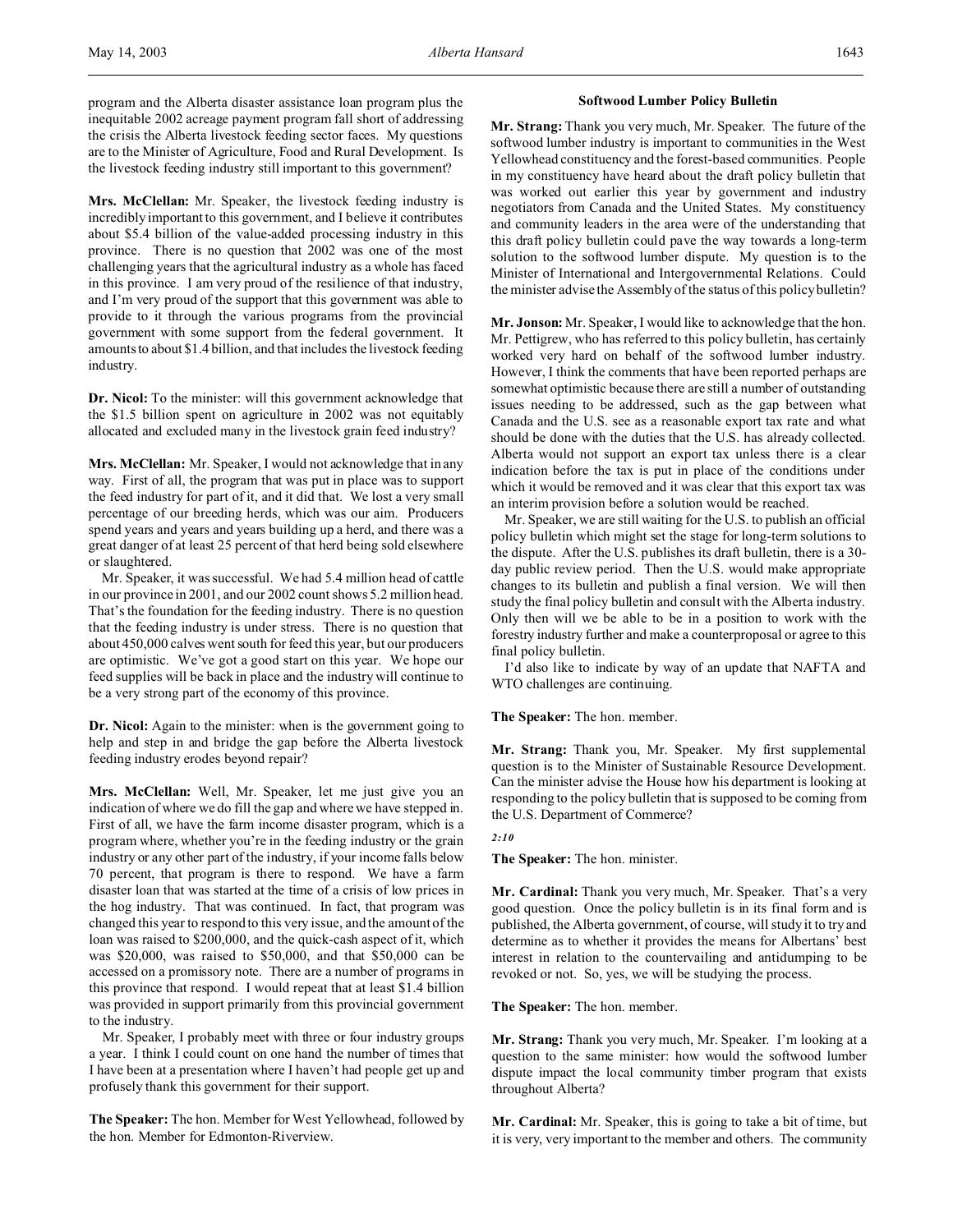timber program is very important. There are about 128 small sawmillers and loggers . . .

## **Dr. Taylor:** How many?

**Mr. Cardinal:** About 128. About four to five communities, in fact, depend on forestry as their major source of income and also for job creation. We've managed in the last two years throughout the negotiations to keep separate the companies that produce less than 5 million board feet, Mr. Speaker, because most of the product they sell is used domestically and not exported, so we've managed to do that.

#### **West Nile Virus**

**Dr. Taft:** Mr. Speaker, recent evidence from other provinces shows that human illness from West Nile virus is more widespread than originally thought. Even worse, the *Canadian Medical Association Journal* reports that the effects of the virus are more severe than expected, in many cases requiring long-term intensive medical treatment. To put this in perspective, there were more cases of West Nile virus in humans in Ontario last year than there were of SARS this year, and there is little doubt that West Nile will hit Alberta this summer. To the Minister of Health and Wellness: given that the *Canadian Medical Association Journal* emphasizes "the need to provide adequate resources for diagnostic laboratory support," can the minister explain how labs in Alberta may be expected to test hundreds of possible cases when they did not receive an increase in funding?

**Mr. Mar:** Mr. Speaker, I'm pleased to say that previously when it came to matters as it related to West Nile virus, we had to use a federal laboratory that was in Winnipeg – and it is a very, very good laboratory – but in an effort to speed up access, we do have our own Provincial Laboratory that's being set up here in the province of Alberta. So for those cases where it's suspected that there may be West Nile virus, those tests will be done right here in Alberta as opposed to Winnipeg.

**Dr. Taft:** To the Minister of Human Resources and Employment: given that legislation requires workers to refuse to work in unduly hazardous situations, what steps will employers be required to take to protect outdoor workers from the dangers of contracting West Nile virus? Will his department issue a bulletin?

**Mr. Dunford:** Actually, I'm not aware, as the question is asked here today, regarding the plans that workplace health and safety has for the summer season. So I'll take that question under advisement and certainly get back to the hon. member.

**The Speaker:** The hon. minister of health to supplement?

**Mr. Mar:** Yes, sir. Mr. Speaker, I should say that it will be important not just for workers but for all Albertans who are out of doors this summer. We will have an education program to indicate to Albertans how best to avoid being bitten in the first place. I would expect that people who are in areas where there are large numbers of mosquitoes, particularly the three species that do carry West Nile virus, would take additional precautions and wear baggy, long-sleeved and long-trousered clothing and wear a repellant that contains DEET. So we do have a plan in place with respect to West Nile virus. It will involve the monitoring of mosquitoes; lab testing improvements, as I've already indicated; physician education so that physicians are aware of what the symptoms are and what to look for; and a public awareness campaign that will again advise members of the public how to best avoid getting bitten in the first place.

**The Speaker:** The hon. member.

**Dr. Taft:** Thank you. Again to the Minister of Human Resources and Employment: has the minister considered the impact on the WCB of workers making claims based on the possibility that they contracted West Nile virus during the course of their work?

**Mr. Dunford:** Those kinds of discussions, I think, as you would know, Mr. Speaker, and as other members would know, start in the area of the experts that we have on staff. As yet, nothing has come to me for a particular decision in that particular area, but we're meeting with officials this afternoon on other matters, and I'll bring this one up.

**The Speaker:** The hon. Member for Wetaskiwin-Camrose, followed by the hon. Member for Edmonton-Ellerslie.

### **Telehealth**

**Mr. Johnson:** Thank you, Mr. Speaker. A constituent of mine spoke with me recently about telehealth and relayed to me the benefits that the program could have on the health system here in Alberta. While the average Albertan may not be aware of the potential of telehealth, regional health authorities are increasingly using the technology to enhance health care in our province. My first question is to the Minister of Health and Wellness. Can the minister tell us how the development of telehealth services in Alberta is progressing and what he is doing to advance the service?

**Mr. Mar:** Mr. Speaker, I should say first of all that the reason for our strong support for telehealth is to enhance access to clinical services for Albertans, and in order to do that, we have to put some significant resources into this area. The department has already spent close to \$15 million in the early stages of development of telehealth in the form of base funding and grants, and an additional \$800,000 was recently committed to support development of clinical services within telehealth.

Mr. Speaker, one only needs to look at today's *Edmonton Journal* to see a story of an excellent demonstration of how telehealth works. A young girl, six years old, whose family lives in Athabasca previously had to come into Edmonton a number of times a month in order to see a speech pathologist. Now through telehealth that family can avoid that two-hour drive, and the six-year-old girl still gets access to a speech pathologist through telehealth, which dramatically improves the access of delivery of service to this young person.

So, Mr. Speaker, improving access to services is one aspect of telehealth. The second aspect, of course, is the cost savings associated with ensuring that patients don't need to drive or travel, that specialists themselves, who may reside only in Calgary and Edmonton, need not travel outside of their centres, where their homes are. We are also able to provide tremendous rural physician education through using the some 225 different videoconferencing and teleradiology systems that are throughout the province, making it one of the largest such systems in the world.

**Mr. Johnson:** My one and only supplemental is to the Minister of Innovation and Science. What effect will SuperNet have on telehealth?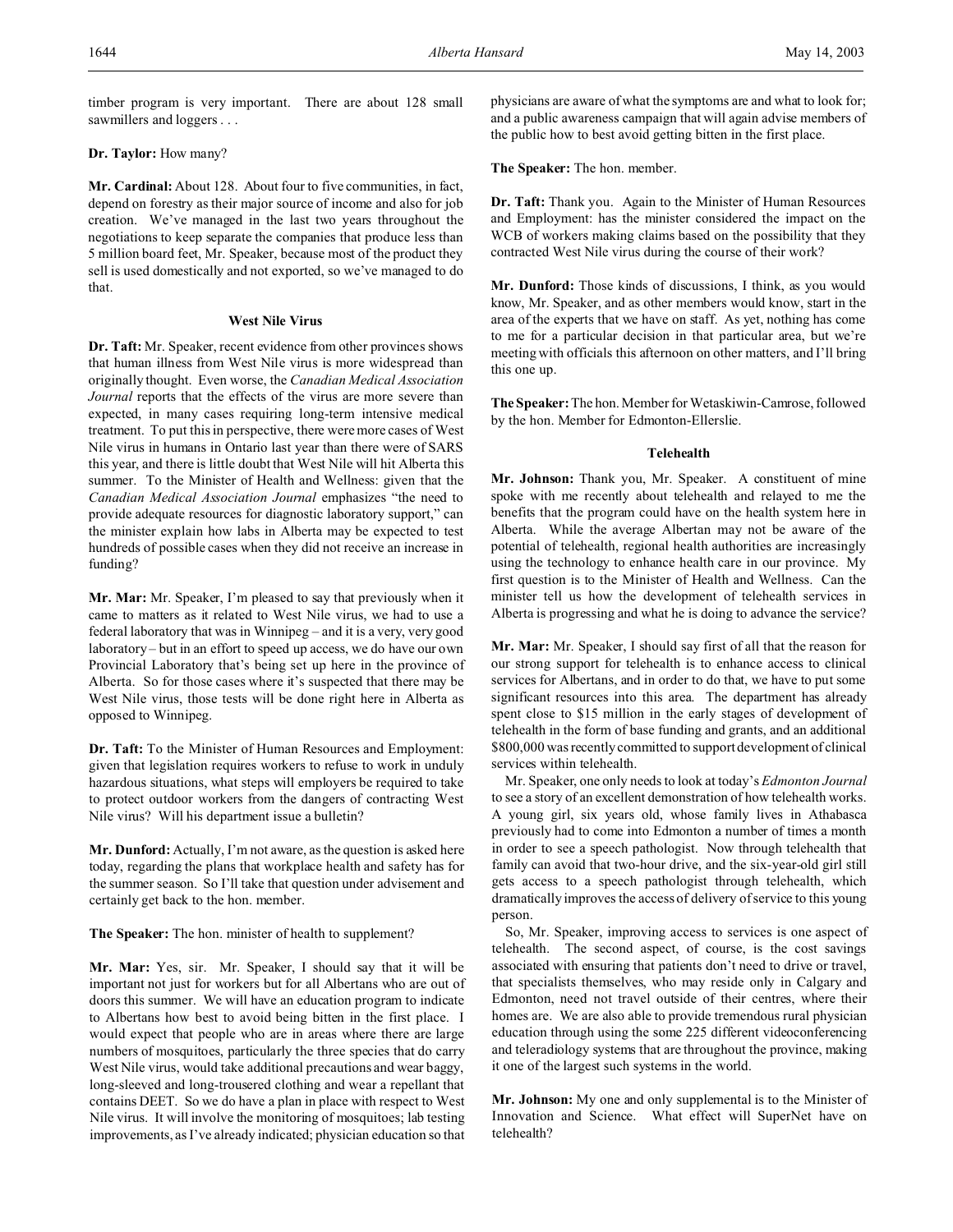**Mr. Doerksen:** Well, Mr. Speaker, the minister of health referred to the exact same article that I was going to refer to to illustrate the advantages of remote distance therapy. The issue that most small communities face is a lack of bandwidth to be able to provide those kinds of advanced technology services in a health application field. What SuperNet does is it delivers that required bandwidth to most of the rural communities across Alberta to enable access for every citizen in this province to these kinds of health services, education services, information services. SuperNet is going to make a huge difference in a lot of areas.

### **Mosquito Control Program**

**Ms Carlson:** Mr. Speaker, the West Nile virus is expected to claim its first victims in our province this year, and the problem is only expected to get worse in the future. In spite of this fact, this government refuses to work to prevent the disease's transmission. The Centers for Disease Control have said that mosquito control is the most effective way to prevent the transmission of West Nile virus. To the Minister of Environment: why isn't this government going to protect its citizens by introducing a mosquito abatement program?

*2:20*

**The Speaker:** The hon. minister.

**Dr. Taylor:**Thank you, Mr. Speaker. Until the early '90s – it might have been the late '80s but in that time frame from '88 to '92 – the government worked with the various communities on mosquito abatement programs, and at that stage the municipalities took over the programs. This year there are eight municipalities that are involved with mosquito abatement programs, so we are in fact encouraging the municipalities. My own community of Medicine Hat is certainly involved with the mosquito abatement program, and I would like to congratulate them for that.

**Ms Carlson:** Why hasn't the Minister of Environment explored environmentally friendly alternatives to mosquito control like BTI, a microbial larvicide?

**Dr. Taylor:** Once again, Mr. Speaker, certainly, the mosquito abatement program, as I've said, is the responsibility of the municipalities. If any municipality wishes to ask for information on the particular biological controls, we're certainly willing to investigate that with the municipalities. But as we move forward, this is a municipal issue. We will work with municipalities on these issues.

**Ms Carlson:** Mr. Speaker, given that municipalities in the province simply can't afford mosquito abatement programs because of this government's downloading policies, when is the Minister of Environment going to push for provincial funding for a provincewide mosquito abatement program? Lives will be at stake over this.

**Dr. Taylor:**Well, Mr. Speaker, first of all, municipalities can afford it. As I've said, there are six or eight municipalities that are doing it. If they couldn't afford it, they wouldn't be doing it. So they can afford to do it. They are doing it.

As the minister of health has quite clearly defined in an earlier question, we have good educational programs out there as to how to prevent West Nile virus. For instance – the minister of health didn't mention this – Environment works with communities on standing water, because it's obvious that the mosquitoes are breeding in standing water. Unfortunately, or perhaps fortunately for the agricultural industry, from the West Nile side of it there's going to be a lot of standing water in southern Alberta this year because of the snowfall and the amount of rain that we've had.

So it is a serious issue. We do take it seriously, and we will continue to work with the department of health on our abatement policies and continue to provide educational programs as to how Albertans can prevent themselves from getting this illness.

**The Speaker:** The hon. Minister of Health and Wellness to supplement.

**Mr. Mar:** Mr. Speaker, I only wish to challenge one statement that was made by the hon. Member for Edmonton-Ellerslie, and that is that we need to keep in mind that the risk of contracting West Nile virus in Alberta remains low. We are vigilant about the risk that is associated with it, but the risk remains very low. We do have a plan right now that is based on environmental and biological factors that are specific to this particular province. Practices that may exist in other jurisdictions, while we can learn from them, are not entirely transferable to this province. If the circumstances change, there may be a possibility that our response will change as a consequence of that, but we do have a plan in place that is the right plan for the particular circumstances that we currently face.

**The Speaker:** The hon. Member for Edmonton-Highlands, followed by the hon. Member for Olds-Didsbury-Three Hills.

# **Education Funding**

*(continued)*

**Mr. Mason:** Thank you very much, Mr. Speaker. The Premier seems to have trouble coming up with a logical and consistent explanation for the crisis in education. In fact, the Premier toggles back and forth between blaming school boards and teachers for the crisis and denying that the crisis exists at all. To assist the Premier, I have prepared these questions for him today. Question 1: is the proof of a school crisis (a) teacher layoffs, (b) school closures, (c) program cuts, or (d) all of the above?

**Mr. Klein:** Mr. Speaker, you know, for a well-educated person he is very, very sloppy in the design of his questions, because he left out one important answer, and that is: none of the above. That's the one I would take.

**The Speaker:** The hon. member.

**Mr. Mason:** Thank you, Mr. Speaker. Question 2: is the main cause of the school crisis (a) the government's refusal to fund the teachers' arbitration, (b) high utility bills, (c) the cap on grade 10 credits, or (d) all of the above?

**Mr. Klein:** Well, again sloppiness in question design, Mr. Speaker, and for that he gets an F. I would say: none of the above. Not all of the above but none of the above.

**The Speaker:** The hon. member.

**Mr. Mason:** Thank you, Mr. Speaker. It's the Premier that'll be getting the F, I suspect.

Number 3: are the consequences of the school crisis (a) shortchanging our children, (b) loss of qualified teachers, (c) angry parents, (d) fewer Tory seats in the next election, or (e) all of the above?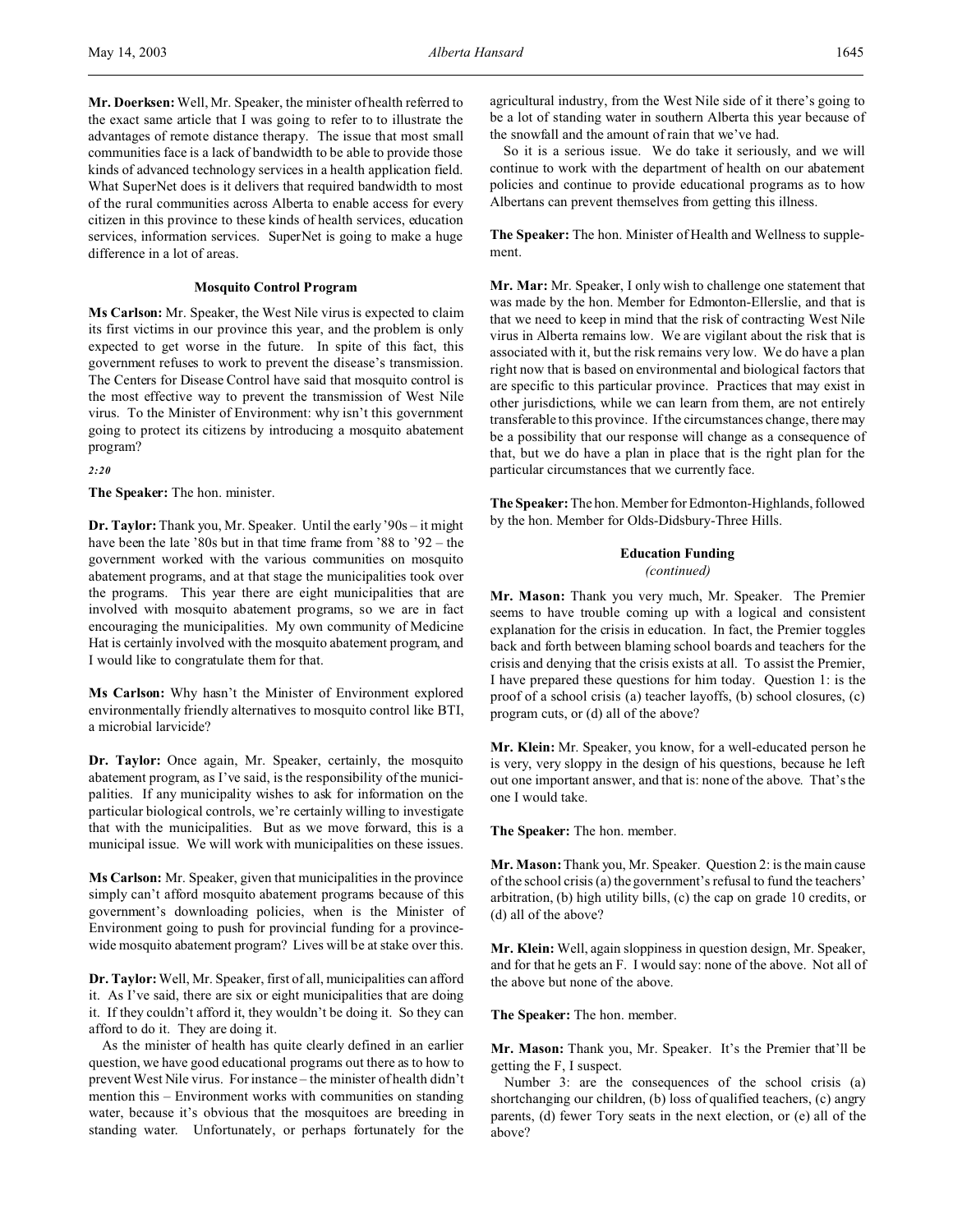**Mr. Klein:** Mr. Speaker, if there's anything below an F, he would get it because he gets sloppier and sloppier. He forgot to include one important answer, and that is: none of the above.

**The Speaker:** The hon. Member for Olds-Didsbury-Three Hills, followed by the hon. Member for Edmonton-Centre.

## **West Nile Virus**

## *(continued)*

**Mr. Marz:** Thank you, Mr. Speaker. In the last number of weeks many horse owners have taken the added precaution of protecting their animals against West Nile virus by vaccinating them. However, there are a number of horse owners and horse associations that have taken the stance of asking the government to compensate them for any horses that may die as a result of this disease. My question is to the Minister of Agriculture, Food and Rural Development. What is the province's policy on this?

**Mrs. McClellan:** Mr. Speaker, there is no provincial compensation program for the loss of livestock from infectious diseases including West Nile, and I'd just like to give three or four points as to why. Owners are not compensated for any infectious disease such as anthrax or for a horse that dies from sleeping sickness or animals that die from any number of diseases. The CFIA, the Canadian Food Inspection Agency, is the lead agency in Canada for determining when compensation should occur, and that generally occurs when animals are destroyed to avoid contagion with other animals or to control or eradicate a federally reportable disease. It is important for horse owners to understand that West Nile virus is not contagious from horse to horse. As the member indicated, there is a licensed vaccine in place for West Nile virus in horses, and certainly we are recommending that horse owners speak to their veterinarians about prevention.

Another point I would make, Mr. Speaker, is that insurance is available to horse owners for their animals. The last thing I would say on this is that West Nile virus is a reportable disease in the designated communicable disease regulation in Alberta, and we are a part of the West Nile plan and are working very closely with the ministries of health and environment on surveillance.

**The Speaker:** The hon. member.

**Mr. Marz:** Thank you, Mr. Speaker. My first supplemental – and it will be my last question – is to the Minister of Sustainable Resource Development. Could the minister explain what his department is doing to monitor and detect the early presence of West Nile virus in this province?

**The Speaker:** The hon. minister.

**Mr. Cardinal:** Thank you very much, Mr. Speaker. I'm quite pleased to report as to how my department monitors for this virus. Our monitoring includes gathering of crows that have recently died – and most are submitted, of course, by the public – and then examining the birds and forwarding them to local Alberta labs for testing. If we do get a confirmed case of West Nile virus, our staff will promptly notify the provincial officers of health for further action.

**The Speaker:** The hon. Member for Edmonton-Centre.

### **Aids to Daily Living Program**

**Ms Blakeman:** Thank you, Mr. Speaker. Seniors and other

Albertans who rely on the Alberta Aids to Daily Living program are nervous about how this government's plan to make health regions responsible for the program will work. They are concerned about how the change will affect their benefits and whether the program is in jeopardy. My questions are to the Minister of Health and Wellness. Is the minister going to envelope the money for the Aids to Daily Living program for the regional health authorities so that it can't be spent on other areas?

## **Mr. Mar:** Yes.

*2:30*

**The Speaker:** The hon. member.

**Ms Blakeman:** Thank you. To the same minister: will the minister set a minimum standard of service and equipment that must be provided by every health region through this program?

**Mr. Mar:** Yes.

**The Speaker:** The hon. member.

**Ms Blakeman:** Thank you. Given the experience parents are having with the devolution of the speech therapy program to the RHAs, what safeguards will the minister put in place to make sure that this is not the first step towards eliminating or curtailing the Alberta Aids to Daily Living program?

**Mr. Mar:** Mr. Speaker, I think that she really asked that question in the first two. We will envelope the money to ensure that the 70 some million dollars that currently go to the 76,000 people in this province for Aids to Daily Living will continue to be spent in that area and that appropriate standards will be put in place by the province, and it will be our expectation that regional health authorities will meet those standards in delivering the program. It is important that we do move this important service to the regional health authority level, where it is closer to the people that are actually being served, and that just makes good sense, that decisions are made at a level where they are closer to patients who are using this important service.

### head: **Recognitions**

**The Speaker:** Hon. members, today we have seven members who are going to be participating in Recognitions, but I'm going to vary the routine just a bit and call on the Deputy Speaker first.

#### **Page Recognition**

**Mr. Tannas:** Thank you, Mr. Speaker. The deputy chairman and I would like to draw to the attention of all hon. members that we are going to lose seven of our wonderful pages when this session ends. They are Nicholas Fowler, Erin Weisgerber, Paul Groch, Stephen Michalyk, Craig Chupka, Megan Lau, and Sarah Monkman.

These fine young people will be leaving their duties in the Assembly following the close of the spring session, and I would ask you to join me in recognizing the great efforts of our pages who daily show patience and understanding of our many demands. They carry out their tasks with attention to duty and with good humour. So on behalf of all the hon. members here I ask our head page, Nicholas Fowler, to give each retiring page our gift and take with it our best wishes to each and every one.

We were honoured to have had you work with us in the Alberta Legislature. Thank you very much and good luck. [applause]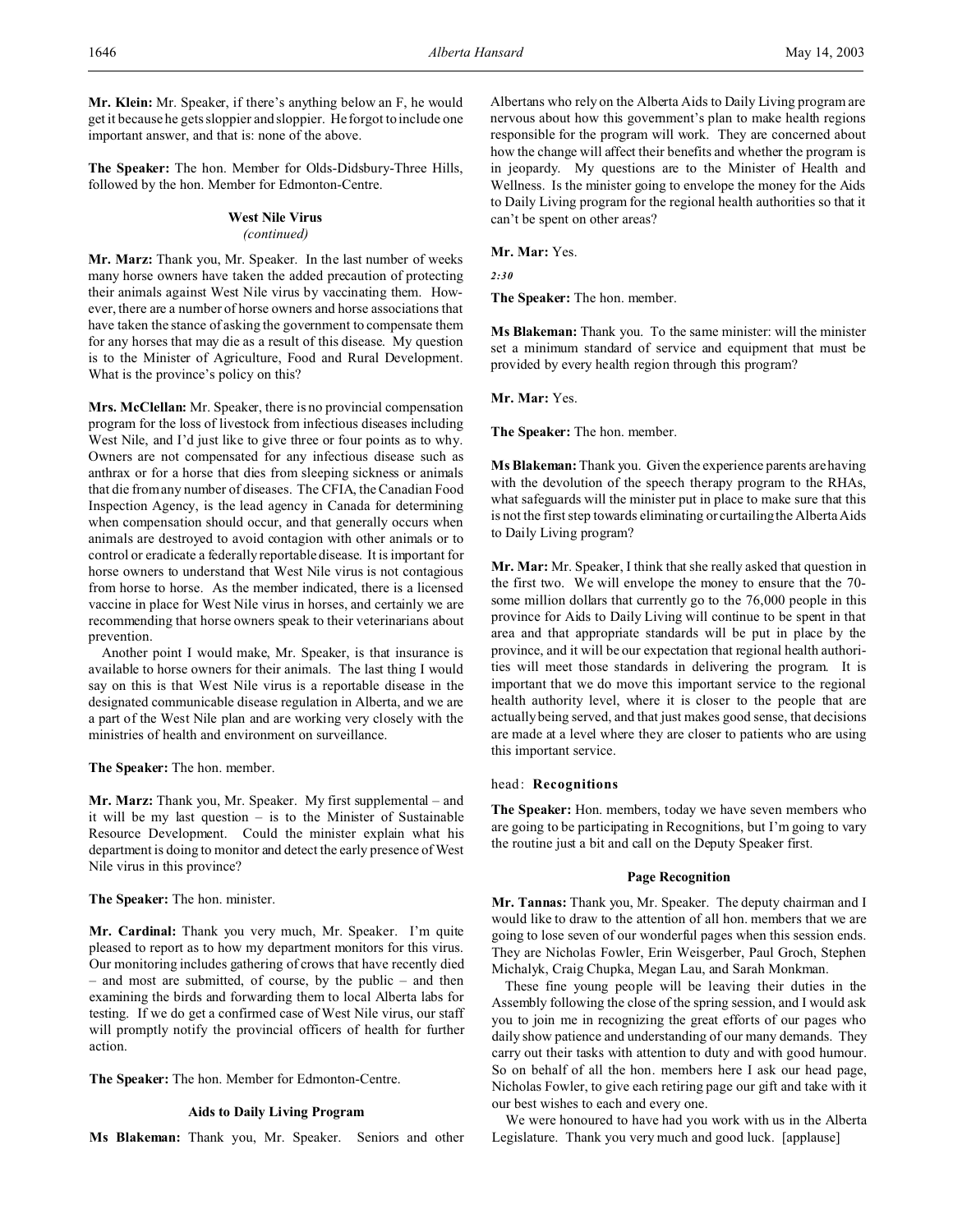**The Speaker:** Hon. members, I received a letter today from the seven pages in question, and it's addressed to you, and I'd like you to listen to what they have to say to you.

Dear Mr. Speaker,

It is said that a teacher affects eternity; they can never tell where their influence stops. As we 7 who now graduate from our woefu lly short term as pages, reflect on our time with this Legislative Assembly, the truth of this saying has never been more clear.

Through the experiences we have had in the last few years, we have gained a unique insight into the parliamentary system and a fond understanding of the foundations on which it is based. Everyday as pages we have had the rare opportunity to view the integrity of 83 men and w omen, as they stand up for what they believe in, figh ting to m ake our province a better place. It is hard not to look on with admiration when these men and women stand una fraid to voice their opinions and belief, representing the people of Alberta with examp les of honour and class that we can only one day hope to attain. We have seen first hand the inner workings of the democratic process, the bad days and the good days, the disagreements and the co-operation. Through it all we have grown and learned more than can be expressed, from the 83 memb ers from across the house, through the dignity and respect they have shown one another in what is often times a difficult process.

And now as we near the time that we will be closing this memorable chapter of our lives, we would like to express how truly grateful we are for having been given this opportunity. In more ways than can be explained, you have taught us, through your actions and through your words and helped us to grow perhaps a little more m ature than when we began. Though we may not pursue a life related to politics, the lessons we have taken from within these walls will carry through to the rest of our lives. We can only hope that we too will grow to be people of the same level of dignity, integrity and understanding that you have proven yourselves to be. Thank you sincerely to all members, officers and staff of the Legislative Assembly of Alberta. You have given us more than you will ever know.

Thank you from Nick Fowler, Erin Weisgerber, Paul Groch, Stephen Michalyk, Craig Chupka, Sarah Monkman, and Megan Lau.

#### **ACT Foundation**

**Mrs. Gordon:** The ACT Foundation is a national nonprofit organization dedicated to helping high school students across Canada implement a core curriculum CPR program for youth. They have recently established a partnership with the two school divisions in my constituency, Wolf Creek and Clearview. Students from Lacombe composite high school and William E. Hay composite high school in Stettler will be working on this. All youth will be taught the early warning signs of developing medical emergencies, how to react, and the practical skills of CPR, also the Heimlich manoeuvre.

Recognition and thanks go to the STARS Foundation of Alberta, who will be donating mannequins and paying costs related to teacher training and other needed teaching materials; the *Stettler Independent* for donating the printing of student manuals; and corporate health partners AstraZeneca and Aventis Pharma and Pfizer Canada, pharmaceutical companies who willingly provide core funding to the ACT Foundation. By working together we are empowering teens to save lives.

Thank you.

**The Speaker:** The hon. Member for Calgary-West.

#### **Seniors' Week**

**Ms Kryczka:** Thank you, Mr. Speaker. During Seniors' Week 2003 from June 1 to 7 special events will be held across Alberta to recognize the importance of 327,000-and-growing seniors in our communities. Seniors' Week is a very wonderful time for seniors, but all year-round there are hundreds of seniors' organizations in Alberta who represent seniors in numerous ways.

The Canadian Association of Retired Persons, or CARP, and the Canadian National Institute for the Blind are but two national organizations. The Alberta Association of Meals on Wheels, the Alberta Senior Citizens' Housing Association, or ASCHA, the Alberta Senior Citizens Sport & Recreation Association, the Alberta Council on Aging are four of the many provincial organizations. Locally there is the Picture Butte Happy Oldtimers, the Redwater & District Pioneer Club, the Spruce Grove Golden Age Club, the Bow Cliff Seniors 50+ in Calgary, and the Jewish Family Service of Calgary. The Seniors Advisory Council for Alberta is a government-appointed body of citizens chaired by an MLA appointed by the Premier. It consults with seniors and those who represent them on issues of importance to seniors. Indeed, Alberta seniors are fortunate to have a multitude of organizations working to keep them vital, active, and involved.

Thank you.

**The Speaker:** The hon. Member for Lac La Biche-St. Paul.

#### **St. Paul RCMP Regimental Ball**

**Mr. Danyluk:** Thank you very much, Mr. Speaker. The Lac La Biche-St. Paul constituency was honoured to host the commissioner of the Royal Canadian Mounted Police, Giuliano Zaccardelli, at the RCMP regimental ball recently held in St. Paul.

Commissioner Zaccardelli served his first recruit posting in St. Paul in 1972 and became the 20th commissioner of the Royal Canadian Mounted Police in 2000. Commissioner Zaccardelli's brief visit to Alberta included a stop in Edmonton, where he spoke with the RCMP staff relations officers on the future direction of the RCMP and to a group of DARE instructors.

Staff Sergeant Jim Fell, noncommissioned officer in charge of the St. Paul RCMP detachment, and staff are to be commended for their role in the success of this visit and their commitment to the protection of our community.

Thank you very much, Mr. Speaker.

### **Gerri Cook**

**Ms Carlson:** Mr. Speaker, it is an honour and a pleasure to have the opportunity to recognize my good friend Gerri Cook. Gerri was the very deserving recipient on April 5 of the Alberta Motion Picture Industries Association 2003 Friend of the Industry award. She was honoured for her dedication to the field of animation and children's programming.

Gerri has more than 25 years of experience in the Canadian television industry working as a project developer, award-winning scriptwriter, producer, investment fund creator, manager, mentor, and role model. From being a founding director in the 1970s of the Alberta Television and Film Institute to her leading edge, threedimensional animation show that also won an award on April 5, Gerri has been a dedicated supporter of the Alberta industry. She has worked hard to ensure that the Alberta industry is innovative, producing quality product that is globally competitive.

Gerri and her husband, Steve Moore, who has worked side by side with her over the years, have made a real difference to this industry and the province.

Thank you.

**The Speaker:** The hon. Member for Calgary-Currie.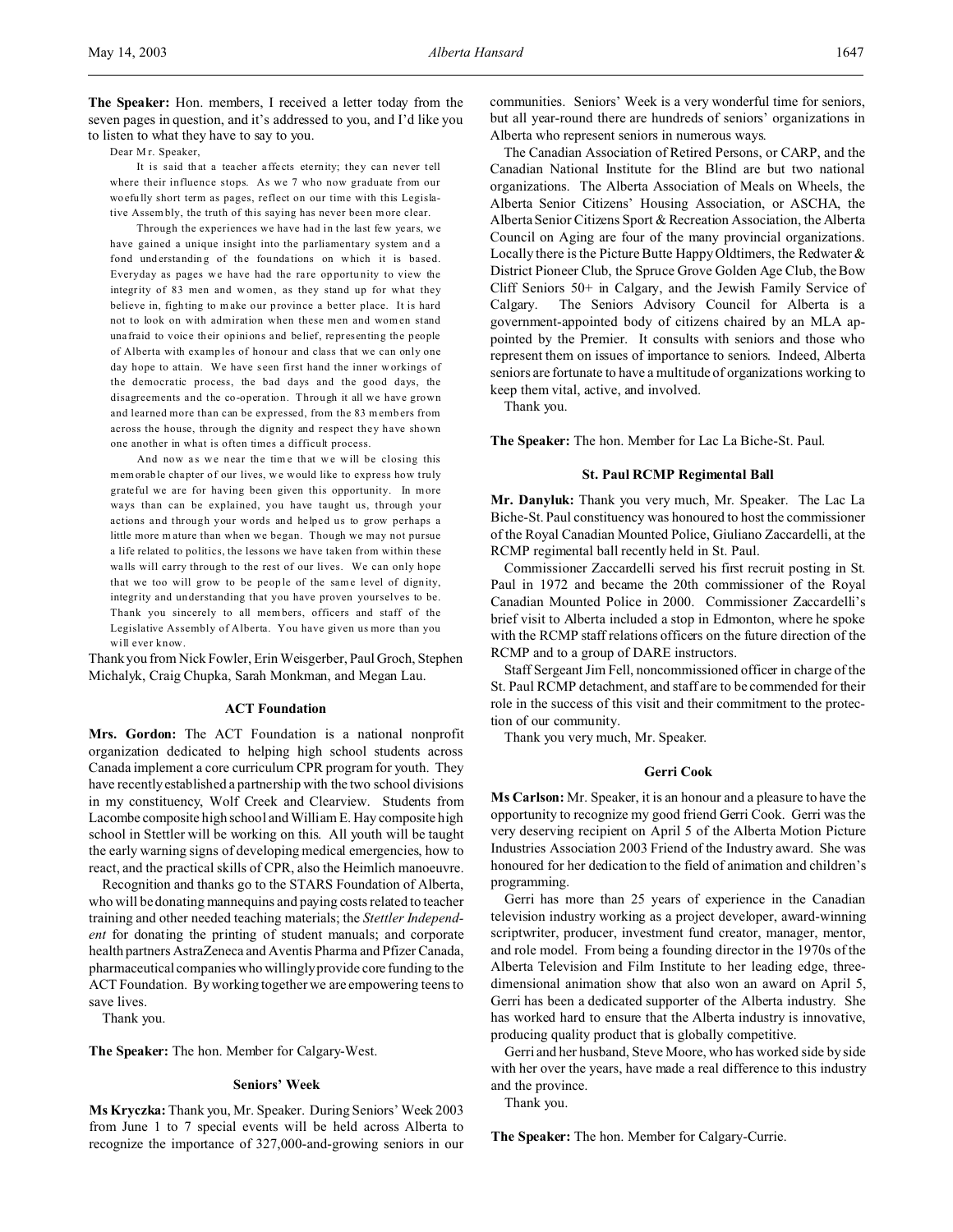#### *2:40* **Museum of the Regiments**

**Mr. Lord:** Thank you, Mr. Speaker. It's my pleasure to rise today to recognize the Museum of the Regiments, another great Calgary-Currie institution. Certainly among the finest military museums in all of Canada the museum honours such famous regiments as Princess Patricia's Canadian Light Infantry, Lord Strathcona's Horse, as well as other western Canadian regiments and naval forces. It is a definite must-see for military buffs, tourists, and residents alike.

Soon it will have the largest library collection of Canadian military history in existence and very appropriately so since Calgary-Currie does indeed have a very proud military history. In fact, our riding is named after General Sir Arthur Currie, popularly known as Guts and Gaitors to his men during World War I.

Congratulations to the many hundreds of volunteers and veterans whose efforts have so successfully built the museum these past many years and all the best on their fund-raising and plans for the future. Thanks to them future generations of Albertans and Canadians now have an outstanding opportunity to learn about Canada's proud military past and to ensure we never forget how hard it has been to keep freedom alive in this world.

Thank you, Mr. Speaker.

**The Speaker:** The hon. Member for Medicine Hat.

#### **Shawna Churchill**

**Mr. Renner:** Thank you, Mr. Speaker. I rise to salute Shawna Churchill of Medicine Hat, winner of the 2003 Norm McLeod Dream Weaver award. This award was created by the PDD Provincial Board to commemorate the 35-year career of Norm McLeod, its former CEO, and his commitment to promote community inclusion for people with developmental disabilities.

As adviser for the self-advocate program in Medicine Hat Shawna has made a positive impact on countless people in the Medicine Hat region. She has inspired them to believe and to succeed. Because of her selfless dedication she regularly goes above and beyond what is required. Shawna also spends time supporting her colleagues in developing their skills and in educating other professionals about the needs and the rights of people with disabilities, their challenges and their opportunities. As one of Shawna's nominators stated: there are a lot of people that are working in the community because of Shawna's belief that we can do anything we put our mind to.

Congratulations, Shawna, and thank you for your outstanding work with and for persons with developmental disabilities.

**The Speaker:** The hon. Member for Edmonton-Centre.

#### **Ron LaJeunesse**

**Ms Blakeman:** Thanks very much, Mr. Speaker. I'm very pleased to recognize and celebrate this year's recipient of the Grant Mac-Ewan literary award, Ron LaJeunesse, for his book *Political Asylums*. This book traces in very concrete, unsentimental terms Alberta's short history of government-supported care for peoplewith mental illness.

I can't recognize Ron's tremendous supportwithoutalso recognizing the unique program which allowed him time to write and supported him during a year's sabbatical from his work with the Canadian Mental Health Association. That program is the Muttart fellowship program, which is designed to develop research and other materials to benefit the charitable sector and to provide senior managers within the social services sector with an opportunity for a

sabbatical year to recharge and renew. We all gain from this program and Mr. LaJeunesse's work.

Mr. LaJeunesse was presented with the Grant MacEwan literary award and the \$25,000 cheque, which is funded by Community Development, at the May 10 gala jointly sponsored by the Writers' Guild of Alberta and the Book Publishers Association of Alberta. Thank you.

head: **Presenting Petitions**

**The Speaker:**The hon. Member for Edmonton-Beverly-Clareview.

**Mr. Yankowsky:** Thank you, Mr. Speaker. I rise to present a petition signed by 133 Albertans, mostly from Calgary, which reads: Wh ereas grandparents in A lberta often experience access denial to their grandchildren, which is contrary to the be st interests and rights of children, including their support, development, and well-being. We, the undersigned residents of Alberta, petition the Legislative Assem bly to urge the government of Alberta to make the necessary changes to legislation and enable the grandpa rents to maintain ongoing contact with their grand-children.

**The Speaker:** The hon. Member for West Yellowhead.

**Mr. Strang:**Thank you, Mr. Speaker. I have one petition to present today, and it's from the concerned parents of Grand Yellowhead regional division wanting the Grand Yellowhead regional division No. 35 board to review their plan for the school space in Edson, signed by 132 people.

**The Speaker:** The hon. Member for Calgary-Bow.

**Ms DeLong:** Thank you, Mr. Speaker. I rise today to present a petition signed by 1,052 Albertans petitioning the provincial government to "establish a provincially subsidized monthly transit pass program for low income Albertans that would apply to all municipalities with a public transit system."

## head: **Notices of Motions**

**Mr. Jonson:** Mr. Speaker, I would seek the unanimous consent of the Assembly to consider the circulated document relative to Senate reform, found on all members' desks, as being oral notice and as read into the record.

**The Speaker:** Hon. minister, I think what you're seeking basically is unanimous consent for oral notice of the motion, not the latter part.

**Mr. Jonson:** Both.

**The Speaker:** I will be guided by the intent of the House with respect to this, but I want to provide a caution with respect to this matter. An hon. member standing up asking for oral notice – at this point in time the chair does not know what the oral notice is about. Presumably, a document has been circulated. The House has no record of such a document. If there is a procedural problem with the motion later, the chair might find himself at a disadvantage in having to deal with a procedural question with respect to whatever might be in the motion and not having seen the motion, not having heard the motion, being unaware of what the motion is. But the request was made for unanimous consent. We'll be guided by the decision of the House.

Request for unanimous consent for the oral notice side. The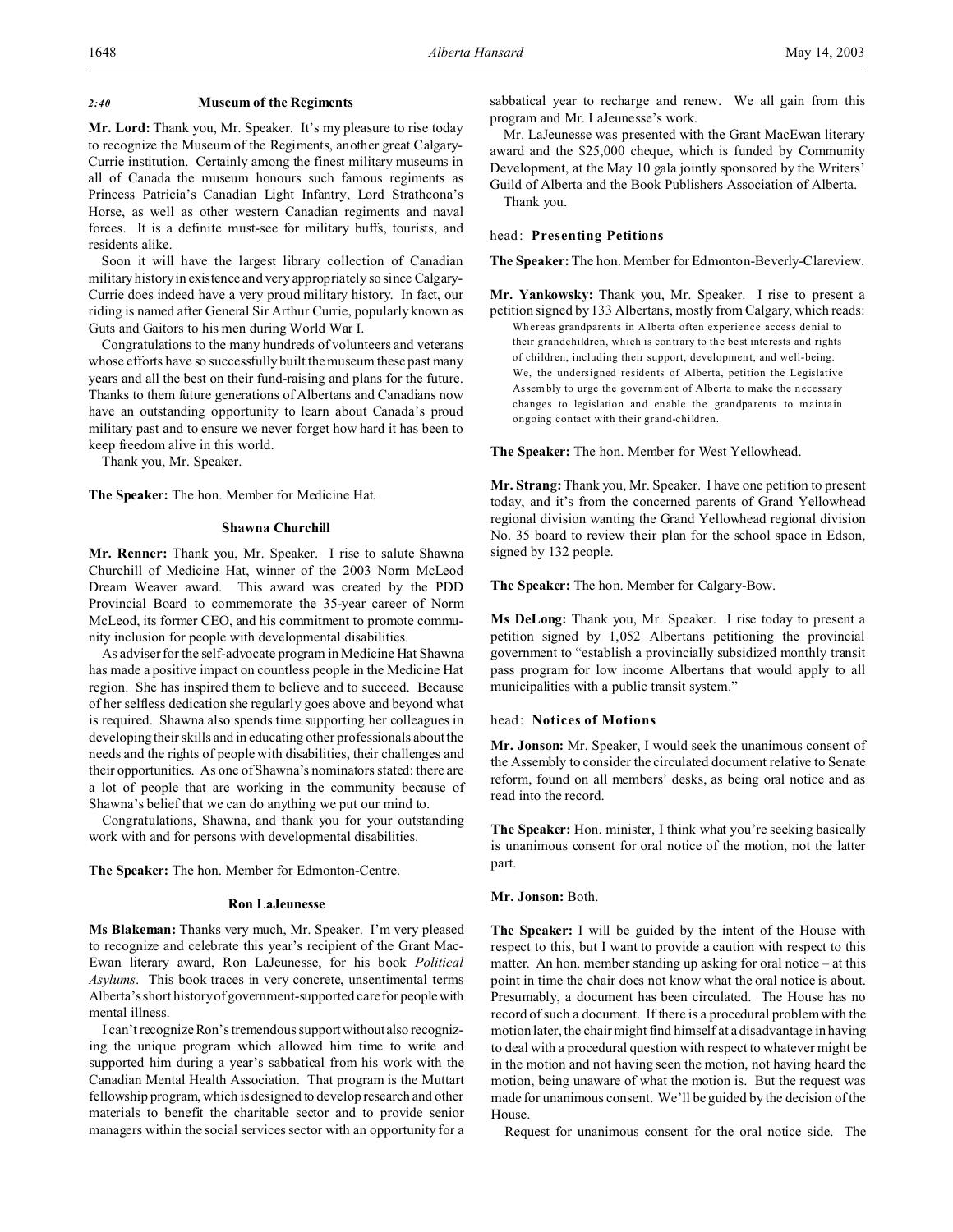The request here is for unanimous consent for oral notice for the minister to proceed. That being given, the minister will then read the motion. Is there unanimous consent?

[Unanimous consent denied]

**The Speaker:** Well, it's not given. The hon. Government House Leader.

**Mr. Hancock:** On a point of procedure, Mr. Speaker, and for clarification, I believe the hon. member is entitled to rise and give oral notice without the unanimous consent of the House. What he was asking for unanimous consent of was to have it considered; in other words, to deliver to *Hansard* this written notice, which all members have, so that he didn't have to actually read it into the record. It would be printed into the record as though it was read.

So he is entitled to proceed but now to give oral notice by reading this to the House as the House has asked for.

**The Speaker:** Well, I think that's correct, and perhaps I did not provide the clearest clarification. The chair basically understands that this can be proceeded with by way of oral notice. [interjection] That's not required anyway, the unanimous consent. It's the reading of the thing.

The hon. Member for Edmonton-Highlands.

**Mr. Mason:** If unanimous consent is given for oral notice so that the minister doesn't have to read this, does unanimous consent also have to be given by the House before the motion can be introduced? That is my question.

**The Speaker:** No. There is a point later, hon. member, where that would have to be given. Right now we're just given the notice. The only thing the chair is saying is that it sure would be helpful if it was also read into it. In order to proceed with it, there will be another section later in the day that would have to be dealt with under Orders of the Day.

**Mr. Mason:** With unanimous consent?

**The Speaker:** Yes.

**Mr. Mason:** Thank you.

**The Speaker:** Right now we're just on the oral notice side. I presume that assurance has been given to the hon. minister to proceed? Is it agreed?

#### **Hon. Members:** Agreed.

**The Speaker:** I'm assuming it has. Proceed, hon. minister.

*2:50*

**Mr. Jonson:** Thank you, Mr. Speaker, and my apologies for contributing to that delay.

Mr. Speaker, it is my pleasure to give oral notice on the following motion.

Be it resolved that given that the current process of appointing Senators offends Canadians' democratic values, has deprived that House of political legitimacy and efficacy, and has prevented the Sen ate from being effective in protecting the interests of the provinces of Canada, the Legislative Assembly directs the government of Alberta to consult with Albertans on reforming the Senate through the following constitutional amendment; namely, by repealing sections 21 to 34 of the Constitution Act, 1867, and substituting the following:

21 (1) The Senate shall consist of elected members called Senators.

(2) Each Province shall be represented in the Senate by 6 Senators.

(3) Each Territory shall be represented in the Sen ate by 2 Senators.

22 (1) Subject to this section, the Senators representing a Province or Territory shall be elected by the electors of that Province or **Territory** 

(2) The legislature of a Province or of a Territory may m ake laws relating to the election of Senators representing that Province or Territory, including the method of election and the procedure for the election.

(3) Except in the case of by-elections, and except in the case of the first election held pursuant to this section, the election of one-half of the Senators represen ting a Province or Territory shall be held in conjunction with the general elections of mem bers of the legislative assembly of the Province or of the Territory.

(4) Except as otherwise provided in subsection (6) and unless the office is sooner vacated, and except in the case of a Sena tor elected in a by-election, the term of office of a Senator representing a Province or Territory continues until the official announcement of the results of the Senate elections held in conjunction with the second general election in that Province or Territory after the election of that Senator.

(5) The first election held pursuant to this section in each Province or Territory shall be for the election of all the Senators representing that Province or Territory.

(6) The term of office for one-half of the Senators elected from each Province and Territory at the first election held pursuant to this section in each Province or Territory continues until the official announcement of the results of the Senate election s held in conjunction with the next general election in that Province or Territory.

(7) In relation to the Senators represen ting that Province or Territory, the legislature of a Province or of a Territory may

make laws establishing which Senators subsection (6) applies to. 23 (1) Subject to this section, a person is qualified to be a candida te and to be elected Senator if the person is eligible to be a candida te and to be elected as a mem ber of the House of Comm ons.

(2) A person is not qualified to be elected as a S enator or to remain a Senator if the person

- (a) is a mem ber of the House of Commons or of the legislative assembly of a Province or of a Territory, or
- (b) is a Minister of the Crown

(3) If any question arises respecting the qualification of a Senator, the question shall be heard and determined by the Senate.

24 (1) A Senator may resign his or her seat by delivering a resignation to the Governor G enera l.

(2) When a Senator resigns his or her seat in accordance with sub section (1), the seat im mediately becomes va cant.

25 (1) A by-election to fill a vacancy in the Senate representation of a Province or Territory ne ed not be c alled if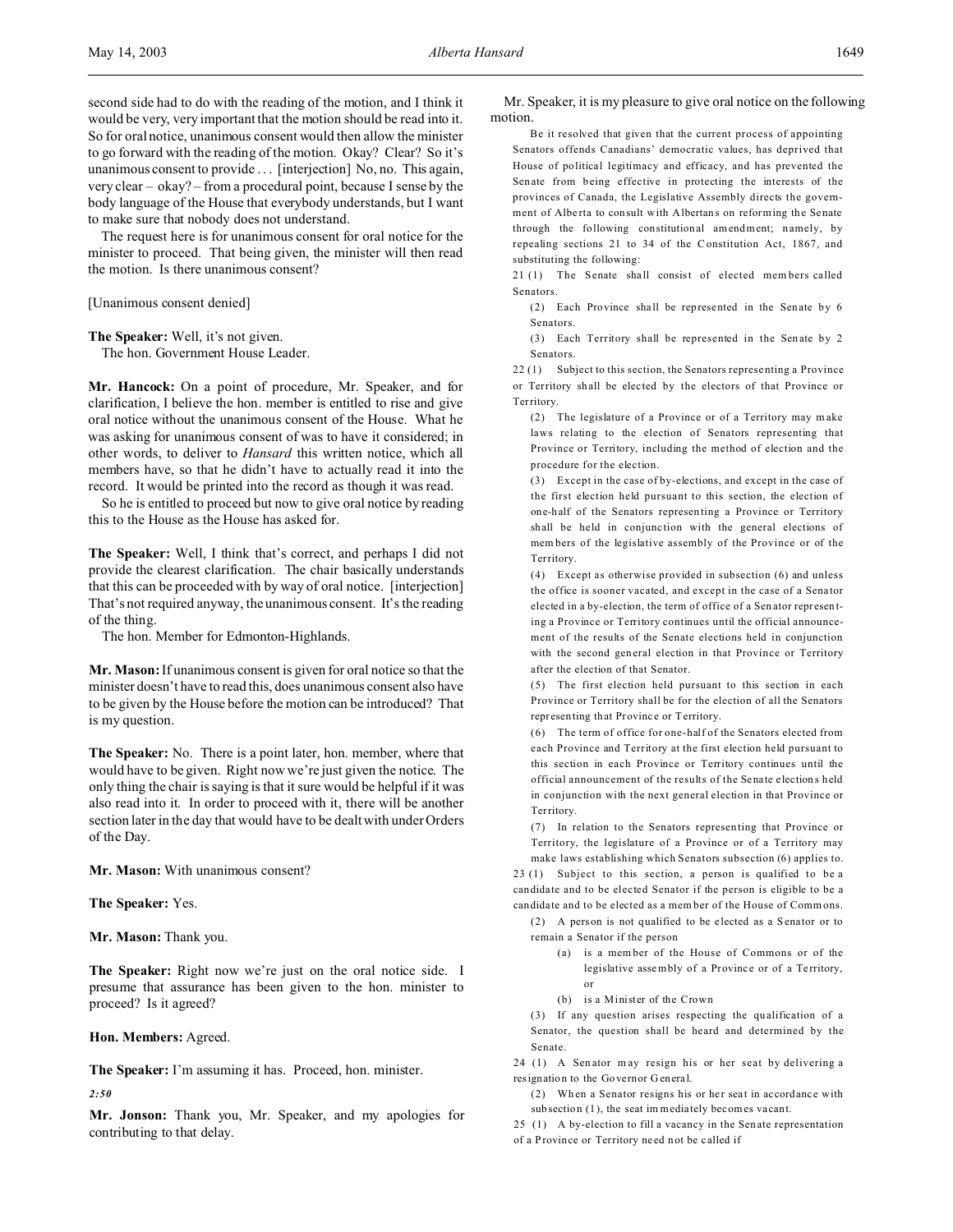- (a) the vacancy occurs during the last year of the legal life of the legislative assemb ly of the Province or of the Territory, and
- (b) the term of office of the Senator who vacated that seat would have expired with the announcement of the results of the Senate elections held in conjunction with the next general election in the Province or Territory.

(2) The term of office for a Senator elected at a by-election shall be for the balance of the term of the Senator who vacated the s eat.

26. The Senate m ay establish its own procedure for the election of the Speaker of the Senate and for the conduct of the Senate's business.

27. Subject to section 53, bills proposed to the Parliament of Canada may originate in the Senate equally as in the House of Commons.

28 (1) Where a bill is presented to the Senate after being passed by the House of Commons, if the Sen ate

- (a) votes against passing the bill,
- (b) passes the bill with amendments that are not acceptable to the House of Comm ons, or
- (c) fails to vote on the bill within 180 days after it is presented to the Senate,

the bill may be brought before the House of Commons and if again passed by the House of Commons, with such amendments made by the Senate as are concurred in by the House, the bill may be presented to the Governor General for assent, and when assented to has the same force and effect as if passed in that form by the Senate.

- (2) In a bill presented to the Governor General under this section, the words of enactment shall be amended by striking out any reference to the Senate.
- (3) An alteration to a bill to give effect to subsection  $(2)$  is deem ed not to be an amendm ent of the bill.
- (4) This section does not apply to a bill referred to in section 30.

29. If the Speaker of the Senate or of the House of Com mons rules that the subject matter of a bill is wholly or partially within section 94A or 95, the bill may be repassed by the House of Comm ons und er se ction 2 8 only if

- (a) the percentage of the members voting who vote to pass the bill is greater than the percentage of Sena tors voting who voted to reject the bill or pass it with amendm ents, or
- (b) the Sen ate fails to vote on the bill within 180 days after it is presented to the Senate.

30. Where a bill is presented to the Senate after being passed by the House of Commons and the Speaker of the Senate or of the House of Commons rules that the bill

- (a) directly affects in any way, including by taxation, the natural resources of a Province,
- (b) authorizes the expenditure of federal funds in areas of provincial jurisdiction under sections 92, 92A and 93,
- (c) is binding on a Province, or
- (d) declares a local work or undertaking to be of the general advantage of Canada or for the advantage of two or more Provinces

if the Senate votes against passing the bill or passes it with amendments not acceptable to the House of Comm ons, no further proceedings may take place.

31. Appointments to the Supreme Court of Canada and to the Federal Court of Appeal have no effect until they are ratified by the Senate.

32. No treaty shall be ratified by Canada unless the Senate has authorized Canada to ratify the tre aty.

And be it further resolved that given that the Constitution establishes Canada as a federal system of government in which the sovereign powers of the Crown are divided between two separate but equal orders of government and that the federal P arliament is comprised of two Houses, the House of Commons, which is designed to reflect the democratic principle of representation by population, and a Senate, which is designed to reflect the federal nature of Canada, and that Canada is a parliamentary democracy that has constitutionally enshrined the democratic right of every citizen of Canada to vote in an election of members of the House of Comm ons and of their Legislative Assembly, the Legislative Assembly directs the government of Alberta to initiate discussions with the government of Canada and the governments of all other provinces and territories leading to the reform of the Senate.

Thank you, Mr. Speaker.

### head: **Introduction of Bills**

**The Speaker:** The hon. Minister of Economic Development on behalf of the hon. Minister of Government Services.

## **Bill 44**

#### **Personal Information Protection Act**

**Mr. Norris:** Thank you, Mr. Speaker. I rise on behalf of the Member for Livingstone-Macleod to request leave to introduce a bill being the Personal Information Protection Act.

[Motion carried; Bill 44 read a first time]

**The Speaker:** The hon. Member for Calgary-Lougheed.

# *3:00* **Bill 45 Family Law Act**

**Ms Graham:** Thank you very much, Mr. Speaker. I request leave this afternoon to introduce Bill 45, the Family Law Act.

After chairing the MLA review of the maintenance enforcement program and child access in 1998 and more recently the Unified Family Court Task Force, it is indeed a pleasure to introduce this bill. This bill will consolidate provincial family law under one act while updating it to reflect current legal practices and the current needs of Albertans. It will make it easier for Albertans to understand family law.

This bill follows extensive work done by Alberta Justice to review all provincial family law and to consult with the public, the legal community, and other stakeholders. I'd like to recognize the members of the family law reform project team from Alberta Justice. They are John Booth, Averie McNary, Marleen Poon, Ronda Goulden, Nolan Steed, Clark Dalton, and Earl Evaniew, who drafted the legislation. This legislation, Mr. Speaker, incorporates recommendations from the before-mentioned MLA review committee, the Alberta Law Reform Institute, and the input received through Alberta Justice's family law reform project.

Mr. Speaker, apart from consolidating Alberta family law, this bill also proposes amendments to a number of areas including guardianship; parenting, which was formerly known as custody and access; contact with a child; and spousal and adult interdependent partner support. This bill will be held over until the fall sitting of the Legislature to provide Albertans and the legal community with the opportunity to review the bill and provide further input.

Thank you, Mr. Speaker.

[Motion carried; Bill 45 read a first time]

**The Speaker:** The hon. Government House Leader.

**Mr. Hancock:** Thank you, Mr. Speaker. I would move that Bill 45, the Family Law Act, be moved onto the Order Paper under Government Bills and Orders.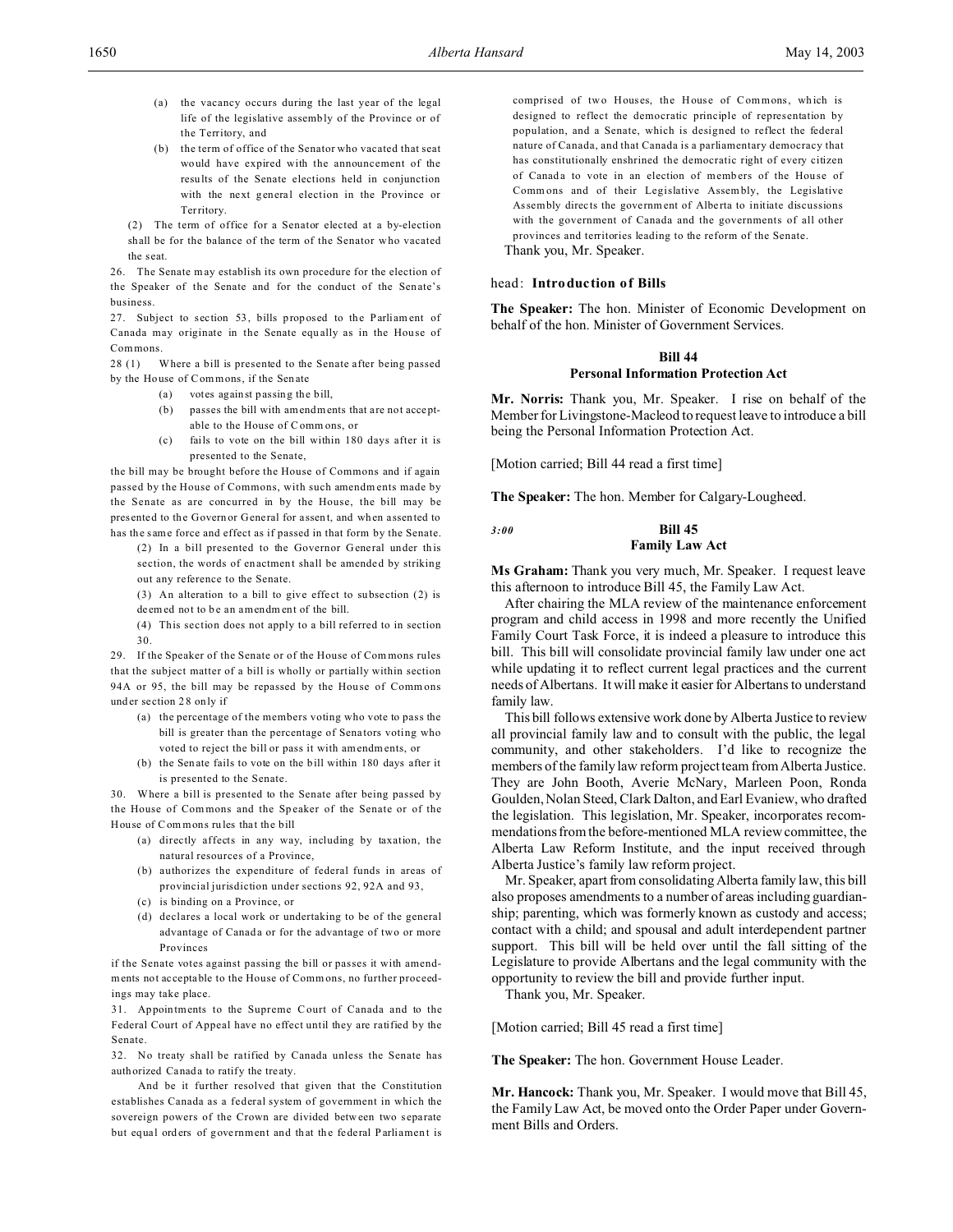## [Motion carried]

## head: **Tabling Returns and Reports**

**The Speaker:** The hon. Minister of Justice and Attorney General.

**Mr. Hancock:** Thank you, Mr. Speaker. On behalf of the hon. Minister of Agriculture, Food and Rural Development I wish to table today the 2002-2003 inspection report of animal facilities at the three Alberta universities using animals in research and education, as required under section 52(5) of the Universities Act. I'm pleased to say that all of the requirements were met under the Canadian Council on Animal Care guidelines.

Additionally, Mr. Speaker, I'm pleased to table responses to questions raised during the Committee of Supply for Agriculture, Food and Rural Development on May 7, 2003.

Thirdly, Mr. Speaker, this morning a function was held announcing a joint initiative of Alberta Agriculture, Food and Rural Development, the University of Alberta, and the Alberta Research Council; namely, Agri-Food Discovery Place, which is being built at the U of A to aid in making Alberta's food supply safer. I am tabling with the House the news release filed in the appropriate numbers.

Thank you, Mr. Speaker.

**The Speaker:** The hon. Minister of Environment.

**Dr. Taylor:** Thank you, Mr. Speaker. I'm very pleased to rise and table the required number of copies of the Compliance Assessment & Enforcement Initiatives annual report. There's one statement in here that says: "By raising the level of awareness about Alberta Environment's compliance objectives, and by fostering a spirit of stewardship for the environment by all Albertans, the department seeks to prevent non-compliance through a heightened awareness of environmental responsibilities." This is a report about noncompliance, so in some sense industry has failed, and in some sense we have failed because we haven't done our job well enough yet. But we are working on it, and we are getting better as we go.

**The Speaker:** The hon. Member for Calgary-Lougheed.

**Ms Graham:** Yes, Mr. Speaker. I'm tabling the news release and backgrounder describing a landmark agreement, the first of its kind in Canada, which was signed today by Alberta Agriculture, Food and Rural Development, the University of Alberta, and the Alberta Research Council, which I represented as chair. The agreement establishes the Institute for Food, Agri-Industrial, and Agricultural Sciences, Alberta. The founding members will pool resources, staff and facilities valued at over \$750 million, to collaboratively manage and deliver ag research, product development, and education programs to benefit Alberta's producers, processors, and consumers and to attract new private and public investment to our important agricultural industry.

Thanks, Mr. Speaker.

**The Speaker:** The hon. Member for Drayton Valley-Calmar.

**Rev. Abbott:** Thank you, Mr. Speaker. I have two tablings today. First of all, I have the required number of copies of about 40-plus letters from people in my constituency regarding reducing the cost of WCB.

The second tabling is a letter to the editor of the *Western Review* in Drayton Valley just commending the good work of the people of Drayton Valley-Calmar constituency as well as their MLA with regard to advancing the Alberta agenda, which today's motion speaks to.

**The Speaker:** The hon. Member for West Yellowhead.

**Mr. Strang:** Thank you very much, Mr. Speaker. I've got three tablings today. The first one is addressed to the hon. Premier from the concerned parents of Grande Yellowhead regional division re their plan on closure and transfer of schools in the Edson area from Grande Yellowhead regional division No. 35 to Living Waters Catholic regional division No. 42. The second one is to the hon. Minister of Infrastructure with the same concerns, and the third one is to the hon. Minister of Learning on the same subject.

Thank you.

**The Speaker:** The hon. Member for Calgary-Egmont.

**Mr. Herard:** Thank you, Mr. Speaker. I wish to table the required number of copies of correspondence signed by 42 of my constituents with regard to the Condominium Property Act. Thank you.

**The Speaker:** The hon. Member for Olds-Didsbury-Three Hills.

**Mr. Marz:** Thank you, Mr. Speaker. I have the appropriate number of copies of four letters to table today. Three are from constituents, and one is from the village of Cremona, all in support of the Didsbury hospital becoming part of the Calgary health region.

**The Speaker:** The hon. Member for Calgary-Bow.

**Ms DeLong:** Thank you, Mr. Speaker. I'd like to table the appropriate number of documents signed by 71 Albertans requesting that the government of Alberta take immediate steps to address funding issues affecting Our Lady of the Assumption school in the Calgary-Bow constituency.

**The Speaker:** The hon. Member for Edmonton-Centre.

**Ms Blakeman:** Thank you, Mr. Speaker. I have two tablings today. The first is on behalf of my colleague from Edmonton-Riverview and is a submission signed by 131 individuals expressing their concern about the crisis in education, reductions in teaching staff, large class sizes, and the elimination of programs like music and special academic programs. There are five copies of that.

The second tabling, Mr. Speaker, is five copies of a submission to be made to the Standing Policy Committee on Health and Community Living next month entitled Creating Protections for Better Lives of Vulnerable Seniors in Care Today and in The Future. It's prepared by Families Allied to Influence Responsible Eldercare, also known as FAIRE.

Thank you.

**The Speaker:** The hon. Member for Edmonton-Glengarry.

**Mr. Bonner:** Thank you, Mr. Speaker. With your permission I'd like to table the appropriate number of copies of a document signed by 872 Albertans that represent many cities and towns throughout the province. They are urging the government

to ackn owledge that the maintenance and construction costs of schools, hospitals, and roads are part of the provincial debt and to consider splitting the budget surplus between the monetary debt and the infrastructure debt.

Thank you.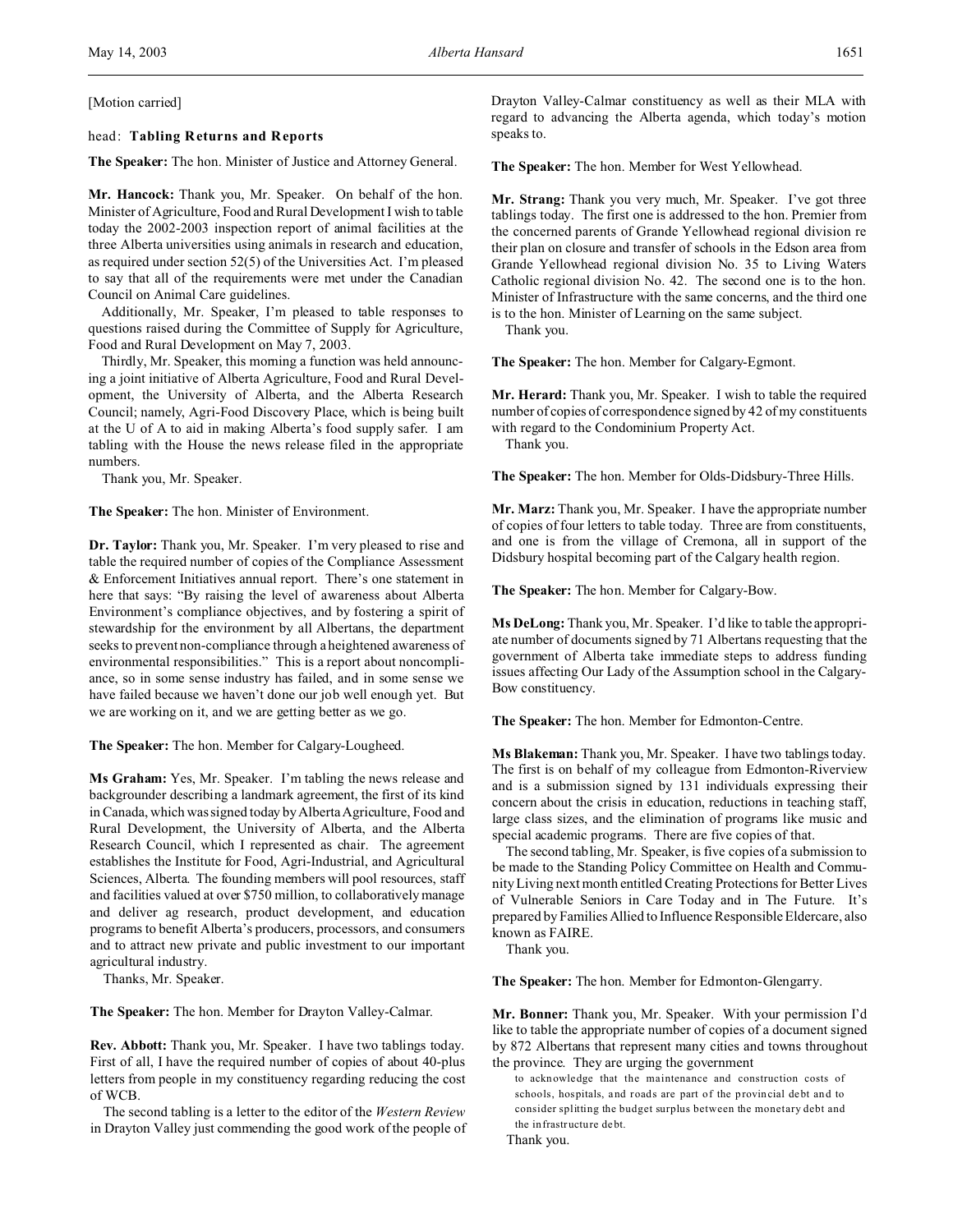**The Speaker:** The hon. Member for Edmonton-Gold Bar.

**Mr. MacDonald:** Thank you very much, Mr. Speaker. I have three tablings today. The first one is a petition signed by 77 citizens of Alberta, most of them from the city of Calgary. These citizens are calling for "an immediate increase in AISH . . . and SFI . . . rates based on the feedback received during the government's low-income review."

The second tabling is the appropriate number of copies of The Stakeholder Coalition for EconomicTransmission Policy, which was a presentation to the Standing Policy Committee on Energy and Sustainable Development on February 25, 2002.

The third tabling is a copy of a letter that was received by the hon. Member for Lethbridge-East and also by the hon. Member for Edmonton-Strathcona. It is a letter to the hon. Minister of Justice and Attorney General dated May 14, 2003, and it's from the mayor, His Worship Bill Smith. This is in regard to Bill 42, the Electoral Divisions Act, and the mayor is imploring us in this Assembly "not to ignore the opposition to Edmonton's loss of voice" with the redistribution.

Thank you.

*3:10*

**The Speaker:** The hon. Member for Edmonton-Mill Woods.

**Dr. Massey:** Thank you, Mr. Speaker. With permission I'd table five copies of two e-mails from Bonnie Dani, a teacher who is going to be affected by the cuts in Edmonton public, who states in part that she feels that she's being "forced out" of the profession and is having great difficulty understanding why the government doesn't fund the arbitrated settlement with teachers.

Thank you.

**The Speaker:** The hon. Member for Edmonton-Strathcona.

**Dr. Pannu:** Thank you, Mr. Speaker. I've got two tablings today. The first one is a letter addressed to me about two weeks ago from one of my constituents – the name of the constituent is Hélène O'Connor – who is looking forward to going to the University of Ottawa for her medical degree in French, the second language. On completion of her degree Miss O'Connor would be returning to Edmonton and offering services in both official languages to Albertans. However, she is concerned with the rising cost of medical education and requests that some additional financial support be provided to her and other Albertans like her who are pursuing their studies for good reason outside of Alberta.

The second tabling, Mr. Speaker, is a set of six letters out of more than 40 that my office has received over the last little while. These letters are from members of Edmonton's deaf community, interpretive students, parents of deaf children, and deaf associations, all concerned about the sudden closure of the ASL interpreter program at Grant MacEwan College. I'll quickly read the names of the writers. The first letter is from the president of the Edmonton Association of the Deaf; the second one from Dr. David Mason, a professor and deaf activist; the third one from the president of the Canadian Cultural Society of the Deaf; the fourth one from the Alberta Cultural Society of the Deaf; the fifth from the president of the Alberta Association of the Deaf; and the last one is a letter from the mother of a deaf child who reminds this House and the government that accessibility for a deaf child means having qualified interpreters to make day-to-day events such as going to school or going to the doctor possible for her.

Thank you, Mr. Speaker.

**The Speaker:** The hon. Member for Edmonton-Highlands.

**Mr. Mason:** Thank you very much, Mr. Speaker. I'm tabling a letter today from William Daly dated April 11, 2003. This senior is concerned with the ever increasing utility costs and inflation in Alberta and says that it's forcing many seniors to go without prescriptions for false teeth, glasses, and hearing aids because they can no longer afford them.

**The Speaker:** The hon. Member for Calgary-Currie.

**Mr. Lord:** Thank you, Mr. Speaker. I rise to table the requisite number of copies of one report relating to electricity prices. It discusses how people are being misled by inflation into thinking that long-term electrical prices are going up when in fact they are going down in real dollars. It outlines how California electricity prices before the attempted restructuring were nearly 14 cents per kilowatthour expressed in Canadian dollars and how average U.S. residential prices across the nation in 2002 were about 13 cents per kilowatthour in Canadian dollars, apparently the lowest price in 30 years in real dollars. The report is titled Electricity Retail Price Fact Sheet from the U.S. Department of Energy.

Thank you, Mr. Speaker.

#### head: **Tablings to the Clerk**

**The Clerk:** I wish to advise the House that the following documents were deposited with the office of the Clerk.

By the hon. Mrs. Nelson, Minister of Finance, the Automobile Insurance Board annual report for the year ending December 31, 2002; the Alberta Municipal Financing Corporation 2002 annual report; the report of selected payments to members and former Members of the Legislative Assembly and persons directly associated with Members of the Legislative Assembly for the year ended March 31, 2002; and the report entitled General Revenue Fund: Details of Grants, Supplies and Services, Capital Assets and Other, by Payee for the year ended March 31, 2002.

By the hon. Mr. Dunford, Minister of Human Resources and Employment, response to Written Question 3 asked for by Mr. MacDonald on March 17, 2003.

By the hon. Mr. Woloshyn, Minister of Seniors, response to Written Question 5 asked for by Ms Blakeman on March 17, 2003.

By the hon. Mr. Coutts, Minister of Government Services, response to Written Question 6 asked for by Mr. MacDonald on March 17, 2003.

By the hon. Mr. Cardinal, Minister of Sustainable Resource Development, response to Written Question 8 asked for by Ms Carlson on March 17, 2003.

By the hon. Dr. Taylor, Minister of Environment, response to Written Question 10 asked for by Ms Carlson on March 17, 2003.

By the hon. Mr. Stelmach, Minister of Transportation, response to Written Question 11 asked for by Mr. Bonner on April 14, 2003.

By the hon. Mr. Boutilier, Minister of Municipal Affairs, response to Written Question 12 asked for by Mr. Bonner on April 14, 2003.

By the hon. Mr. Mar, Minister of Health and Wellness, return to order of the Assembly MR3 asked for by Dr. Taft on March 17, 2003; and return to order of the Assembly MR6 asked for by Dr. Taft on March 17, 2003.

By the hon. Mr. Stevens, Minister of Gaming, responses to questions raised on April 10, 2003, Department of Gaming 2003-04 Committee of Supply debate; a letter dated May 14, 2003, from the hon. Mr. Stevens, Minister of Gaming, to Wendy M. Sauvé of Edmonton regarding the distribution of funds from the Alberta lottery fund; responses to Written Question 13 and Written Question 14 asked for by Ms Blakeman on April 28, 2003.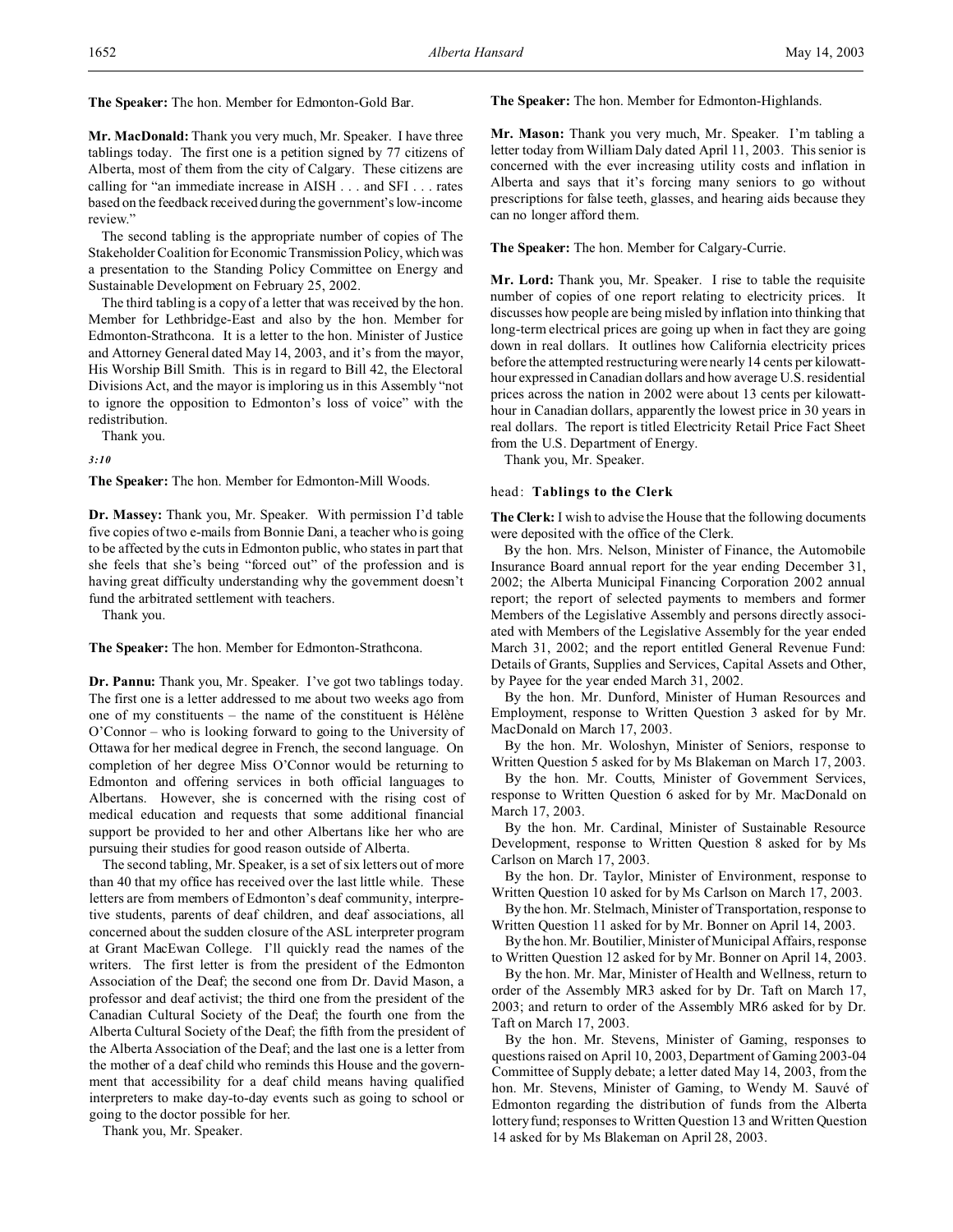## head: **Orders of the Day**

**The Speaker:** The hon. Government House Leader.

**Mr. Hancock:** Thank you, Mr. Speaker. I would seek unanimous consent of the House to waive Standing Order 61(2) to allow for third reading of Bill 40, the Appropriation Act, 2003, on the same day that it's reported out of Committee of the Whole.

[Unanimous consent denied]

**The Speaker:** The hon. Government House Leader.

**Mr. Hancock:** Thank you. Mr. Speaker, I also seek unanimous consent of the House to waive Standing Order 38(1) requiring notice to allow for debate on the government motion introduced by oral notice this afternoon by the hon. Minister of International and Intergovernmental Relations, the Senate resolution, on the same day as oral notice was given.

[Unanimous consent denied]

## head: **Government Bills and Orders** head: **Committee of the Whole**

[Mr. Tannas in the chair]

**The Chair:** I now call the Committee of the Whole to order, and the hon. Member for Edmonton-Highlands has indicated he wished to speak before we say what we're going to do.

#### **Point of Order Gestures**

**Mr. Mason:** Thank you very much, Mr. Chairman. I regret to inform you and the Assembly that the Minister of Economic Development, to express his dissatisfaction with the exercise of our duties in this House, saw fit to give us a single-finger salute, if I may put it delicately, and I know that other members on this side have also witnessed this event. This follows a similar situation in the Ontario Legislature just yesterday, which resulted in quite a severe response from the Speaker there. So I would suggest that the hon. member is behaving in a way that is unparliamentary and, although it is unspoken, falls afoul of section 23(j) of our rules: "uses abusive or insulting language of a nature likely to create disorder." I would argue, in fact, that given our guests today and the issues raised about sign language, the minister spoke volumes in a most insulting fashion for the exercise of our democratic rights in this Assembly, and I would ask that you would so rule.

Thank you.

*3:20*

**The Chair:** The hon. Minister of Economic Development.

**Mr. Norris:** Yeah. Mr. Chairman, I have glasses. I've had them since I was 11 years old. I have a habit whenever I sit down of doing this, and they are adjusted on my face on a regular basis. Mr. Chairman, you wear glasses, as do many members. I know that on a hot day like today they have a tendency to slip down on the bridge of your nose.

If that was the indication that you got, I apologize, hon. member. That was not the intent whatsoever of my sitting down and going like this. So I would apologize to the hon. member if he misinterpreted that gesture, but having glasses, which God willed me to have, I run into that problem all the time. I will attempt not to let that happen in the hon. member's direction in the future. Thank you.

**The Chair:** I don't really propose to go on debating this particular item. There is a problem in that this has been raised in committee and it's an allegation of something that happened in Assembly and so would have to be dealt with in Assembly. That's the technical way out. The member has apologized for any misinterpretation, whatever gesture was made to adjust glasses or other, that it be noted as just that. But the chair is in an awkward position in saying that it did not occur in committee, so committee cannot deal with it. We're into it before we know. So I think we'll just let it be there. If you wish to bring it up again, hon. member, in Assembly, I guess you could. I think we've had enough debate on this. Have you had enough debate?

#### **Some Hon. Members:** Yes.

**The Chair:** If you wish to raise it again or if you wish to accept the apology, fine and dandy. I'm not recognizing either individual. We're in committee, not in Assembly, and committee has no right to make judgments on what happens in Assembly. I can honestly say: I did not see any action like this while in committee.

# **Bill 40 Appropriation Act, 2003**

**The Chair:** Are there any comments, questions, or amendments to be offered with respect to this bill? The hon. Member for Edmonton-Centre.

**Ms Blakeman:** Thank you very much, Mr. Chairman. I appreciate the opportunity to be able to comment further on the budget as it appears in Bill 40, the Appropriation Act, 2003, in Committee of the Whole, which allows me to go a bit more in depth in discussing the budget that's brought before us as this appropriation bill. There are a number of different issues that I would like to address that have been brought forward to me by constituents and other Albertans who've asked me to either ask questions or put some comments on the record, and I'm happy to do so at this point in time.

The first area is around the budget for Learning and some concerns brought forward. The specific questions are: has the department monitored teacher time off over the last 18 months? My constituent felt that there needed to be close scrutiny of whether there had been an increase in stress leave or time taken off for health reasons related to stress, particularly by examining statistics around whether there had been reported cases of cancer, hypertension, strokes, or heart attacks as reported by members of the teaching and administrative staff employed in the education system from K to 12. Her concerns were particularly raised after she had attended the budget speech.

I should point out that she is an Australian and still has other members of her family living in Australia, adult brothers and sisters. She notes in an e-mail to me that both mother and father are working very hard and giving up some of the luxuries that we enjoy here in Canada because their public education system has deteriorated to a point where they feel that it's necessary to pay to put their children through a private system. Her concern is that the stress that we are putting the education system under could lead us to the situation that they have in Australia. I made note of this because I know that this government has in the past brought forward as a fine example of government a number of the decisions made by the Australian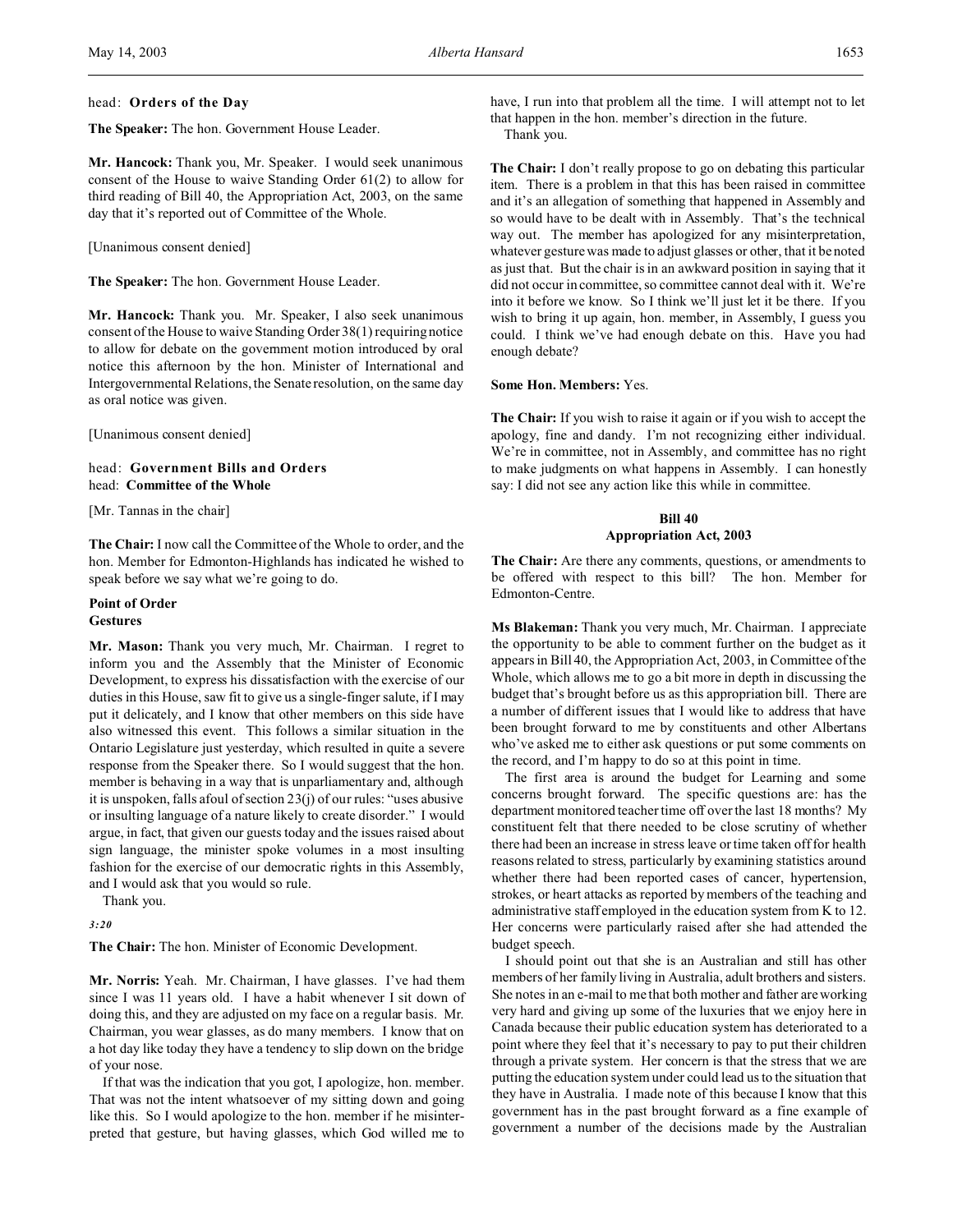government and a number of the policies that they put into effect, and this government has been happy to follow those, although I have to say that I don't think that many of them have been very successful. Her concern overall is that we have a good education system here that has been built up through investment over a number of years, that in fact we have built up an equity, if you wish, over those years, and that we have been eroding it since the cuts were brought forward in the '94-95 year.

Now, the Premier likes to talk about a 53 percent increase to the education budget, and indeed that is true if you compare it to the very lowest funding year, which was the '95-96 year. Compared to that, yes, there has been an increase of 53 percent. You actually can get figures through the Department of Learning itself that show different ways to interpret the numbers, and if you factor in things like inflation and other economic factors, we find either 3 percent or an 11 percent increase in funding to education, and that's not balancing it against any increase in enrollment.

So there is a concern that we have a very good system and that we are poised and, some would say, well down the road toward eroding that, and I have to say that that's my take on the system as well. As the child of two teachers, both of them now retired, the differences I see from when they were teaching until now are fairly significant, and I don't want to see us lose any of our standing that we have nationally and internationally, but I think that is a possibility.

This may be a performance measurement that we can look at that tells us whether we have increased stresses that are placed on our staff that are supporting the education system, and I would be interested in whether the department has been tracking that time off, been tracking illnesses as I described. If I could get that information, I think it would serve as an interesting performance measurement. Okay. That's the first issue that was raised with me.

The second issue is around employment standards. I've had an interesting, long-standing issue raised with me by a constituent, and although he doesn't expect his particular situation to be addressed because it's too long ago, he notes that the very situation that caused him grief has not in fact been improved. That's around the ability through the Employment Standards Code to enforce actions against the board of directors of a company.

#### *3:30*

So, for example, if the employees are – he uses more colourful language; I'm trying to make it more parliamentary – on the short end of the stick because of an action of the board of directors of a company, that individual employee can't charge the directors with a breach under the Employment Standards Code. It's too difficult to prove that any one of them individually committed the crime or the breach. His case was 13 years ago, and nothing has changed from there. He's suggesting that the Employment Standards Code offences be made strict liability. So if the directors were held jointly and severally criminally liable under the code for acts of the corporation, then the Alberta boards of directors would have their moral and legal concentration focused considerably.

### [Mr. Shariff in the chair]

I think there's a lot to that because we know that although wages and Revenue Canada are supposed to be the first money out from a corporation that has declared bankruptcy or been forced into bankruptcy, often there are others that get in there and in fact the employees never see the money. In the case where a company knows that it's treading on eggshells, they may well start to lay people off and not give them severance. Well, then, when those employees try to chase down their legitimate severance paycheques,

the company by then has gone under two or three weeks later and the employee gets nothing and is not even on a list of current employees at the time that the company closed its doors or was forced to close its doors.

That's the sort of context of the situation that we're talking about here. So I'm interested in whether the minister has ever heard of this issue before or the difficulties around being able to make individual directors criminally liable and the difficulty of employees trying to do that and whether any of his staff has ever looked at or investigated the possibility of changing the Employment Standards Code to reflect the situation I've just described.

The next situation is a health issue that was brought to me, and I think that what I'm going to do is just write to the minister about this. She had asked me to raise it in the budget debates. The problem is that this woman had breast cancer. She was able to get breast reconstruction, and of course all of that was covered under health care. Then what's happened to her is that the healthy breast needed to be lifted, and that's not covered under health care, and she was not able to get any kind of funding under that and of course can't afford to do it herself. So the good intentions of the breast reconstruction that was covered by Alberta health care is not able to be followed through because she can't get the additional surgery for the healthy breast. So I will write more details on that one to the minister.

The issue of AISH and what's happening with AISH is of great concern to a number of my constituents. I want to commend the minister and his staff and whatever MLA committee there was that was looking at this one for not combining AISH with the existing programs. We had Bill 32 go through, and thankfully AISH was not included in that, and that was very important to my constituents and, I know, to others. But there continue to be additional stresses that need to be addressed; specifically, removing the medical benefits from the income support, so detaching the medical benefits from the income support.

The point is made that some AISH recipients could earn higher salaries, but they're forced to choose between their medical benefits and earning more employment income, and of course at that point they're always going to opt for the medical benefits. Now, if they could be confident that they could keep their medical benefits indefinitely and return to income support if necessary, some AISH recipients, not all by any means, would move more freely into the workforce, and this is being brought forward by the Alberta Committee of Citizens with Disabilities. The argument I've just made appears in their February 2003 *Action Notes*. It's certainly an issue that I have seen and dealt with in doing casework for my constituents.

They really need those medical benefits because it can be a lot of money out of pocket for them, particularly if they're trying to find some other kind of holistic approach or they've got over-the-counter medications which are helpful but not covered under the medical benefits. They really need those medical benefits, and they will give up trying to earn a higher income in order to secure those. So I think we're being penny-wise and pound-foolish here. Certainly, I would always be advocating for choice, but I think there's a possibility here to allow some people that are AISH recipients to move more into the workforce if we were able to offer them these medical benefits indefinitely.

The second issue is raising the income exemption levels. British Columbia just raised their exemption levels to \$300, Ontario allows \$160 plus \$140 for work-related expenses, and I think even in Alberta the Premier's council just recommended \$500 a month. I haven't seen any of those changes happening, so I'm hoping that in the context of this budget and in the context of the three-year budget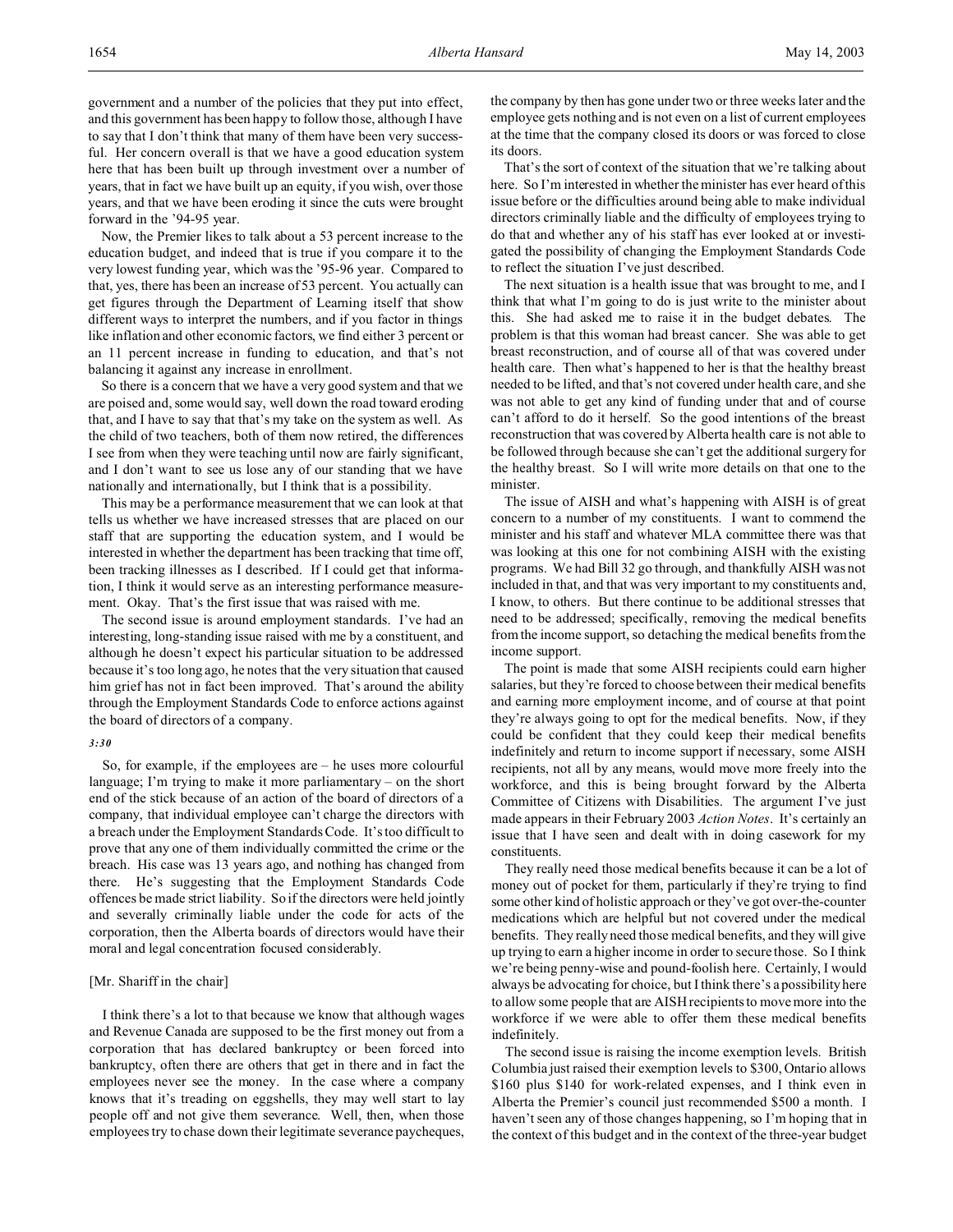plan that we've just had put before us from the Department of Human Resources and Employment, the minister can be addressing those three issues, and I look forward to hearing that from him.

The next issue also falls under the Department of Human Resources and Employment, and this is around an experience that a constituent had with the on-the-job training program. Two things in particular he found puzzling, one of which was that they were given a number of forms which were either filled out for them or they were told exactly how to fill out. When they asked why they were doing this as part of this whole job retraining program that was offered by a private provider, they were told that they just had to have this stuff in their files in case the government decided to do an audit.

Of course, that pricked up my ears because the whole issue around private providers providing these job training programs has come under scrutiny I think every year for the last five or six years by the Auditor General exactly for these kinds of reporting problems, tracking, accountability problems. The government has not been strict about monitoring the money that was going out and whether in fact Alberta's citizens were getting value for money in what was being paid in contracts. I think that we all really want people that are going through these programs to be able to get the best benefit from them and re-enter the workforce. We don't want to see money that's misused in any way. So that caused some curiosity from my constituent.

The second part of that is that they asked where the particular program that they were in applied, and they were told: Edmonton and vicinity. Well, it turns out after some investigation by my constituent that that program is offered by different private providers all the way across Alberta, but in fact this particular private provider only offered the program in Edmonton and vicinity, and therefore that's what they told that class. Now, any of those individuals that wanted to move somewhere else in Alberta now believed that they couldn't take the rewards of that class or the references from that class and put them in place anywhere else or they couldn't transfer a file anywhere else in Alberta, which is fairly restrictive and I think by the record was deceptive.

So I think a couple of things. My constituent suggests sending the staff to the sessions incognito to monitor and check that everything is done as it should be and also requiring each provider to give a list of contacts for the training on the job program by community or area and to make sure that these companies mention that any given program is available throughout the province. So that's the issue from that constituent.

There were some questions I did not get the time to ask during the budget debate on Community Development, and I'd just like to put those on the record now. I understand that my time will run out on me eventually, and I'll just try and get another opportunity to speak if I can.

The money to protect and present Alberta's history and culture is up only 4 percent, and this does not reflect an increase for the actual dollars spent in years past. I'm wondering why that is. I think that in some cases the numbers differ if you're going from the forecast or from the actual. Nonetheless, it's not reflective of what has happened in the past.

#### *3:40*

Under Ministry Support Services, which appears on page 73, the minister's office is getting about a \$70,000 increase. Could I please get the details on what that money is being used for? Is it staff? Is it decorating of the offices? Is it an increased communication budget? Is it supplies? I'd like the details, please.

I also note under Ministry Support Services that the deputy minister's office is getting a \$13,000 increase. I'd like details on what that \$13,000 is being used for, please.

Strategic corporate services is up by \$1.2 million. Could I please get details on what this increase is for? Again, is it staff; is it supplies and services? I'd like to know exactly what this money is being used for.

Under Cultural Facilities and Historical Resources, on page 77, program support is down by \$17,000. Could I get an explanation as to why this budget has dropped? Was there something extraordinary done the year before that inflated that budget so that in comparison this year appears to have dropped? Why is it reduced? Heritage resource management is up by \$1.4 million, and I'd like to get a breakdown of what the additional money is for.

Now, funding for assistance to the Alberta Historical Resources Foundation is up by a million dollars. In the forecast for '02-03 there was also a line item for \$3.7 million for cultural facilities and historical resources grants, but this does not appear in this year's budget, so could I get an explanation for that? I think we're looking specifically at vote 5.2.2 and 5.2.1, two different votes there but two different things happening. A million dollars up on 5.2.2, but the resource grants have disappeared from vote 5.2.1.

Historic resources fund is down \$1.3 million from last year's budget. That's appearing on page 82. Could I get details on that cut, please?

Of the 23 performance measurements for the department 16 have not been met. Agreed, some of them were not met by a fairly small percentage. Nonetheless, they were not met. The response from the ministry, it appears to me, has been to just rejig the measurements based on a three-year average of the actual results. So, as always, I have some questions about the performance measurement in this department. It doesn't seem to have found a successful solution to this. Almost every year I think they've either changed or there have not been targets set, so we can't measure against it. There's been a different excuse every year I've been examining this budget over seven years, so there are some stresses happening there.

I can't hear, so you're going to have to wave at me.

## **The Acting Chair:** Hon. members.

#### **Ms Blakeman:** Thank you.

**The Acting Chair:** Hon. members, the Member for Edmonton-Centre is expressing concern that it's difficult to hear in the Assembly, so please give her the due courtesy. Thank you.

The hon. Member for Edmonton-Centre.

**Ms Blakeman:** Sorry. I have to clarify: it's not them; it's me. My ears are plugged because my cold is so bad. So, frankly, even if they were talking, I couldn't hear them. No, it's not the rest of the members. It's myself.

The last issue that I had was on school funding, and I had taken a look at the Oliver school council submission to the Alberta Commission on Learning, and they had been raising a number of issues which I haven't seen particularly discussed or coming forth. One of the issues they had raised was that they feel that we need to teach our students social skills and group skills, noting that the main reason why people are dismissed from positions is not about their inadequate skills but literally their inability to work with other people. So part of what we need to be addressing is getting along with other people, and that needs to partly come through the school system.

Developing a passion for learning in students, encouraging them to ask the right questions, and integrating the arts and physical education . . . [Ms Blakeman's speaking time expired]

Thank you.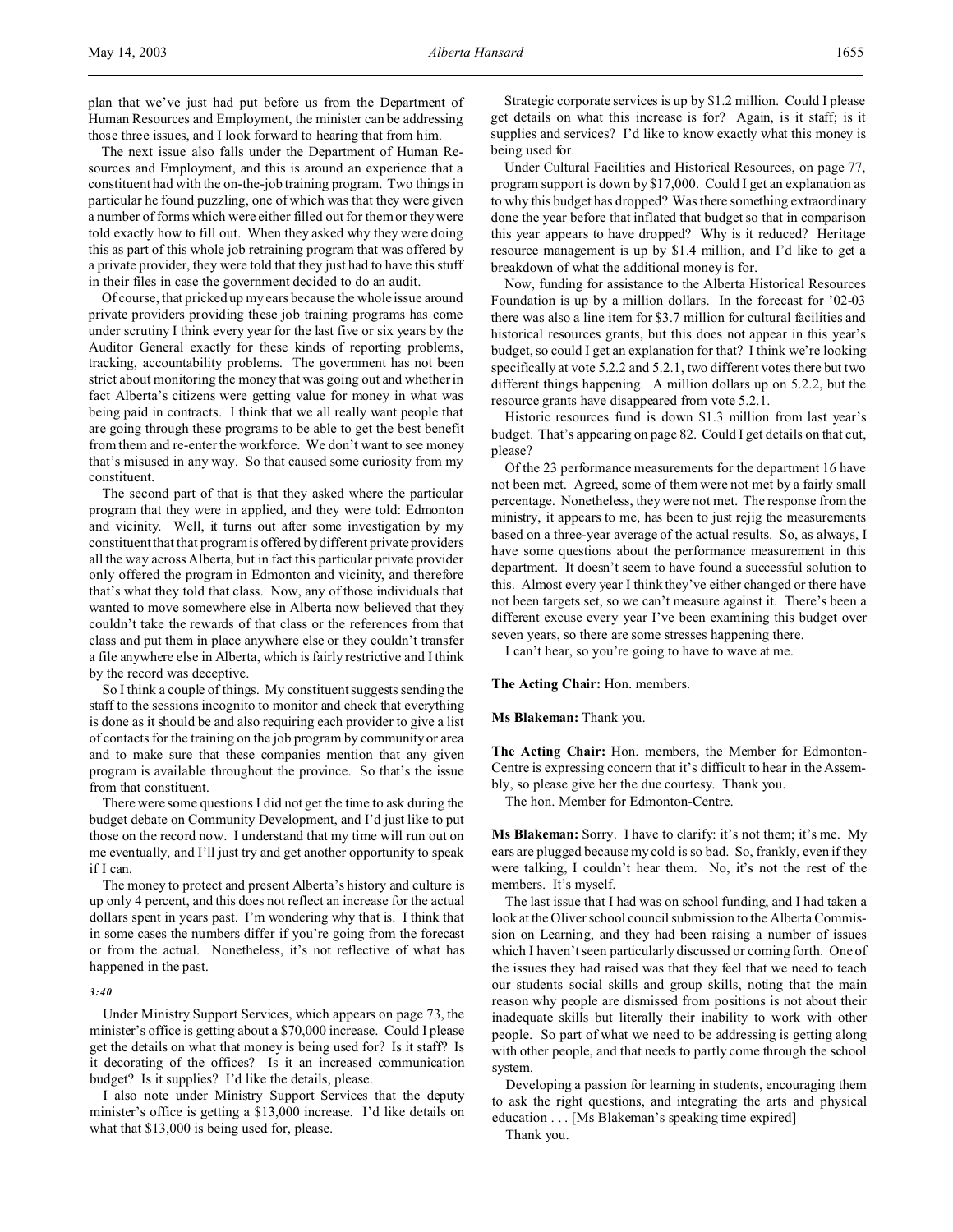#### **The Acting Chair:** The hon. Member for Edmonton-Gold Bar.

**Mr. MacDonald:** Thank you very much, Mr. Chairman. It's a pleasure to rise and participate in the budget debate on Bill 40, the Appropriation Act, 2003. At this time there are many issues as one goes through this bill portfolio by portfolio, and I can't help but think that at one time there were 16 portfolios. Certainly, it has grown much larger than that, to 24, even larger than that. At a time when hundreds of teachers, close to a thousand across the province, are being laid off, it's ironic that we still have this large Executive Council expense before us. The last time there were going to be layoffs or retrenchments in this province, there was a reduction in the size of cabinet, and this does not appear to be happening at this time, and I find that quite odd. I suppose it could be summed up by government members as: that was then; this is now.

Particularly in the Learning department there have been issues raised by this hon. member in regard to funding for apprenticeship training at SAIT and NAIT and at various other locations across the province. There is talk of a shortage of young people entering the skilled trades, and I would like to know how much of the \$3.5 billion is being used to ensure that there are classrooms for instruction to take place for those individuals, that there are instructors hired, that the instructors are compensated. Certainly, from what I'm hearing, there have been not only layoffs at the elementary and high school and junior high levels, but there have been retrenchments as well at some of our technological institutions. I would like to know at this time what is being done by this government to ensure that our young people are getting all the training they need to make a positive contribution to the economic well-being of this province with a trade qualification.

Also, if one looks at Community Development, certainly there are still many questions to be answered there. Why did the minister not utilize all of the money budgeted last year for parks and protected areas? There are many ways the extra money, Mr. Chairman, could have been used, like park maintenance and extra park monitoring. Why wasn't the extra \$5 million used in this way? There's a lot of monitoring going on by this government, and I don't know how far the monitoring has gone on in the parks. In parks operations under Community Development funding has increased by roughly \$1.7 million, and where is this money going to, and will this funding increase be permanent? Now, parks operations spent nearly \$1 million less than was budgeted for. What was the reason for this? What spending took place under the line item nominal sum disposals? Why was the nominal sum disposals budgeted for \$4 million last year but nothing was spent? What capital was purchased last year for parks and protected areas for \$1.4 million? What capital is to be bought this year for \$1.3 million?

Also, with the Community Development and the budget, Mr. Chairman, we are indicating here that parks operations revenue is anticipated to increase this year from \$2.8 million to \$4.4 million. What is the ministry anticipating will increase their revenues this much? What assumption is this number based on? Will this be from increased fees or increased attendance? If it is from increased fees, how is this expected to affect attendance? If it is from increased attendance, what marketing or communication plans are going to be used to accomplish this? Are particular parks expected to have more growth than others, and if so, which ones?

#### *3:50*

The mission for the ministry states that it strives to preserve Alberta's natural heritage, but there are many examples of the ministry allowing its destruction, such as the Whaleback and the Bighorn. Can the minister reconcile the ministry's mission with its actions?

## [Mr. Tannas in the chair]

Now, certainly, we've heard much in the past about the business plans and how they're going to be reflected not only in various portfolios but being specific again to Community Development. On pages 92 and 93 the ministry faces the challenge of high demands for up-to-date and sophisticated exhibits at various ministry-run centres. As well, it states that the ministry faces the challenges of integrating new information technologies and upgrading or building new infrastructure. What is the ministry doing to face up to these challenges, and when will the process to investigate, identify, and implement steps to increase self-generating revenues be in place? What is the minister's attitude toward increasing user fees at parks and protected areas? Would the department or the minister please elaborate on the performance measures on page 96 of the business plan and explain how visitor satisfaction was determined?

Mr. Chairman, there are other issues which I certainly want to get to in Community Development, and I think I will continue with that, but I have a lot of questions in regard to Agriculture, Food and Rural Development. It is one of the top spending departments of this government, but there are other questions on Community Development that I believe warrant attention.

Now, there have been strategies stating that the Ministry of Community Development wants to "develop an updated parks system plan and strategic direction." This is very similar to what we heard last year in their strategies, to develop a provincial strategy for managing an expanded parks and protected area system with reduced funding. What was the product of last year's strategy? How was last year's strategy different from this year's? What does the ministry mean when it states that it wants to develop a "strategic direction for the management and protection of Alberta's parks and protected areas"? What assumptions will this strategic direction be built upon? What legislation needs to be updated to facilitate management and protection of parks by the ministry? What changes will be made to these pieces of legislation? What new legislation will be brought forward?

Also, the ministry indicates that it wants to go on an education, interpretation, and marketing campaign. Some would describe it as a binge, but I'm going to be gracious and say that it's just a campaign. How much does the ministry plan to spend on this measure? What groups does this ministry plan on targeting for its campaign, and what will be the basic messaging of the campaign?

Also, with Community Development the department wants to make available more volunteer opportunities in the parks. Will these volunteers be replacing paid staff, and what proportion of volunteers of all park staff does the ministry see as being an optimal level?

The budget also indicates that there are going to be priority parks and protected areas. What criteria do priority parks and protected areas meet? Does this means that the ministry views these parks as more important than the rest? Which areas are viewed by the ministry as being priority? Do priority areas receive more funding and also more attention?

Also, there is an indication that there's a need for a new strategic development for contracting facility operations in parks and protected areas. If the ministry wants a new strategic direction, what is the old strategic direction? What does the ministry plan on changing? What is currently contracted out? What does the ministry wish to contract out in the future? What safeguards has the ministry put in place to ensure service levels are high from contractors, and what type of contract tendering system does the ministry have, and what it is going to do to change it?

Now, I certainly hope I don't have to read about these questions at some point in the future in an Auditor General's report, whether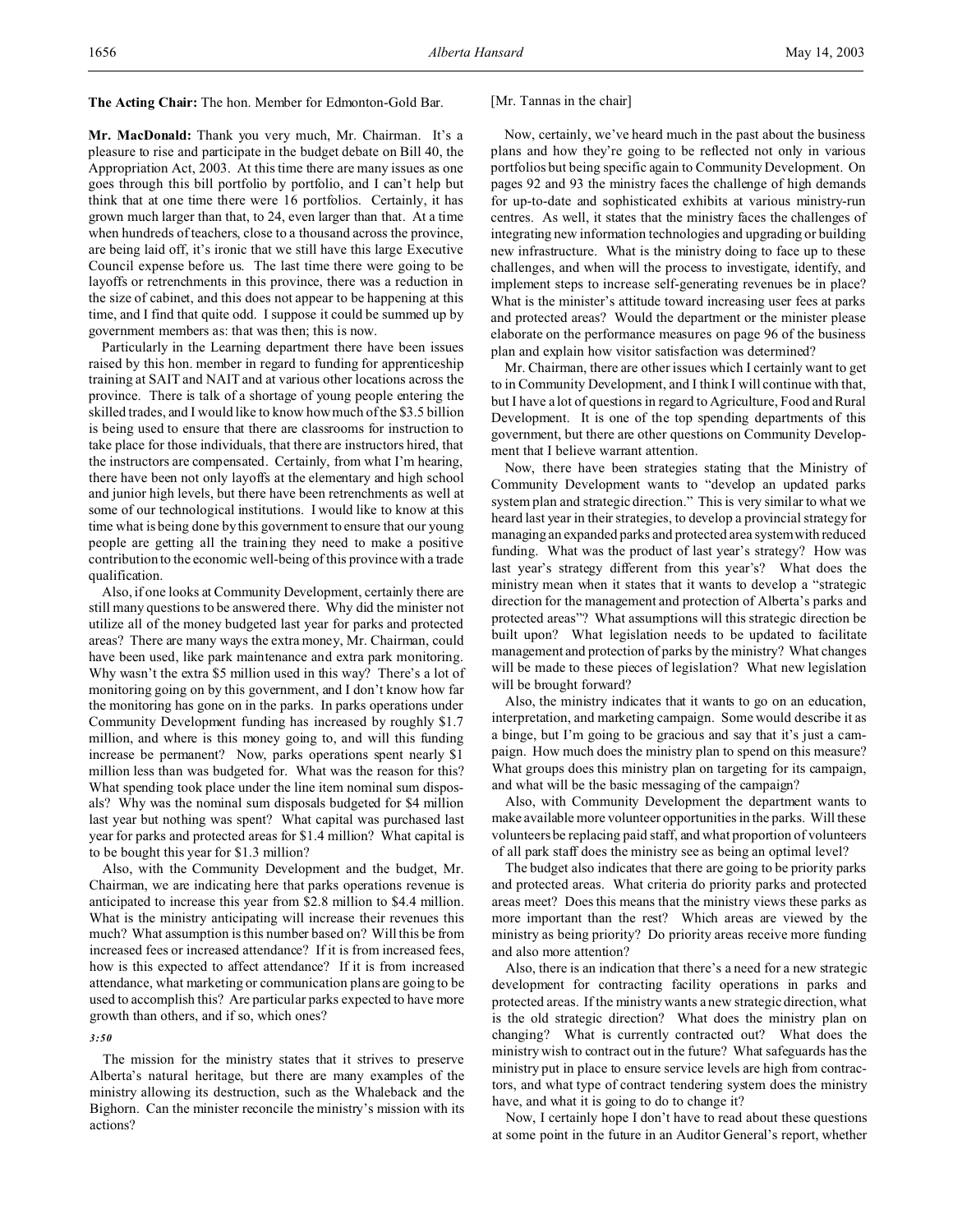it's the one coming out this fall or the fall after that, but those questions in regard to Community Development, Mr. Chairman, I think are timely in light of the fact that there is close to \$634 million consumed there.

Agriculture, Food and Rural Development in Bill 40. [interjection] An hon. member said: let's waste more time. I would certainly disagree with that, Mr. Chairman. This is an appropriate time to have one more look at how this government is spending money. When citizens realize that there has been such a large increase in funding by this government, a 50 percent increase in funding by this government in roughly five years, they want to know that the money is being spent wisely, and the time in this Assembly discussing how tax dollars are being spent is not time that is poorly spent. I think we wouldn't be in the problems we are today with public education and public health care and deficiencies in our energy deregulation schemes, whether they be for natural gas or electricity, if this Assembly spent more time actually debating issues and the merits of issues, the merits of budgets. When one considers that in this session alone we had closure on Bill 3, the Electric Utilities Act; we had closure on Bill 19, an act to deal with natural gas pricing and distribution; we had closure on Bill 27, to deal with labour relations with some of our most precious human resources, and that's our health care professionals; and to add insult to injury, now we have closure on Bill 42, to change the electoral map of this province – so to say that debate in this Assembly is a waste of time is certainly incorrect. [interjection]

Now, if the hon. Member for Calgary-Egmont would like to participate in debate, then I would welcome that and sit and listen quietly to his opinion.

**The Chair:** Hon. member, he has not indicated to me nor have I heard him at this short distance say that he wanted to enter into the debate.

**Mr. MacDonald:** Now, Mr. Chairman, it's quite clear in the time that I have left that this year's budget is representing a retooling in the way the Department of Agriculture, Food and Rural Development is delivering services. It is reflective of the announcements earlier this year that there would be a shift away from ad hoc programs to insurance. Certainly, the department is one of the top spending departments of this government. Actual spending in 2001- 2002 was \$737 million, and the 2002-03 forecast is expected to top over \$750 million.

Alberta's agricultural industry has taken many hits over the past few years – there's no doubt about that – several years of drought in many areas of the province, grasshopper infestations, and extraordinary losses in the livestock sectors. There have been international concerns over foot and mouth disease and mad cow disease, and there have been safety concerns expressed with regard to chronic wasting disease on Alberta's game farms. Farmers have also faced international trade issues and sanctions. Last year the U.S. farm bill created many concerns with regard to subsidization of farmers. European countries are very heavily subsidized all the while commodity prices are in significant decline, and this is reflected in, I guess you could call it, farm gate incomes, Mr. Chairman.

#### *4:00*

Now, when we look at the budget for agriculture, the minister's office is getting a \$19,000 increase. At this time I would like an explanation of this. Are the offices of the minister being renovated this year? Certainly, we look at some of the district ag offices. A little bit over a year ago it was realized after that budget, Mr. Chairman, that some of those were being closed.

Now, the Standing Policy Committee on Agriculture and Municipal Affairs is getting a modest increase, a \$2,000 increase, for a total of \$104,000. When are we going to see openness and transparency in this process so that Albertans can tell whether or not their money is being well spent? Or, you know, is that \$2,000 the price of muffins and stuff like that  $-$  has that gone up?  $-$  that is on the table there whenever one enters the standing policy committee meetings? Certainly, not only do the government members get to attend those meetings but members of the public, and there are always muffins and juice and coffee and stuff there. But, now, I don't know what goes on at the closed-door standing policy committee meetings. I don't think it would be any different. Surely, there's no catering of full-course meals going on there.

Communications is getting a \$34,000 increase this year, bringing the total up to \$263,000. Could we get a breakdown of what this increase entails?

Now, the Alberta farm fuel distribution allowance has remained constant over the past few years at \$33.5 million. The Alberta farm fuel distribution allowance is a program which reduces the cost of marked gas or marked fuel by 6 cents per litre. If the line item has stayed the same for the past few years while the number of qualifying producers has changed, is the department looking into reviewing the rate or the total dollars allocated?

A new line item has been added for the farm water program. This is a program that will give farm units up to \$5,000 for projects which increase water supply or tap into new sources of water. How many applications have been received, and how many have been approved, and what areas of the province are the majority of these applications coming from, Mr. Chairman?

Also, the farm income assistance program is one that is designed to pay out a certain dollar amount per acre, per beehive, or per square foot of covered crop to a producer. There was a budgeted amount for this program in 2001-2002 and actual payout amounts of over \$280 million. Although there was no line item amount in the 2002-03 budget, there were payments under the program last year. It is forecasted that over \$333 million, Mr. Chairman, was paid out. This is one of the ad hoc programs that really needs to be evaluated. This year's budget contains no allocated amount for this program. Has the program been scrapped due to new changes in insurance? If not, what is the future of this program going to be? Will it be scrapped in the future? Will we be seeing this again in supplementary estimates later this year? I would imagine that the hon. Member for Edmonton-Centre will have a great deal to say regarding supplementary estimates.

Now, industry development, Mr. Chairman. Gross dollar amounts for two areas, pork, poultry and dairy and diversified livestock, are down from the 2002-2003 budget slightly. Why? Is the government looking to end the diversified livestock portion of industry development, which includes game animals?

I hope to get a chance to talk about sustainable agriculture in a few minutes in committee as well.

Thank you, Mr. Chairman.

**The Chair:** The hon. Member for Edmonton-Mill Woods.

**Dr. Massey:** Thank you, Mr. Chairman. I appreciate the opportunity to make some comments and ask some further questions as we consider Bill 40, the Appropriation Act, 2003. When we were in committee, I didn't make any comments or suggestions about some portions of the budget, and I would like to do that now.

The budget has really placed the K to 12 education system under great stress. We've heard in question period for the last month or so the implications of the budget: what that budget is doing to class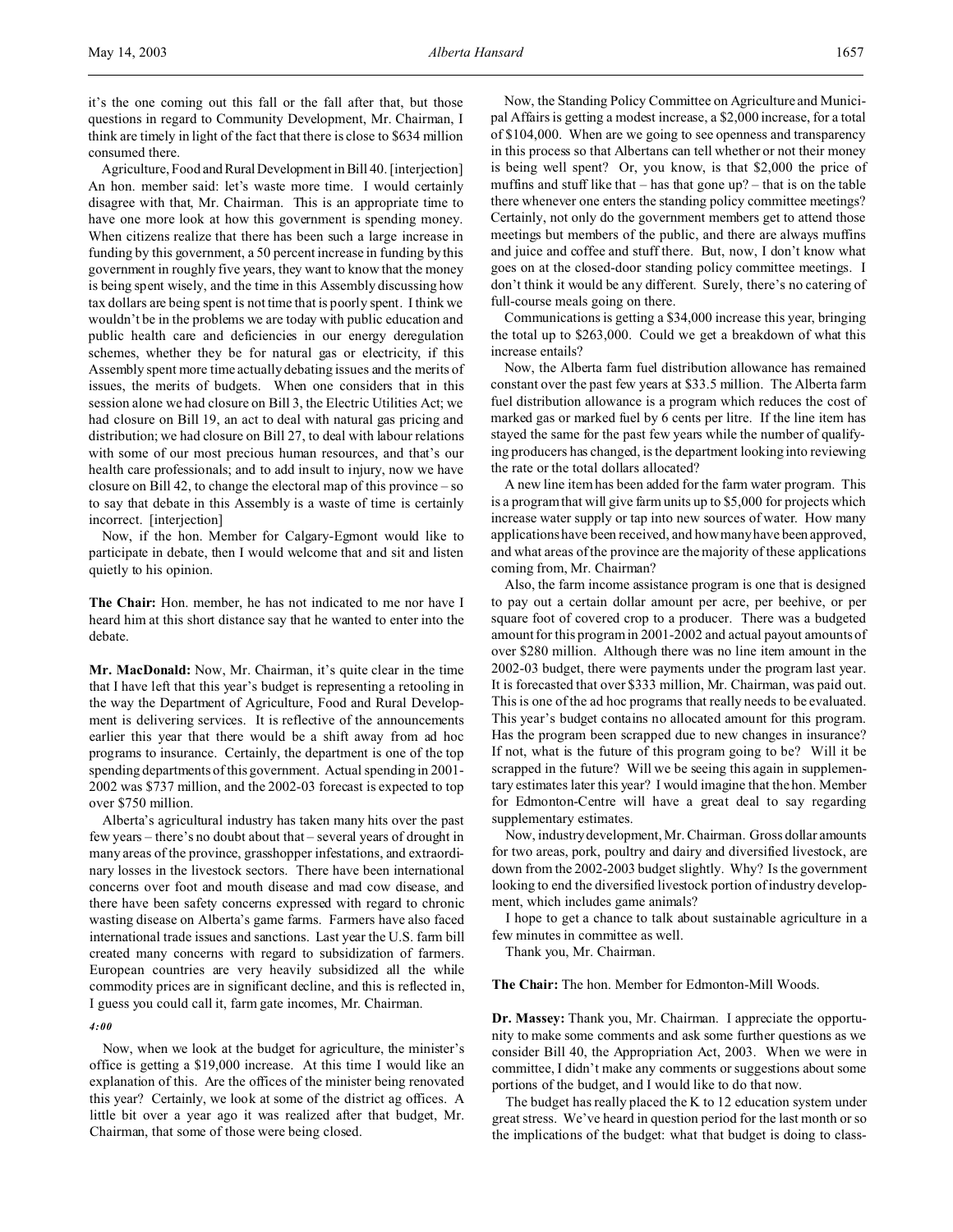rooms across the province, what it's doing to class size, and what it's doing to the complement of teachers across the province. It's of real concern. One couldn't sit at the press conference held by Edmonton public yesterday and not be distressed by how the budget now is being played out in that school district. We've heard, of course, from two of the other three larger urban districts who are going to be facing if not similar problems to Edmonton public problems that are very close.

I think that one of the unfortunate things that has happened has been the failure of the Department of Learning to establish any standards with respect to class size. I've heard the arguments of the minister, yet against the minister's arguments I put the experience south of the border where almost every state has instituted some form of class size standard, particularly with respect to the primary grades, grades 1 to 3. I think that if those standards had been in place and the resources had been planned to follow them, then we wouldn't have had the kinds of problems that this budget has resulted in.

The whole business of classroom conditions was a huge problem and a huge part of the issue behind the provincewide teachers' strike. Certainly, wages were also an issue, but really it was classroom conditions, as I traveled across the province, that I heard from teachers and teacher group after teacher group that were the driving force behind that strike. The arbitrated settlement looked after the wage concerns but did nothing to address the underlying concerns for classroom conditions. This budget is making those classroom conditions worse for teachers, and more importantly it's making it worse for children to receive the kind of education in the kind of context that we would all wish for.

With respect to Edmonton public I think that this budget actually turns the clock back a number of years, a decade, and wipes out any progress that had been made with respect to the reduction of class size. It's a budget that also draws into question the moves that the government made close to a decade ago in restricting the financial ability of school boards. In the past we wouldn't have found ourselves in this position. Local school boards would have had the ability to find the resources to keep schools operating at least at last year's levels if not improving them. I know that there were some difficulties with discrepancies and inequities across the province in the way that the financial resources for schools were allocated at that time, but it was really a \$30 million problem that could have easily been solved. By taking away any possibility of boards adequately funding their schools and centralizing that authority with the Department of Learning and the government, I think that that action has led to where we find ourselves today. I think the underfunding across the last decade, too, has been a factor, and I think that we were coming to this financial crisis at some point and that the teachers' arbitrated settlement really hurried that climax along. It's going to be very, very stressful.

### *4:10*

The budget allowed for a 2 percent increase in the basic instructional grant, and the reality of school board life these days is that grid creep, the amount of money that boards require each year just to pay for the movement of teachers up the grid, amounts to almost 2 percent alone. The other thing that the boards are faced with is that the arbitrator has wiped out the lowest category for beginning teachers, so that has bumped those teachers up. The result is that the 2 percent in the grants is almost used up before the boards ever start trying to cover the cost of experience increments for teachers. Then to try to accommodate other expenses, to try to accommodate inflation, to try to cover the arbitrated teachers' settlement has just placed them in an impossible position.

I think that the other thing that the government built into the projections for the 2003 calendar year was a 3.7 percent increase due to inflation. If you look at inflation in this area and across the province, inflation has run much higher than that. There was a report from Statistics Canada this morning that inflation in the Edmonton area is now approaching the 9 percent level. Again, that inflationary increase really puts boards who have been given a much lower grant level than that at a serious disadvantage in trying to maintain levels of service that they have and makes it virtually impossible to do anything in terms of improving service.

The transportation grant has increased by 3 percent. Again, the cost increases with respect to fuel – and those cost increases generally exceed the rate of inflation, and it places the boards in an impossible situation. I think that what it does too, Mr. Chairman, is point out the need for a funding formula that looks at the actual costs of delivering service, and that is something that hasn't been done. We seem to be in sort of a judgmental model that each year the Department of Learning looks at the pot of money that might be available and then sits down and writes a budget that fits that. Often, as it was this year, tragically, that pot of money that they've guessed at bears no relation to the real costs that are being faced by school boards. In the case of Edmonton it resulted in 450 teachers being cut.

There is a difference between being cut, Mr. Chairman, and being laid off. The chairman of the board at the news conference yesterday made it abundantly clear that these are not layoffs, that these are teacher cuts, and these teachers will have no contractual connection with the school board as of the coming year, September 1. It's a tragic loss, I think, for the city. I remember the boards when they were talking about hiring new teachers saying that they were going out looking for the Gretzkys of teaching, and here we are seeing the Gretzkys of teaching being left without jobs in the coming year. Again, it's retrograde. It's backward. It's so unnecessary in a province that is as wealthy as we are and has the capacity for doing much better planning.

Another concern with the line item for the Learning department is the concern for children with special needs. I think the budget includes an increase of \$17 million, but that is used to cover the additional costs associated with providing educational services to a growing number of students with severe special needs, and it doesn't provide for any additional per student funding beyond the 2 percent that's there for the basic instructional grant. We all know the huge pressure that has been on boards and on schools in trying to provide adequate service for children with severe special needs and, in fact, all special-needs children, and it's a huge pressure. For parents, if you have youngsters with special needs, it seems that your life is a constant battle with the local schools and school boards trying to marshal and make sure that your youngster gets the kinds of resources that he or she needs, the kind of program that the youngster needs. Even when they get it, even when they have an IPP that meets their needs, that still doesn't guarantee that youngsters will get what has been specified in that plan.

So for special-needs children and their parents this is a budget that again is bad news, and the cuts to classrooms, the increase of classroom size are only going to lead to more difficulties for those youngsters. We're back, I think, to the situation that has been complained about time and time again in this province, that in many cases special-needs children are being warehoused, that they're being placed in classrooms and that's about it. The resources that they need to provide them with adequate programs are just not there.

There is \$17 million for teachers' salary enhancement, and that money is the fund that is used to fund the 2 percent teacher salary enhancement line that was in the budget two years ago from the end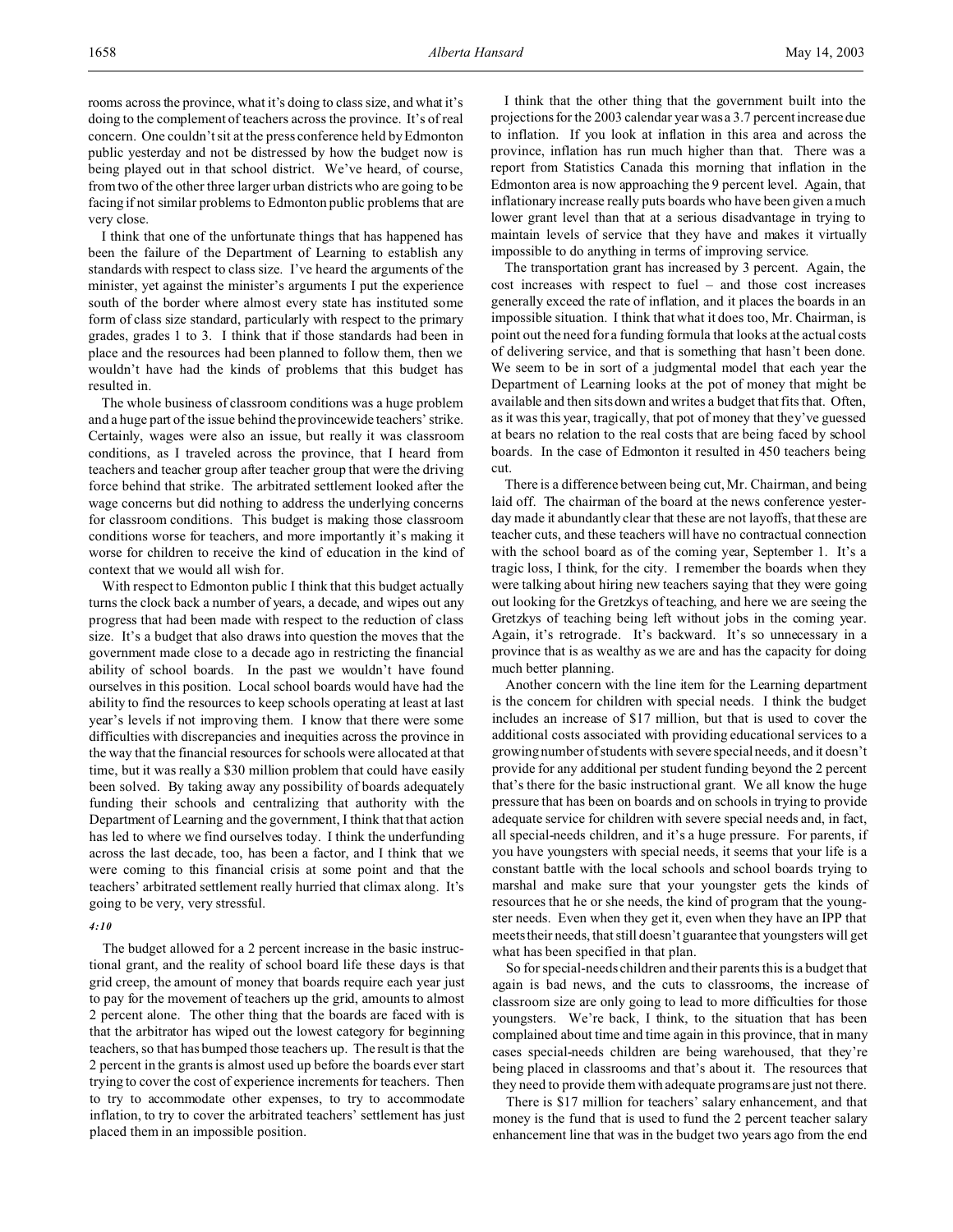The technology upgrading fund of \$20 million is a continuation of the grant that we've had of \$43 a student, and if you look across the continent at other jurisdictions and what they're providing in terms of technology for students, this looks very meagre indeed, Mr. Chairman. I looked at some states that are adjacent to our country where \$143 American are being set aside per student to meet the technology demands of schools, the purchase of hardware and software to try to address the evergreening problems that schools have.

There is \$6 million to accommodate enrollment growth, and the key word here is enrollment. It's based on the assumption that enrollment growth will not exceed 0.25 percent, and again it doesn't provide for any additional per student funding.

There was \$20 million in onetime funding for the purchase of textbooks and learning resources, and this is the money that was announced in the throne speech. Again, it really is a credit towards the purchase of materials at the Learning Resources Centre, and in the words of many schools it's not adequate to do what needs to be done.

## *4:20*

There is an attempt again to get back and to try to handle the capital spending, and I think it's with relief that the capital spending announcements have been made by Infrastructure. But it's again a problem when you talk to school boards. Since school buildings have been parceled out to the Department of Infrastructure, boards complain that they really find themselves now having to make pleas to two ministries and that actually it has ended up doubling the work. I think it raises the whole question of whether school buildings should be in the Infrastructure budget or whether they should be in the Learning department budget, where the connection between programs and the kinds of buildings that are needed to house those programs can, I think, best be made. It seems that again it's been an unnecessary increase in bureaucracy and a slowing down of the process. You wonder whose interests are being served by having those decisions made in the Department of Infrastructure.

I think that if you listen to some of the school board complaints across the province, most of them and certainly three of the four large urban school boards would define the situation that we're in as a fiscal crisis. The Public School Boards' Association has estimated that there is a shortfall of about \$250 million to the base funding for K to 12 education, so that base funding is about \$250 million short. There has been another figure used in terms of what would adequately allow the boards to make some progress, and that figure has ranged from \$350 million to \$400 million. So there's a huge shortfall in this budget with respect to what school boards need to carry on, and it is, as I said, leading to a real fiscal crisis in education.

I'm concerned that the approach to this budget, the reaction to what it has meant to schools, has been the calling in of auditors and the promise of the ministry to work with school districts, and I'm not quite sure what that means. Is working with school districts a code for making them toe the line and to deliver services that meet the money that's available? I think that it's something that boards are nervous of.

That being said, Mr. Chairman, I wanted to make a few comments and ask a few questions with respect to comments that the Auditor General had raised in that report. There are still difficulties with the career and technology studies programs with respect to four areas: that the student performance is not being adequately or appropriately assessed, that the access to instruction may not have been provided,

that in some cases duplicate payments have occurred, and that in some cases student transcripts were processed and reported with errors. This has been a problem that's been raised previously. The Auditor General indicates that the steps that have been taken by the ministry and by schools still haven't rectified the problem. The problems surrounding this, I think, have to be straightened out. They are causing schools great difficulty and uncertainty with respect to funding of the CTS programs. The department, I think, made the suggestion that the documentation from the school be made abundantly clear.

Thank you, Mr. Chairman.

[The clauses of Bill 40 agreed to]

[Title and preamble agreed to]

**The Chair:** Shall the bill be reported? Are you agreed?

**Hon. Members:** Agreed.

**The Chair:** Opposed? Carried. The hon. Government House Leader.

**Mr. Hancock:** Thank you, Mr. Chairman. I'd move that the committee rise and report Bill 40.

[Motion carried]

[The Speaker in the chair]

**Mr. Tannas:** Mr. Speaker, the Committee of the Whole has had under consideration and reports Bill 40.

**The Speaker:** All members of the Assembly who are in favour, please say aye.

**Hon. Members:** Aye.

**The Speaker:** All opposed, please say no. Concurrence is provided. Thank you very much.

## **Point of Order**

# **Gestures**

**The Speaker:** Before moving on to the next business, when the House moved from its regular format to committee, the chair was in his office and was listening to what had transpired. Right into the committee there seemed to be a matter of some importance raised by the hon. Member for Edmonton-Highlands, and the chair also heard the hon. Minister of Economic Development and also heard the ruling given by the Deputy Speaker, who very correctly said that whatever incident there was did not occur in committee, so it should be dealt with in the House per se. In the interregnum period the chair has had a brief discussion with the two members who were just identified and would now call on the hon. Member for Edmonton-Highlands for a brief statement, and then we'll call on the hon. Minister of Economic Development for a brief statement.

**Mr. Mason:** Thank you very much, Mr. Speaker. I rose in committee under section 23 of our Standing Orders, specifically subsection (j), "uses abusive or insulting language of a nature likely to create disorder." I felt that the gesture directed towards the members of the third party after we had failed to give unanimous consent for the motion with respect to the Senate of Canada to be discussed today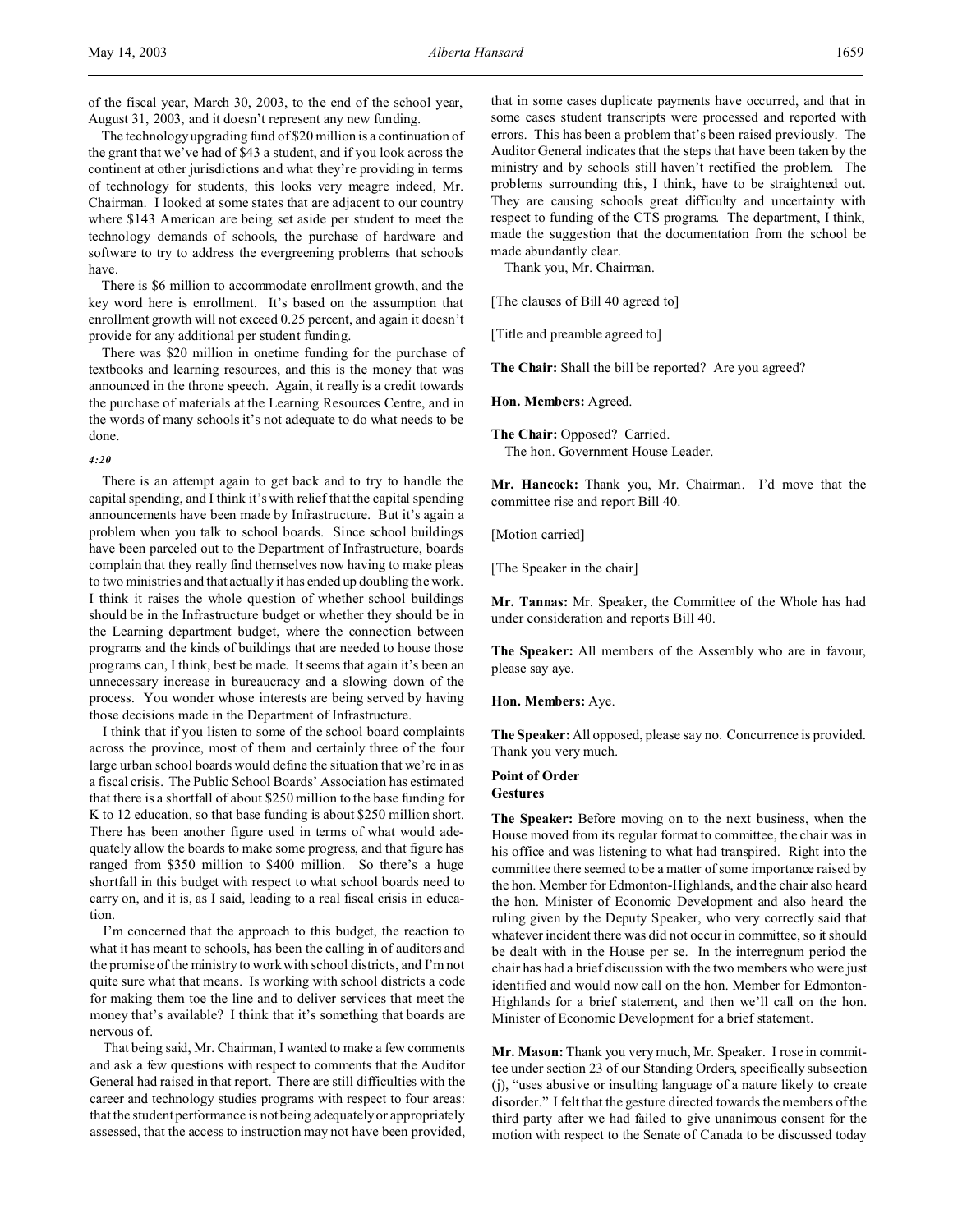was insulting, and I did not accept the explanation by the Minister of Economic Development that he was merely adjusting his glasses. It certainly didn't seem to be a plausible explanation at all, and having discussed it with other members who observed the incident, I think they would agree with me on that matter. So that was what I raised.

Thank you very much.

**The Speaker:** The hon. Minister of Economic Development for clarification.

**Mr. Norris:** Well, thank you very much, Mr. Speaker. I would like to go on record as saying that I understand the hon. member's concern and that if he understood any of my gestures – physical, verbal, or hand gestures – to be of an offensive nature, I would sincerely like to apologize to him. I would qualify, as I said, that this is an activity where I did not intend to offend him, and I would offer an apology based on that.

*4:30*

**The Speaker:** The hon. Member for Edmonton-Highlands.

**Mr. Mason:** Thank you very much, Mr. Speaker. I think that that apology is acceptable. I appreciate it from the hon. minister, and henceforth I will simply view his action as an indication that he believes that I am number one.

**The Speaker:** Thank you very much to both hon. gentlemen.

head: **Government Bills and Orders** head: **Third Reading**

#### **Bill 39**

## **Miscellaneous Statutes Amendment Act, 2003**

**The Speaker:** The hon. Minister of Justice and Attorney General.

**Mr. Hancock:** Thank you, Mr. Speaker. I will move Bill 39, the Miscellaneous Statutes Amendment Act, 2003, for third reading.

[Motion carried; Bill 39 read a third time]

## **Bill 42 Electoral Divisions Act**

**The Speaker:** The hon. Government House Leader.

**Mr. Hancock:** Thank you, Mr. Speaker. I move Bill 42, the Electoral Divisions Act, for third reading.

It's been a long process starting last year with the appointment of an Electoral Boundaries Commission with the members being designated by yourself based on nominations as provided for in the act. The commission itself has had I think a difficult task as always with electoral boundaries because there are many passions involved. Communities have concerns; everybody wants to be well represented; everybody brings those passions to the commission. They held the requisite hearings, and I want to take this opportunity to thank them for the job that they did in bringing forward the report. While each and every member of this House – and we've had discussions in this House both on the resolution affirming the report and now, in second reading, in committee on the bill – can have a viewpoint as to whether or not the job that the commission did with respect to their particular area was appropriate. Each member of the House will have viewpoints with respect to whether the allocation of seats was appropriate. The difficulty is that we each were not on the

commission and we each didn't have the obligation to sit down and take into account the 2001 census as the commission was obliged to do and then consider the other factors which they were required to look at and then take into account any other factors that they may have taken into account.

I can personally recount, Mr. Speaker, that I think I have attended on four boundary commissions and made representations, and I can also accurately recount that in each case I've been disappointed that they didn't take all of my arguments and utilize them in drawing boundaries. This one is no different. The boundaries, had any one of us been on the commission, might have been drawn in different places, but we have to thank them for the work that they. They did their work diligently. They did what they were asked to do. They did it within the context of the parameters that we gave them through the act, and we have to live with the result. The House has addressed some amendments where minor changes could be accomplished within the context of the act and within the ranges of the act and I think have served to improve the result, but I would ask the House now to pass the act on the understanding that it comes into effect on proclamation. In the normal course the act would be proclaimed at the time that the writ was dropped for the next election.

**The Speaker:** The hon. Member for Edmonton-Centre.

**Ms Blakeman:** Thanks very much, Mr. Speaker. I'm glad to get the opportunity to speak against Bill 42 in third reading. I have to say with respect that I disagree with most of the comments that the Attorney General and Minister of Justice has used as his reasoning behind these changes, and I think it's important to get on the record why I won't support Bill 42. This is about a principle to me. In reading and reviewing and listening to the live audio, I heard the minister say that we should concur with the report, but I would say that the actions that are inherent in the amendment brought forward put the boot to that concept. There is not concurrence from this government with the report. Either you accept that what was in the Electoral Boundaries Commission report is what is there and it is what it is as written and as put forward or you don't.

Certainly, at the time that we had Government Motion 13 in front of us, a number of members said, "Well, we weren't entirely happy with what was happening," but they were going to accept it. I think some even said that they weren't happy, but they would hold their nose and accept it. Okay. Then accept it. If you don't, then do something about it. Since the Electoral Boundaries Commission itself is dissolved the moment that it presents the report, you can't send it back to that same group of people. You would have to amend the legislation to create a new Electoral Boundaries Commission and refer the report back or ask a new commission to relook at it or do it over again.

So what I see this government doing is having its cake and eating it too. I know that with 74 seats it can do that. Okay. Fine. But I don't think that makes it right, and I can't let this go by without commenting on the record about it because to appear on the surface to concur and then to make significant changes – and in just trying to go through the amendment that was brought forward yesterday and passed, you know, there are something like nine major amendments affecting 27 some odd electoral divisions, and that's just dealing with boundary changes. Then I think there are three or four additional changes around names. So that's not small. I know that in some of the comments that were made, it was: well, we're just going to make minor changes. I think it was talked about being a block or two that could be changed. Well, that's not what's happened here. I mean, in some cases boundaries have been moved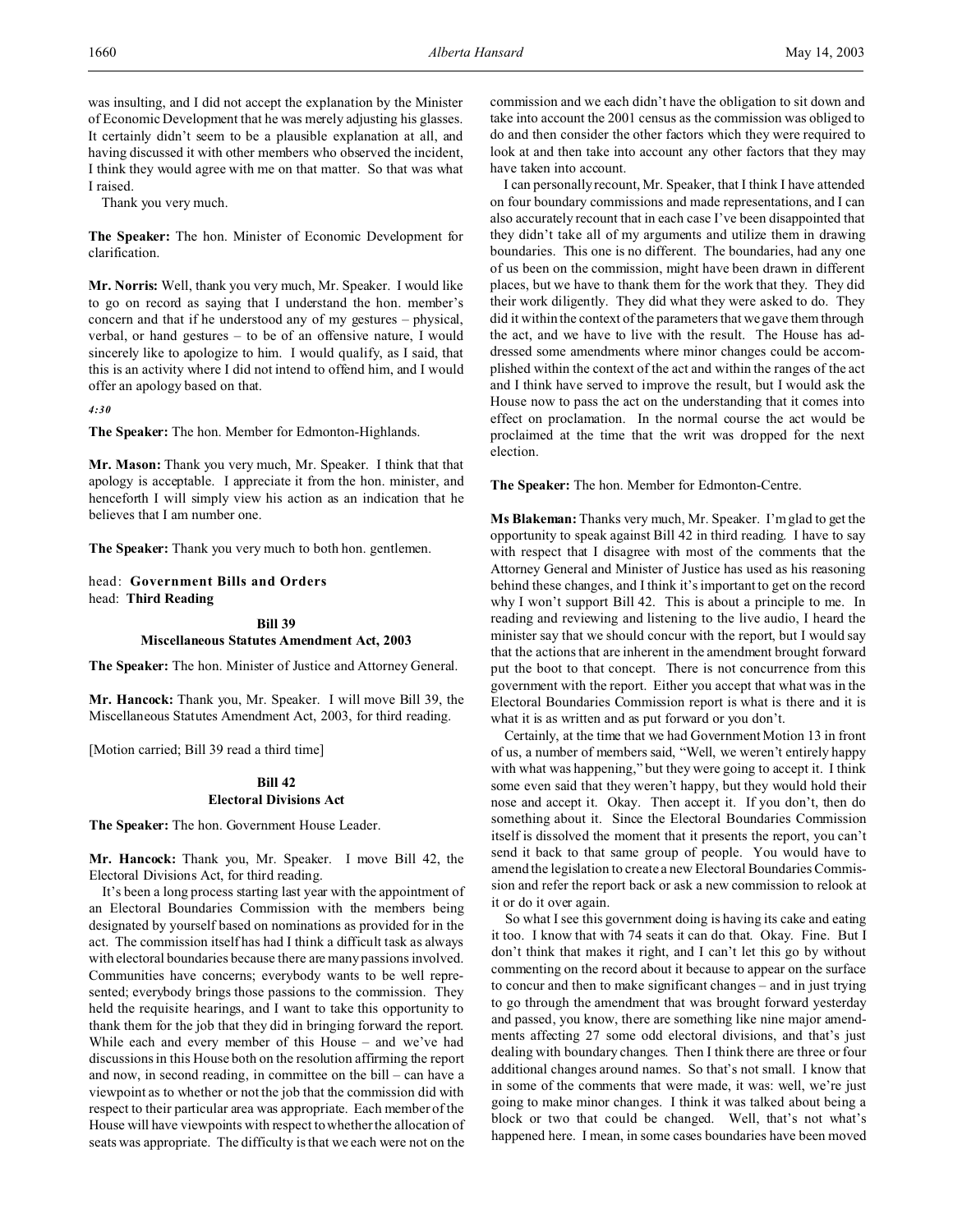significantly, entire communities gained and lost and moved and kilometres involved in other cases. This is not minor. This is not by a block.

So what the government has done is said: "Oh, yes. We accept what the Electoral Boundaries Commission has said except for that we want a whole bunch of changes, but we're not going to call those actual changes. We're going to call it something else, and we're just going to slide them through." That's just wrong to me. I don't think that these are minor changes. I think that if you feel strongly that those changes need to be made, then do the right thing. Go back, amend the legislation, establish a new Electoral Boundaries Commission, and refer the report to them. But don't pretend that you are upholding what the Electoral Boundaries Commission delivered to this House, because you're not. You've made, as I've just described, 30 some odd changes, and it's not by just a block. They are not minor changes. Thirty some odd changes.

Now, it was put to us by a number of people speaking in favour of this bill and of the amendment that these MLAs were supporting the wishes of their communities. Well, that may well be, but I'm sure it didn't hurt the MLAs either, and I would have to say at that point that okay, then we had a number of individual MLAs satisfying their needs and their communities but not taking a step back and saying: what's the best thing for all of Alberta? Or, more specifically, as an Edmonton MLA: what's the best thing for Edmonton? What we've got here are changes that are almost exclusively, with one exception I think, in Calgary or in rural Alberta.

## **Mr. Hancock:** Because you didn't co-operate.

**Ms Blakeman:** I'm not going to co-operate with this, because this is a perversion of accepting the report that was put in front of us. If the report was fine, then accept it and accept it in its entirety. I think it's a perversion of the process to accept it and then to make 30 some odd changes that are not minor changes, and I won't play that game. I don't think it's right.

#### *4:40*

You know, I even heard arguments used to support both sides. The Electoral Boundaries Commission was not allowed to consider changes that happened in the population after the 2001 census, but as I listened to the Attorney General and Minister of Justice with his arguments to support the amendments yesterday, for one of the amendments he used the argument that rapid growth was justifying the changes in the boundary. Well, you can't have it both ways. If the Electoral Boundaries Commission wasn't allowed to accept that argument and use it in a number of cases, then what makes it okay and acceptable to use it in one case? If you were going to allow it in the one case, then you have to go back and allow it in every other case and send it back to the Electoral Boundaries Commission and go: "Okay. We do accept the argument that there's been significant population change, and you need to take it into account."

But that's not what happened here. We had individual changes happen, lobbied for by individual MLAs. That, frankly, is when you come down to the concept of gerrymandering, and that is what happened here. We had MLAs making changes to boundaries. There were lots of arguments when we first heard Government Motion 13 to accept the Electoral Boundaries Commission report that it's not up to MLAs to change boundaries and that if MLAs were changing boundaries, then it was gerrymandering. Then – what is it? – a month later we have MLAs changing boundaries and agreeing amongst themselves to change boundaries.

So my position is, as I've stated, that if you were not going to accept that report in its entirety, then you should send it back to do the right thing. What I've seen is individual MLAs gaining here, but I have seen Alberta as a whole lose and particularly Edmonton as a whole lose. So I saw successful lobbying from the Calgary caucus, successful lobbying from the rural caucus. I have to assume it was not successful lobbying from the Edmonton caucus because there were no changes about it losing a seat for Edmonton. I didn't see a campaign – now, obviously it was behind closed doors – mounted to keep that seat in Edmonton, and I just frankly think that's wrong. [interjection]

Well, once again I'm being heckled that we lost. The government has 74 seats. The opposition has seven plus two in the third party. Yeah, you can keep throwing that argument at me. You're reflecting 90 percent of the vote in the seats that the government caucus has, and that does not reflect the popular vote. So right there you've got a problem.

I think that if that many changes are required, then the report itself is flawed and it should be rejected. I don't think it's given to the government caucus to play behind closed doors with maps so that the Calgary caucus and the rural caucus MLAs get what they want and Edmonton doesn't and doesn't have a strong voice there.

I have to also say that I'm really disappointed in the timing of this. There was informal notice given during the week of May 5 to 9 that this was being considered with all of these changes. The Official Opposition caucus received a formal letter dated May 7 asking for changes by May 12, and included in that was a weekend. That's not enough time to go out to all the communities in Alberta and everyone that we talked with. I mean, for heaven's sake, the Electoral Boundaries Commission itself spent something like seven months consulting in Alberta, and all of a sudden now there's going to be a five-day turnaround, which is really only three working days. That's just not acceptable.

I mean, I believe that the government has gerrymandered here. I think it has taken advantage of its large majority. I vehemently reject the arguments that I've heard in support of these boundary changes. They are not minor, and if there were that many of them needed, then the Electoral Boundaries Commission report should have been rejected because it was obviously not acceptable.

Thank you.

**The Speaker:** The hon. Member for Edmonton-Gold Bar.

**Mr. MacDonald:** Thank you very much, Mr. Speaker. In regard to Bill 42 and the amendments to Bill 42 that have been presented to the Assembly for various areas of the province, to say the least it is interesting, but at the same time I would view these as certainly not just housekeeping changes. I don't understand the process. There was a community organization, in this case the Francophone community in the areas of Edmonton-Gold Bar, Edmonton-Mill Creek, and Edmonton-Strathcona, who certainly expressed an interest in having the community represented in this Assembly, as much of it as possible, in one constituency. That was not done. It's not that this member wouldn't do it. This member did not want to participate in the process that, quite frankly, is, to say the least, a poor reflection of the Electoral Boundaries Commission Act. It's certainly a poor reflection of that when one hears sitting in the Assembly that the hon. Member for Edmonton-Beverly-Clareview states – and it's on the record, Mr. Speaker – that if anyone has any concerns regarding the bill, Bill 42, please take those concerns to the hon. Minister of Justice and the provincial Attorney General.

Now, when we look at that process and the suggestion that occurred in the Assembly some weeks past and we look at the public hearings that are suggested in the Electoral Boundaries Commission Act, the commission must hold public hearings before its report is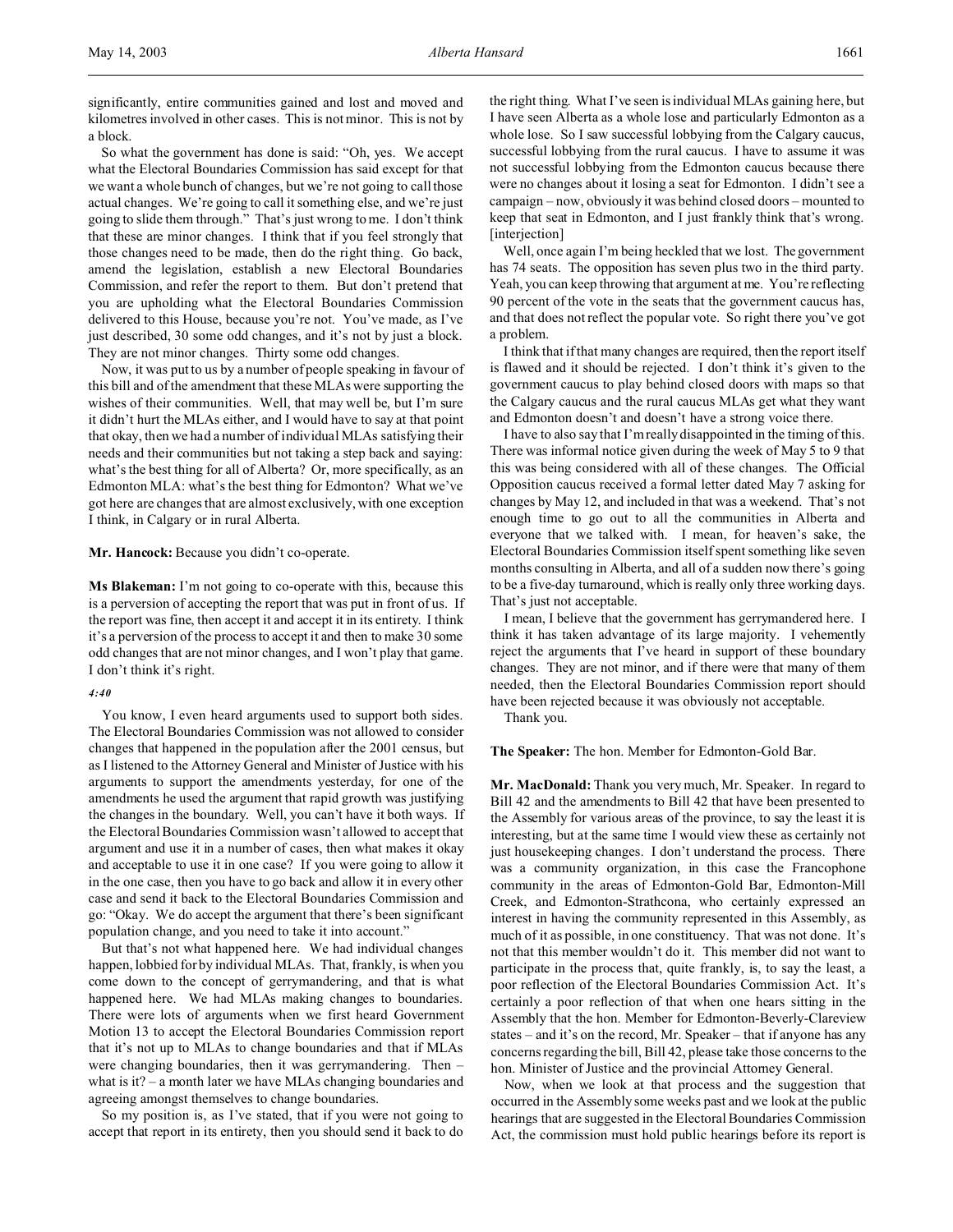submitted to you, Mr. Speaker, and certainly after its report has been made public "at the places and times it considers appropriate to enable representations to be made by any person as to the area and boundaries of any proposed electoral division and that "the Commission shall give reasonable public notice of the time, place and purpose of any public hearings held by it." There were no public hearings involved in these amendments, at least not that I'm aware of. There was certainly notice, if we can call it that, given in the Legislative Assembly, but there was no notice given to the public. Certainly, there would be other groups that would be interested in the proposed boundaries, but were they given their chance? I don't know.

In the last couple of weeks I've certainly seen electoral maps in the Assembly. I've seen various members with the interim and the final report to the Speaker of the Legislative Assembly of the proposed electoral division areas, boundaries, and names. I don't know what went on. Mr. Speaker, when we consider what has happened here and we consider what has happened to the city of Edmonton, I would like to bring to the attention of the Assembly the letter that was copied to the Leader of the Official Opposition – I tabled it earlier in the Assembly – and this is a letter that was sent to the hon. Minister of Justice and Attorney General on May 14 from the mayor of the fine city of Edmonton, His Worship Bill Smith. This letter states:

I was advised today that Bill 42, the Electoral Divisions Act, received first reading in the Legislature on May 8, 20 03. I urge you to reconsider adopting the boundaries as established by the Commission. Edm onton's influence will undoubtedly suffer as a result of passage of this legislation. The Com mission's recomm endation for the seat distribution is clearly flawed as it does not reflect the population increase in Edm onton, nor the continuing growth of Alberta's major urban centre.

[The hon. Premier] is on record as stating that "I don't know if we can come up with anything better." The 21st Century will see urban centres as the foundation of economic growth in a global econ omy, and this re ality should be a priority for the Com mission in boundary distribution. To have the loss of a seat in Edmonton is tota lly contradictory to this principle – any other seat distribution that reflects this would be better. Since the future of the Alberta economy will be contingent on the strength of Edmonton and its urban priorities, our political voice in the Legislature is imperative.

The Premier's decision not to allow a free vote on the recom mendations of the Comm ission suggests the divisiveness of your own caucus, and should therefore reflect the fact that you r caucus is not comfortable with the boundaries as drawn up. I implore you not to ignore the opposition to Edmonton's loss of voice. Yours truly,

Bill Sm ith

Mayor [city of Edmonton].

#### *4:50*

When we look at Edmonton and Edmonton's population, it's been recognized in this Assembly and outside that it has grown substantially since the 2001 census and will continue to do so for the foreseeable future. In eight years, when the act states that the next Electoral Boundaries Commission sits, there will be dramatic changes that will have to be made to Alberta's electoral boundaries. Now, according to Economic Development Edmonton, in 2001 the population grew by 4.5 percent, exceeding Conference Board of Canada forecasts. This is in addition to the 8.7 percent growth reflected by the 2001 census.

The argument has been made inside and outside this House that the boundary commission is confined or restricted or limited by the 2001 Canada census results. Page 6 of the final report to you, Mr. Speaker, states:

In determining population, the Act (Section  $12(1)$ ) requires the Com mission to use "the most recent decennial census of population referred to in section 19(3) of the Statistics Act (Canada)"

plus other measures, it goes on to state. But that's the census that has to be used.

Now, the 2001 Canada census resulted in an Alberta population of slightly less than 3 million, but here we have the proposed amendments to the Electoral Divisions Act that have been presented to this House, and the same that restricts Edmonton does not apply, unfortunately, to the city of Calgary. We look at this three-column document that was presented, and the proposed amendments to the report of the Electoral Boundaries Commission shift the proposed boundary between Calgary-Hays and Calgary-Egmont so that the entire community of Riverbend falls within Calgary-Egmont. Affected constituencies, naturally, are Calgary-Egmont and the new constituency of Calgary-Hays. The rationale for amendments in this case reunites the community of Riverbend into one constituency. Calgary-Hays is a new constituency with a low population but has grown by 4,500 homes since 2001.

So why is Edmonton being penalized for the growth that's occurred since the 2001 census? This does not seem to apply anywhere else. Forty-five hundred homes, Mr. Speaker, is probably close to 8,000 if not 9,000 voters, maybe even greater than that. Who's to say? This growth has been identified since 2001 in this three-column document that's been presented by the government here. I just think that it flies in the face of what is in the interim and in the final report. If one city has to stick to the 2001 census, why does not another area of the province have to follow that as well?

I will be surprised, Mr. Speaker, if Bill 42, the Electoral Divisions Act, does not at some time wind up challenged in the courts. This process has developed, and it has been followed. I don't think it is in the spirit or reflection of the Electoral Boundaries Commission Act. It remains to be seen whether it will satisfy the interests of all Albertans, not only those in Edmonton who have lost a voice and, in my view, have a lost a voice unfairly in this report. Certainly, we're going to have to live with this report. There have been significant changes to the electoral map in this city. There have been significant changes to the individual map of Edmonton-Gold Bar. But I cannot see how this whole process can be called fair to the voters and to the citizens of this province.

Calgary because of their economic growth certainly warrants and merits three constituencies. There's been dramatic growth there – no one is denying that – but Edmonton does not deserve to lose a seat. In fact, if we look at population data like is being looked at in the three-column document in regard to Calgary, then Edmonton should have 20 seats, not 18.

Thank you very much, Mr. Speaker.

**The Speaker:** Hon. members, Standing Order 29(2)(a) does take effect now. If anyone wants to participate before I recognize the hon. Member for Edmonton-Mill Woods – unless he's choosing to participate under Standing Order 29(2)(a).

The hon. Member for Edmonton-Mill Woods.

**Dr. Massey:** Thank you, Mr. Speaker. I appreciate the opportunity to make a few comments at third reading of the Electoral Divisions Act we have before us, Bill 42. If you go back to the legislation that governed the report that we had in the Assembly, I think it's clear from the legislation that there has been an attempt to rule out politics and the influence of political parties and politicians in drawing the electoral boundaries. That attempt is consistent with what has happened historically. In the 19th century I think it was pretty well the pattern that legislators controlled and drew up the electoral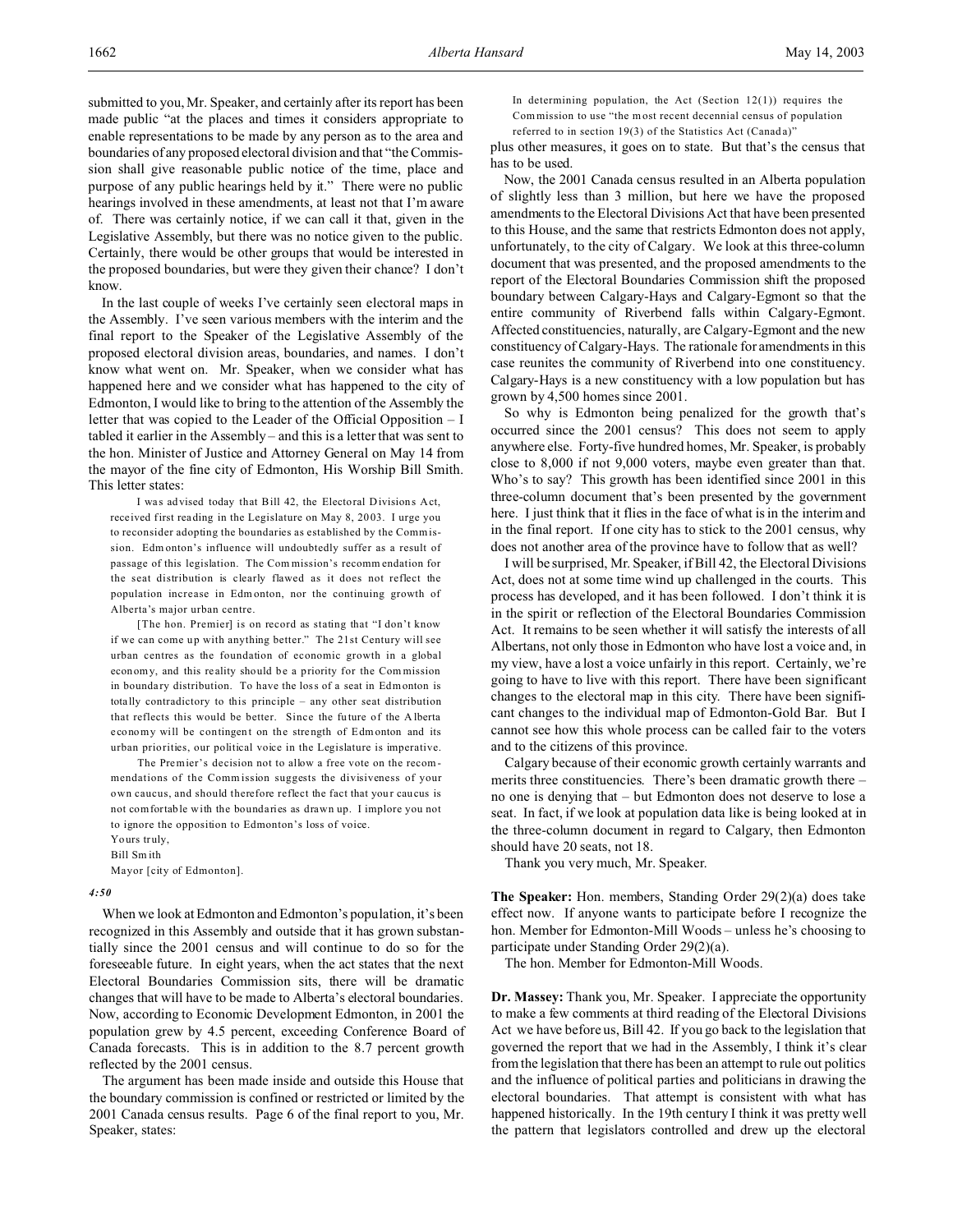boundary maps. Since that time the reforms have been in the direction of removing politics from the redistricting process, and the powers of the Legislatures have been drastically or dramatically cut. In most countries, I think, the history or an examination would tell us that the Legislature plays only a very limited role or in fact no role at all in redistricting or redrawing boundaries.

Some, like ours, still require the plan, once it's put forward, to come back to the Legislature for approval, but others don't require any such process and, in fact, once they're completed, are law. Some countries and some jurisdictions allow debate, as we do, and some delay, but in most of those jurisdictions they are not allowed to in any way modify the plan. I think that that is one of the major reasons why we're upset with the bill.

The other and most important one, of course, is that the city of Edmonton lost a seat, and there seems to have been no way in the process for that part of the plan to be revisited or to be amended so that that didn't occur. We've made those arguments previously in the House. So I guess at third reading, when we're looking at the principles, we have to ask how consistent we have been with respect to not having the Legislature or politicians interfere with the plan. It's the view of our party that the amendments that were introduced and passed violate that principle and move us in a direction that is not consistent with what is happening elsewhere and, I think, is not consistent with the view of most Albertans. Just the mere fact that we allow our Legislature to accept or reject a plan creates some question and opens the whole process up to the charge of political bias. Again, I think that's unfortunate. Not only having that authority but also having the authority to amend it, as was done yesterday, the day before, in this Legislature really does open the door to that criticism that there is interference politically with the report.

#### *5:00*

There have been a number of schemes that have been put in place to try to handle the problem, and I think it also should be noted that simply ignoring politics doesn't mean that you end up with an unbiased report, even when they are prepared by independent commissions. There have been instances where they unintentionally ended up favouring one political group or another. So having a nonpartisan, independent group do the boundaries doesn't guarantee that they are going to be unbiased, but the likelihood, I think, of them being unbiased is more likely to happen if it is done by an independent group who make the final plan and that plan has to be accepted.

I think that with those comments, Mr. Speaker, I'll conclude. Again, it was unfortunate that the amendments that were brought forward were allowed to proceed. I think that it weakens the report. Certainly, in the eyes of many Edmontonians they will see this as a bias against the city where their concerns over the loss of a seat were not dealt with but where concerns elsewhere in the province were handled through an amendment process, even with the restrictions that were supposedly put on that amending process.

Thanks, Mr. Speaker.

**The Speaker:** Standing Order 29(2)(a) is available, hon. members. The hon. Member for Edmonton-Norwood.

**Mr. Masyk:** Thanks, Mr. Speaker. We all know when it personally affects a person on electoral boundaries. However, the fact does remain that, you know, the process and the show must go on. The citizens of Edmonton will actually speak in the next election by where they're going to put their  $X$  at the poll, and if they don't accept that deeply about losing a seat, it'll be reflected in the

election. If we don't do our jobs as MLAs, we won't be elected. It doesn't matter what party you're in.

So with that, Mr. Speaker, I think that the Electoral Boundaries Commission, in my opinion of course, could have done a better job. However, the majority of the people will vote, and we'll accept it and live with it.

Thank you.

**The Speaker:** For clarification, the hon. member was participating under Standing Order 29(2)(a).

#### **Mr. Masyk:** Right.

The Speaker: Okay. The chair just wants to make sure that no additional member wants to participate before calling on the hon. Government House Leader.

The hon. Government House Leader to close the debate.

**Mr. Hancock:** Thank you, Mr. speaker. Just a few comments that were elicited by the speeches this afternoon. Edmonton-Centre commented on the Electoral Boundaries Commission not being allowed to use numbers other than the census. Of course, that's entirely incorrect. The Electoral Boundaries Commission has to take into account the census numbers but then could take into account any other factors that they thought were relevant. So if other numbers had been presented to them that were credible, they could have taken them into account. They were under no compulsion not to take into account other numbers, so that statement has to be corrected.

The question that the hon. member was trying to suggest that some members were more successful in lobbying than other members totally ignores what's happened since the Electoral Boundaries Commission came into effect and their report was tabled, and that is that many communities then started writing to say: when the bill is considered, we want you to consider these concerns. MLAs didn't start that process. Communities started that process, as is normal after a boundaries commission reports. Some of those concerns can be taken into account, and this House took those concerns into account because they were within the philosophy and the context of the report. It wasn't in this House's hands to change the report, but it could take into account those minor changes. Now, the fact that the Liberals chose not to assist their communities in some cases by taking a look at that – for example, in Edmonton-Gold Bar there was a concern . . .

**The Speaker:** Hon. Member for Edmonton-Centre, are you rising on a point of order?

## **Point of Order Allegations against Members**

**Ms Blakeman:** Yes, I am. I'm standing on a point of order, and that would be under 23(h) and (i).

### The Speaker: Okay. Please proceed.

**Ms Blakeman:** I think that just to make the assumption, the leap to make the allegation towards members of the Liberal caucus that we were not willing to come forward for our communities is erroneous. None of us have ever stated that. As a matter of fact, a number of us have spoken on the record of our concern for our communities. So under 23(h) to make the allegation against the Liberal caucus that we weren't concerned about our communities is erroneous. In addition, to put any kind of motive upon us as to whether we were willing to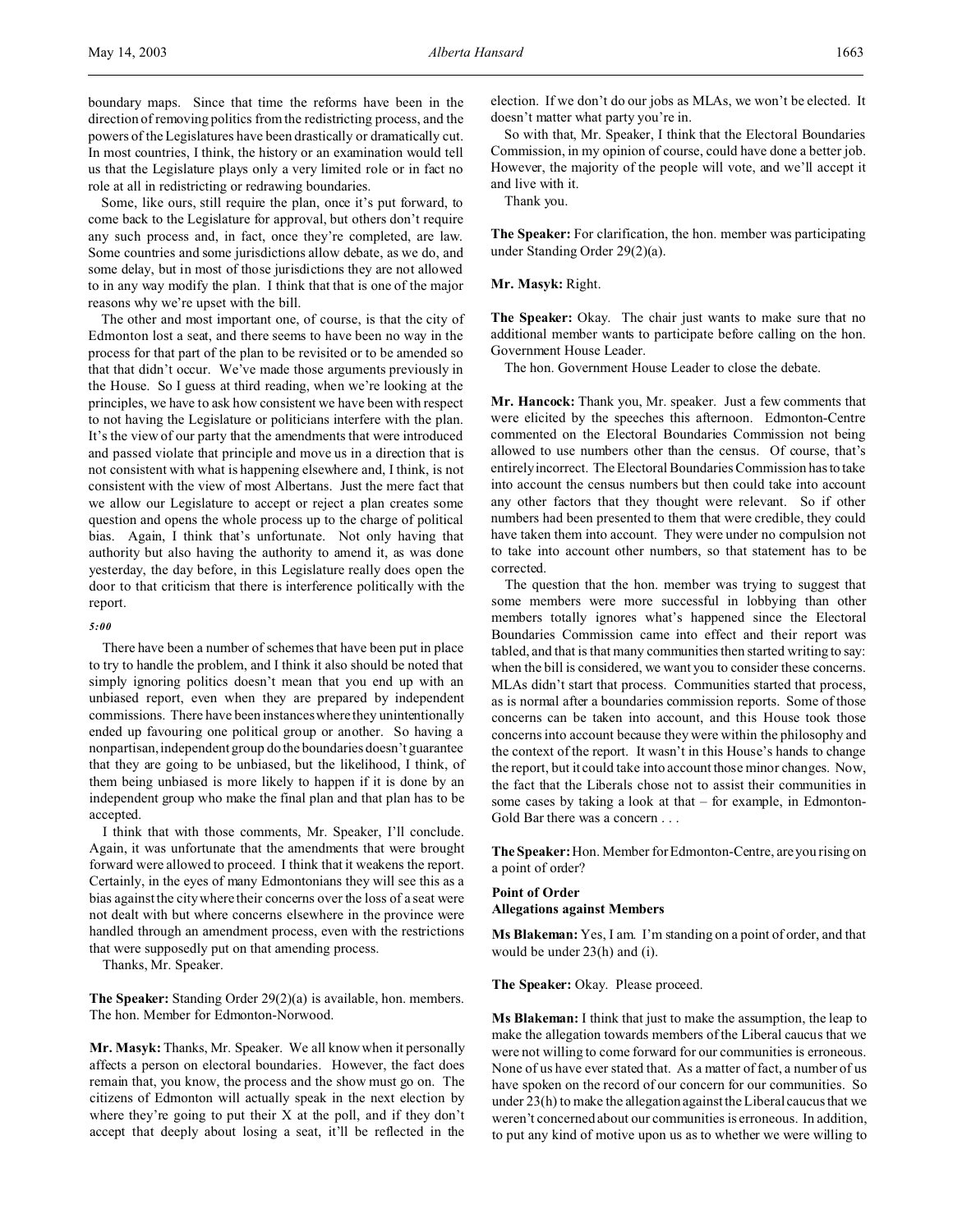come forward or not on behalf of communities – again he has no information on which to be basing that.

**The Speaker:** On this point of order, the Government House Leader.

**Mr. Hancock:** Well, Mr. Speaker, I'm sorry if I've offended the hon. member by bringing it too close to home. I will withdraw those remarks and rephrase them.

**The Speaker:** Hon. Member for Edmonton-Centre, would that be appropriate?

**Ms Blakeman:** Yes. I accept the withdrawal.

**The Speaker:** The matter is closed. Continue your debate.

## **Debate Continued**

**Mr. Hancock:** Thank you, Mr. Speaker. Before I proceed, might I ask – and I don't want to cede the floor, so if I have to cede the floor to do it, you can tell me that – for unanimous consent of the House, in the event that there's a standing vote and we go past 5:30, to be allowed to come back after that to move a motion of adjournment so that we can adjourn to 1:30 p.m. tomorrow instead of to 8 tonight, as we normally would?

**The Speaker:** The hon. member has 15 minutes maximum to participate in third reading. Twenty-two minutes shy of the clock the minister has already spoken for a number of minutes, and he anticipates that he'll be going beyond 5:30?

**Mr. Hancock:** No, but I don't want to lose the opportunity.

**The Speaker:** Well, okay. This is in great harmony because it's the 14th day of May. The floor will not be ceded. The Government House Leader still retains his position on the floor. He's asked an interesting statement. We'll deal with it because it's harmony and it's May 14. The request is that should the procedure go beyond 5:30, we will ignore the clock. That is essentially the question. We will require unanimous consent to do that, but one would have to have some understanding that we're not talking about just letting the clock go till 12:30 or something. Just to conclude the normal business. I say that because once I asked for unanimous consent as minister of the environment. It was given to me, and I spoke for two hours, and I got in a lot of trouble after that.

So would the House consider providing unanimous consent for the procedure to continue should it go past 5:30?

[Unanimous consent denied]

**Mr. Hancock:** We may end up coming back at 8 o'clock.

**An Hon. Member:** Well, sit down, and then we don't have to.

**Mr. Hancock:** No. I can't just sit down, because there were some comments that were made that are inappropriate from my perspective.

There are communities which did want to have the opportunity to have minor adjustments in Edmonton. Unfortunately, we were not able to accommodate that because one of the criteria was that we sit down and concur with the process, and some members of the House would not sit down and concur with any processes, and I'll leave it at that.

## *5:10*

The Member for Edmonton-Gold Bar read a letter from the mayor of the city. I just want to make sure that it's on the record that in September of 2002 I had a conversation with the mayor of the city after he was advocating, after the interim report, that Edmontonians call their MLAs about electoral boundaries. I had a conversation with the mayor, and I indicated to him that it was appropriate for Edmonton city council and the mayor to ask Edmontonians to go to the commission before the final report and make representation to the commission, and I encouraged him to have an advertising campaign at that time to encourage Edmontonians to do that. The Edmonton city council and the mayor did not do that, in fact waited for the final report before they started advertising and wasting my money as an Edmonton taxpayer at a time when it wasn't effective. So I needed to have that on the record.

There are many other comments that I could refute with respect to the debate from the opposition, but the fact of the matter is that the process has been fair. It hasn't always had the result that everybody wanted, but we have a result. The concept of doing minor adjustments – and I believe they are minor adjustments – to reunite communities was appropriate. Everybody had the opportunity to participate; some chose not to. It wasn't a closed-door process. It was entirely open, and I asked all members of the House for their participation long before May 5. Those that chose not to participate in that process didn't participate in the process, but they can't complain about not having had the opportunity.

The other thing I'd like to say quickly is that there was mention of the Francophone community, and that was brought to my attention. I tried very, very hard to put together an amendment which would work, but it would have required a significant change. It could have still been accommodated if all members who had an interest in that area were prepared to sit down. At my invitation one, the person who brought it to my attention, did not, and therefore I could not accommodate by bringing forward an amendment of that nature, but that member could have if he'd so desired.

So, Mr. Speaker, with that, I would ask that we have a vote and move on.

[The voice vote indicated that the motion for third reading carried]

[Several members rose calling for a division. The division bell was rung at 5:13 p.m.]

[Ten minutes having elapsed, the Assembly divided]

| Graham    | McClelland |  |
|-----------|------------|--|
| Haley     | McFarland  |  |
| Hancock   | Norris     |  |
| Herard    | Rathgeber  |  |
| Hlady     | Renner     |  |
| Horner    | Shariff    |  |
| Jablonski | Snelgrove  |  |
| Jacobs    | Stelmach   |  |
| Jonson    | Strang     |  |
| Klapstein | Tarchuk    |  |
| Lord      | Taylor     |  |
| Lougheed  | VanderBurg |  |
| Lund      | Vandermeer |  |
| Marz      | Zwozdesky  |  |
| Masyk     |            |  |
|           |            |  |